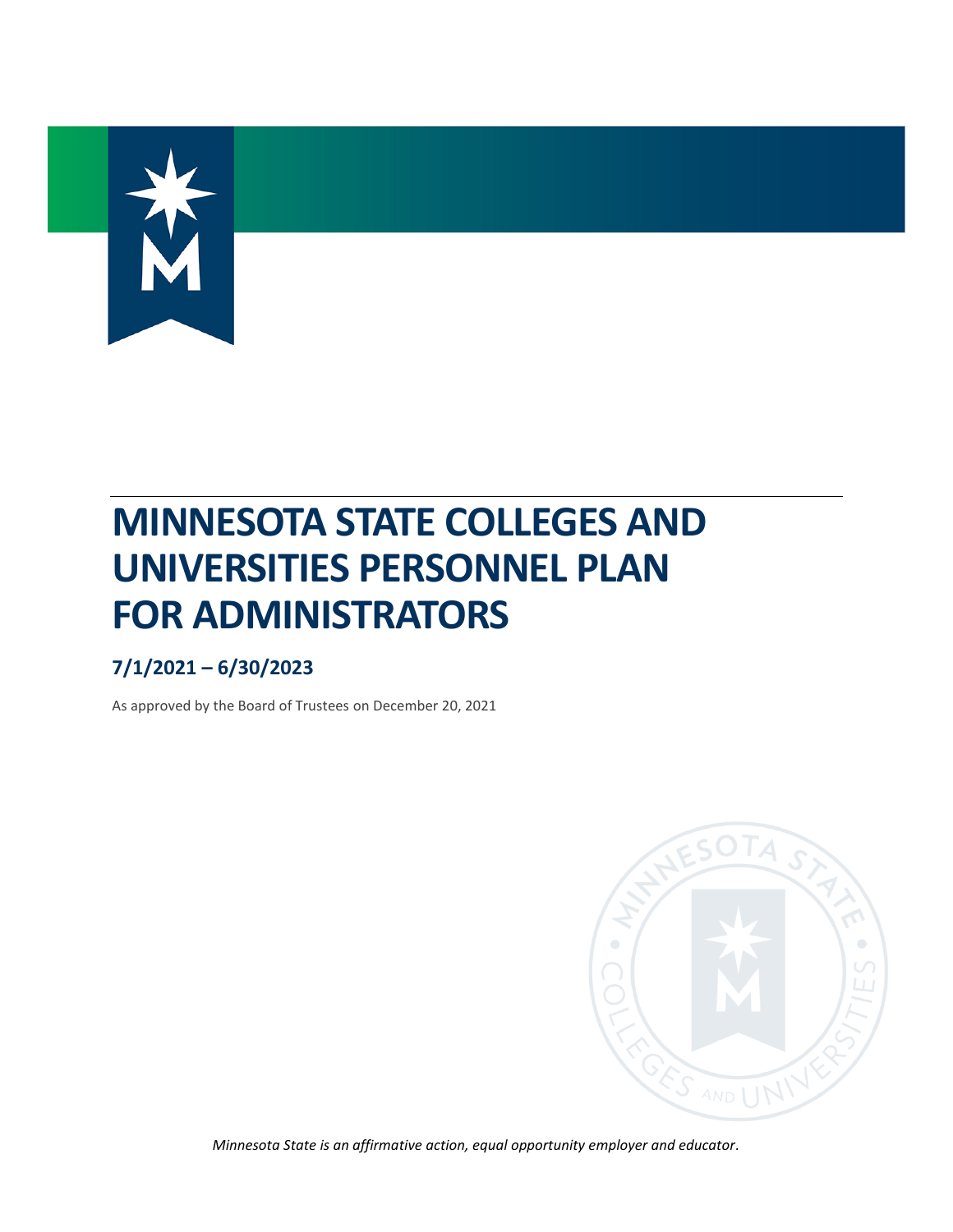## **Table of Contents**

| Subd. 3 Administrators in Continuing, Acting, Interim, and Temporary Appointments 8 |  |
|-------------------------------------------------------------------------------------|--|
|                                                                                     |  |
|                                                                                     |  |
|                                                                                     |  |
|                                                                                     |  |

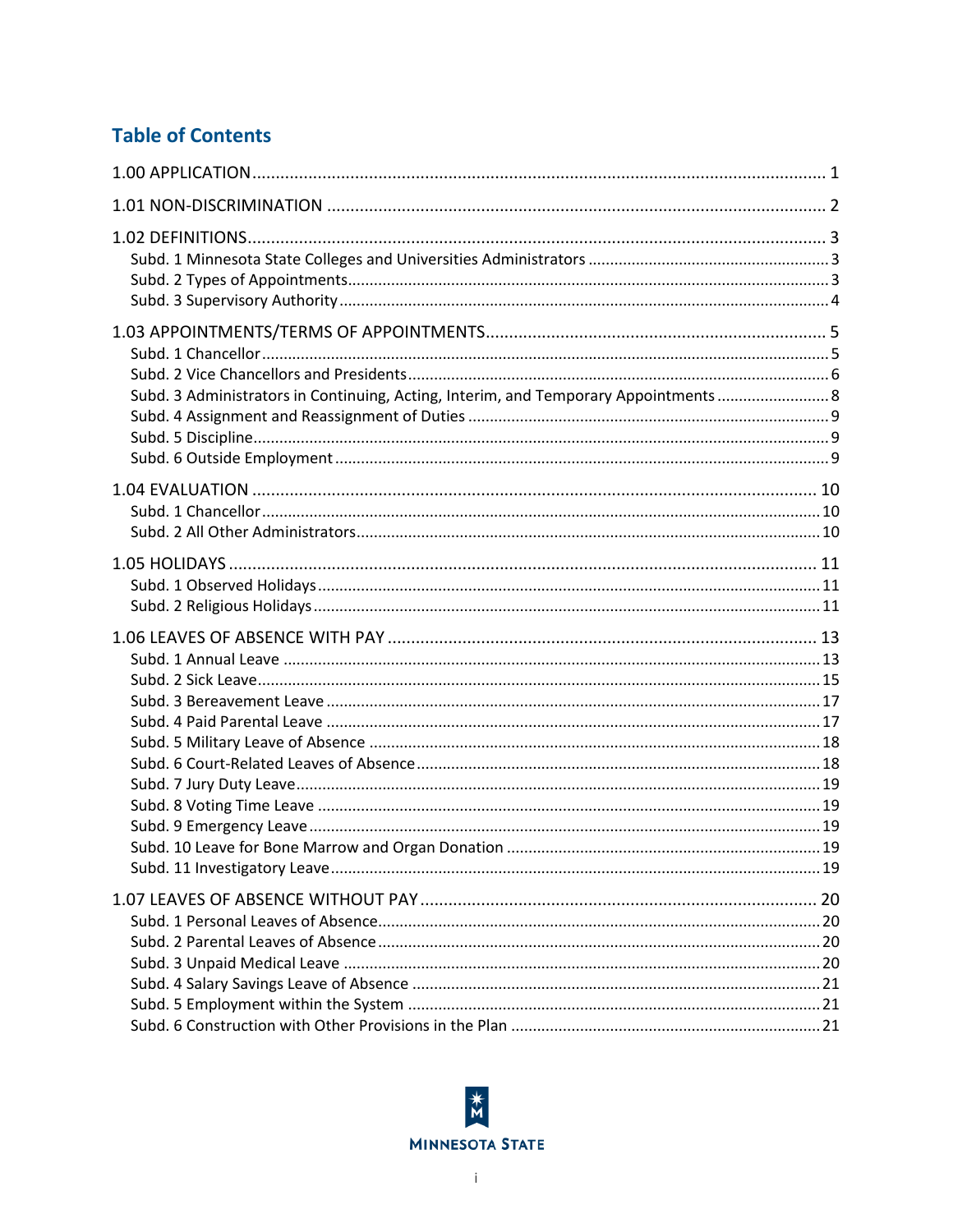| Subd. 1 Eligibility for Participation in the State Employee Group Insurance Program 24       |  |
|----------------------------------------------------------------------------------------------|--|
|                                                                                              |  |
|                                                                                              |  |
|                                                                                              |  |
|                                                                                              |  |
| Subd. 1 Reimbursement of Expenses Incurred While in Travel Status and Other Business Related |  |
|                                                                                              |  |
|                                                                                              |  |
|                                                                                              |  |
|                                                                                              |  |
|                                                                                              |  |
|                                                                                              |  |
|                                                                                              |  |
|                                                                                              |  |
|                                                                                              |  |
|                                                                                              |  |
|                                                                                              |  |
|                                                                                              |  |
|                                                                                              |  |
|                                                                                              |  |
|                                                                                              |  |
|                                                                                              |  |
|                                                                                              |  |
|                                                                                              |  |
|                                                                                              |  |
|                                                                                              |  |
|                                                                                              |  |
|                                                                                              |  |
|                                                                                              |  |
|                                                                                              |  |
|                                                                                              |  |
|                                                                                              |  |
|                                                                                              |  |
|                                                                                              |  |
| APPENDIX A - ANNUAL LEAVE ACCRUAL SCHEDULE FOR ADMINISTRATORS  42                            |  |
|                                                                                              |  |
|                                                                                              |  |

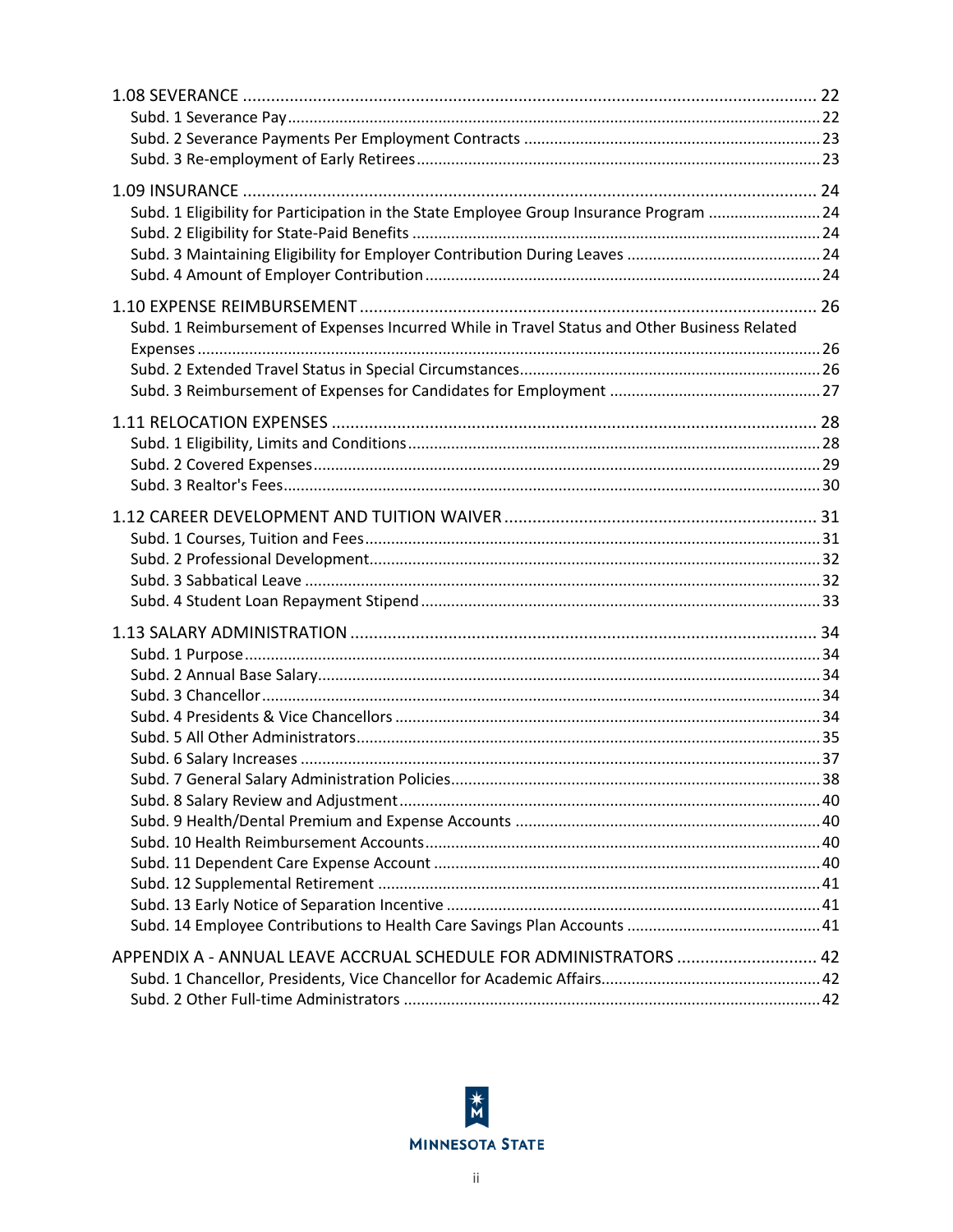| APPENDIX B - Insurance Chapter Incorporated from State Managerial Plan 44       |  |
|---------------------------------------------------------------------------------|--|
|                                                                                 |  |
|                                                                                 |  |
|                                                                                 |  |
|                                                                                 |  |
|                                                                                 |  |
|                                                                                 |  |
|                                                                                 |  |
| APPENDIX C - Expense Reimbursement (incorporated from State Managerial Plan) 71 |  |

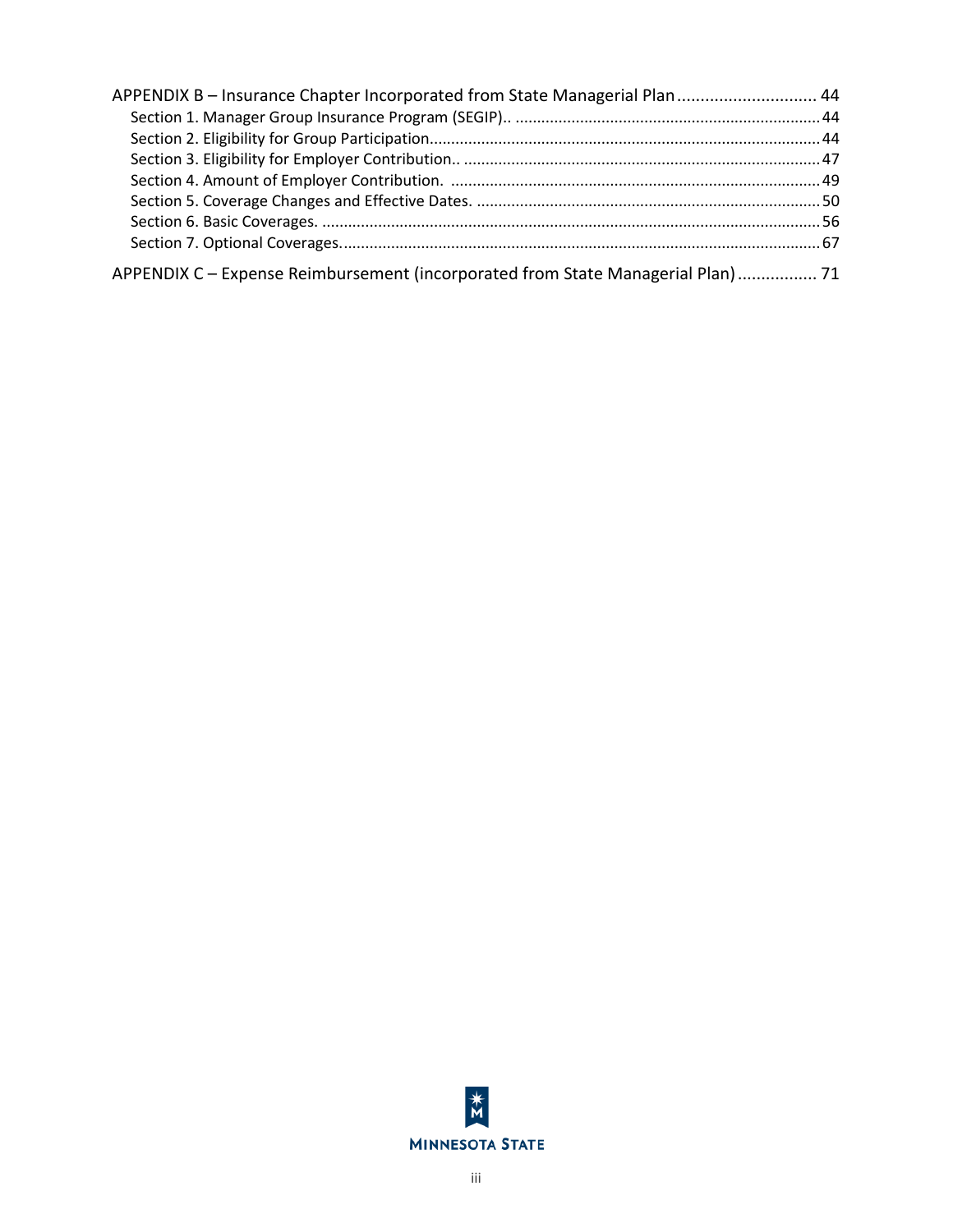## <span id="page-4-0"></span>**1.00 APPLICATION**

This Plan applies to all unclassified administrators of the Minnesota State Colleges and Universities as defined in Section 1.02 of this Plan, who are not covered under the terms of a collective bargaining agreement.

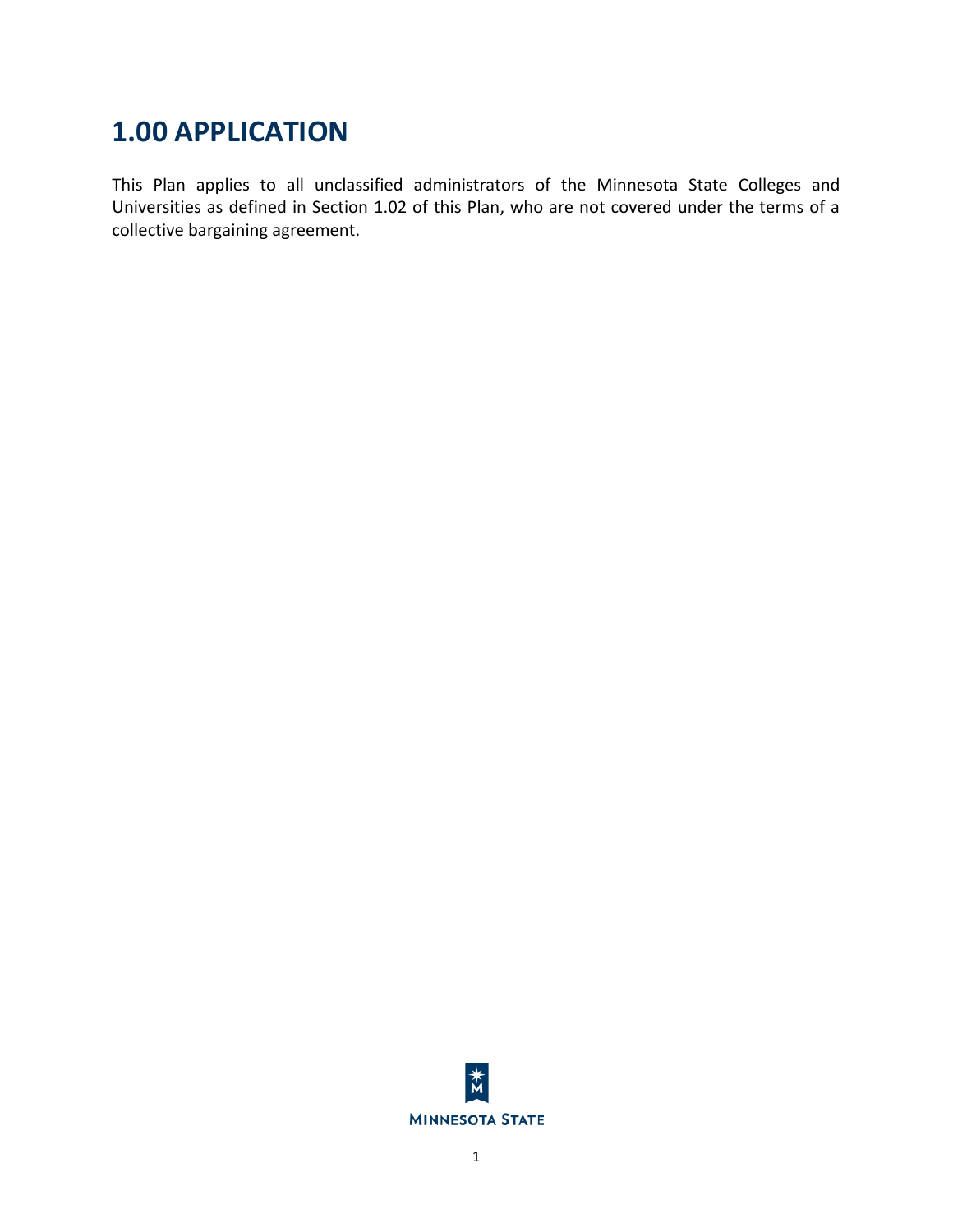## <span id="page-5-0"></span>**1.01 NON-DISCRIMINATION**

The provisions of this Plan shall be applied equally without discrimination as to race, sex, creed, religion, color, national origin, age, disability, marital status, status with regard to public assistance, sexual orientation, gender identity, gender expression, or membership or activity in a local commission as defined by law. The Board is committed in accordance with its policies to ensuring an employment environment free of harassment and violence.

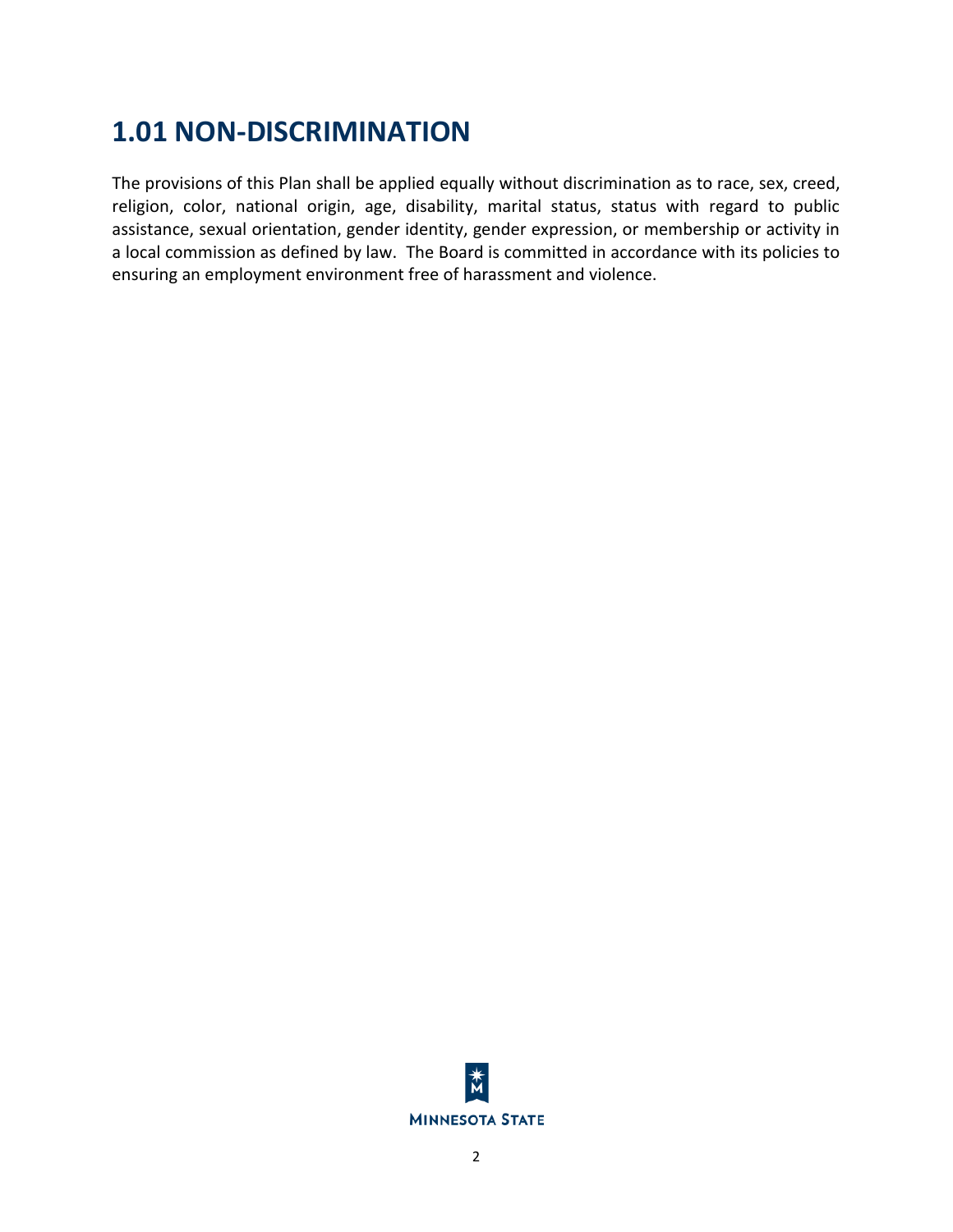## <span id="page-6-0"></span>**1.02 DEFINITIONS**

## <span id="page-6-1"></span>**Subd. 1 Minnesota State Colleges and Universities Administrators**

"Administrators" are those unclassified employees in positions which are defined as managerial by the Board of Trustee, as provided in Minnesota Statute §179A.10, Subd. 1. Administrators are staff who create or formulate, influence, or manage policy or direct the college/university system. Administrators make high level operating decisions in the college/university system or delegate such decisions to others.

Administrators include the chancellor, presidents, vice presidents/deans, vice chancellors, associate vice chancellors, directors in the system office, associate/assistant vice presidents/deans, deans/directors (academic/instructional programs), associate/assistant deans/directors (academic/instructional programs) and other titles where the position has the same responsibilities. Additionally, administrators may include employees who:

- (a) report directly to the chancellor, or a president, vice president, vice chancellor, associate vice chancellor or director in the system office and who meet the test for "managerial employee;" or
- (b) meet the test for a "managerial employee," and are responsible for academic research, academic public service responsibilities including institutional relations, alumni and foundation activities; academic program administration or academic program outreach, including curriculum development and implementation, instruction, or direction of a program having direct contact with students about financial aids, admissions and registration, placement, campus student life and development, or related educational programs and services.

For purposes of this Plan, administrator positions are those assigned to salary ranges 1 to 16 as well as the presidents, vice chancellors and chancellor. Assignment of positions to salary ranges shall be based upon assigned duties and responsibilities.

## <span id="page-6-2"></span>**Subd. 2 Types of Appointments**

- Continuing employed in a position without a specified end date.
- Acting assigned to fill a position when the incumbent is on leave or is otherwise unable to serve; or in the event of a presidential vacancy, assigned by the chancellor to serve as president pending the start of an interim, continuing or contractual appointment by the Board of Trustees.

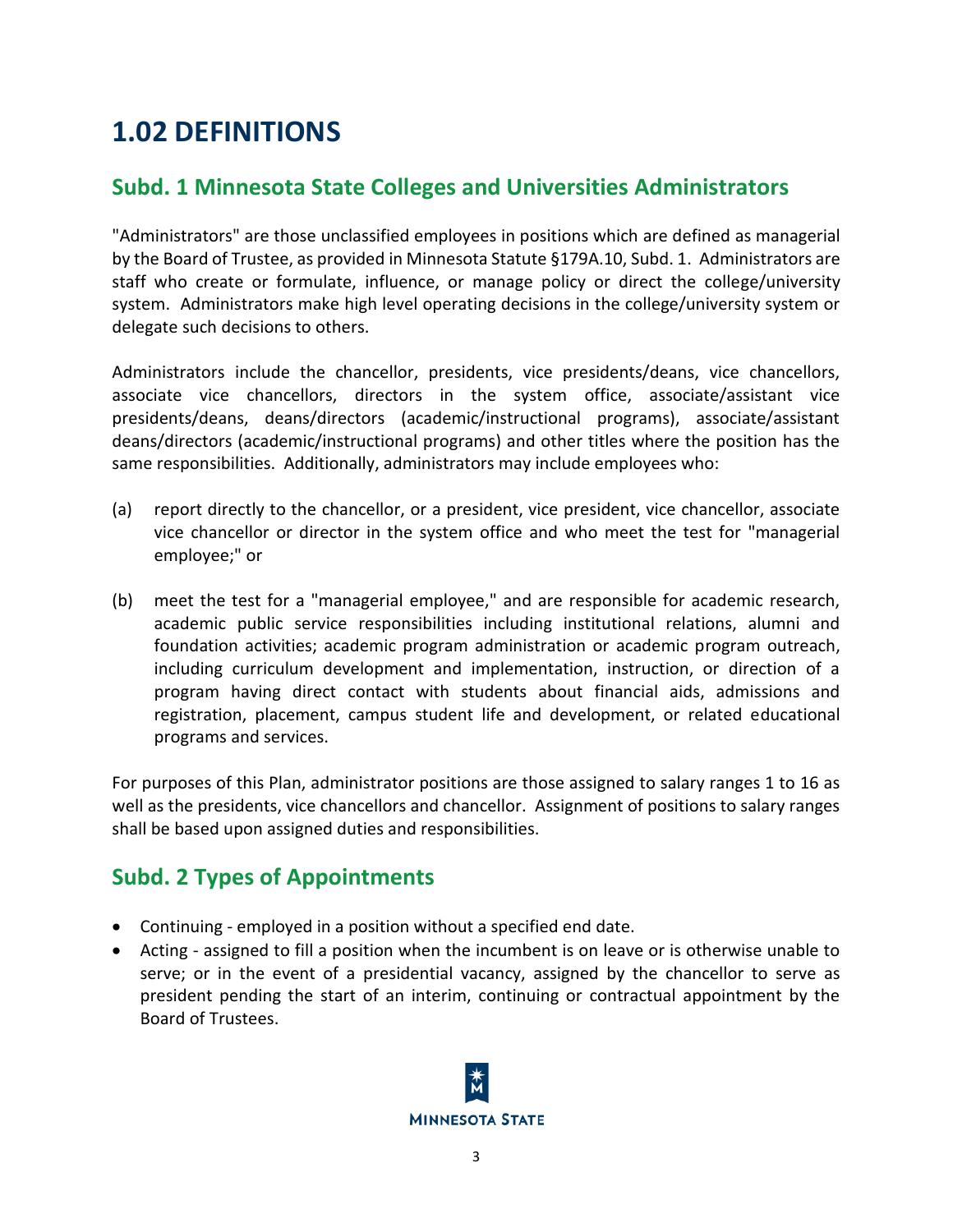- Temporary employed in a position with a specified start and end date. Temporary appointments generally do not exceed twelve (12) months.
- Interim assigned to temporarily fill a vacant position pending the completion of a search or reorganization of all or part of the college/university or system office, or under similar circumstances.
- Contractual an appointment pursuant to Section 1.03 Subd. 1 (g) or Subd. 2 (g). These appointments have certain terms and conditions specified in the contract and are subject to renewal by the Board of Trustees.

## <span id="page-7-0"></span>**Subd. 3 Supervisory Authority**

For purposes of this Plan, supervisory authority for administrators in the system office and college/university presidents resides with the chancellor. Supervisory authority for campus administrators resides with the president. When used in this Plan, the phrase "chancellor/president" shall mean the chancellor for administrators in the system office and presidents, and the president for campus administrators.

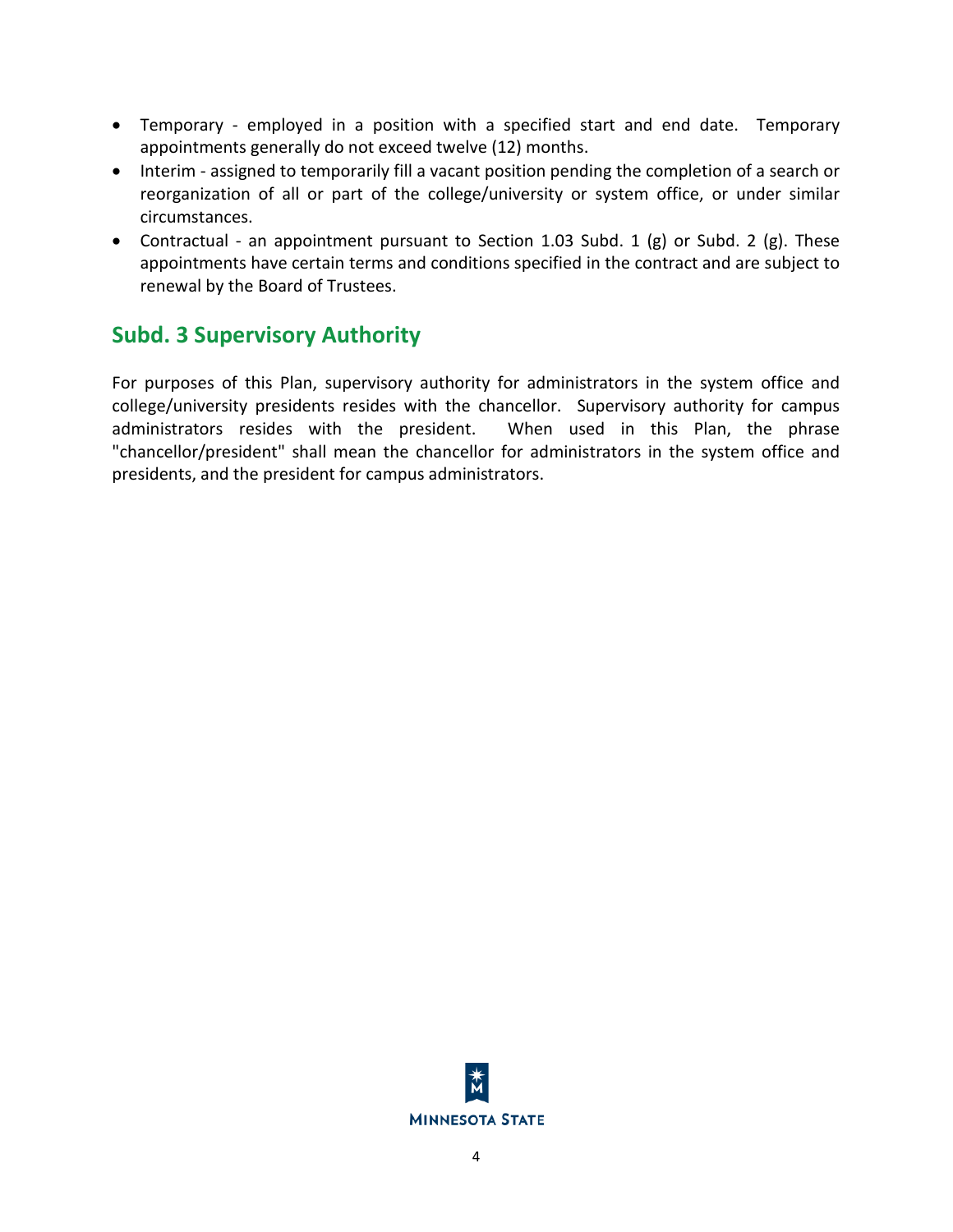## <span id="page-8-0"></span>**1.03 APPOINTMENTS/TERMS OF APPOINTMENTS**

## <span id="page-8-1"></span>**Subd. 1 Chancellor**

- (a) The chancellor is selected by and serves at the pleasure of the Board, which sets the terms and conditions of employment.
- (b) The Board sets the annual salary for the chancellor within the approved range established in Section 1.13, Subd. 3 of this Plan upon initial appointment.
- (c) The chancellor may hold academic rank and may retain faculty tenure or unlimited faculty status in a university/college, if applicable and approved by the Board, consistent with the provisions and procedures of the university/college.
- (d) Upon completion of service as chancellor, the Board may appoint the chancellor as a "Distinguished Senior Fellow for Academic Affairs." The Board shall determine specific duties and shall set the salary pursuant to Section 1.13, Subd. 3 of this Plan.
- (e) The Board may terminate the chancellor's employment at any time. However, at the Board's discretion, upon notice of termination the chancellor may be reassigned up to twelve (12) months. In the event of reassignment, the chancellor must perform the assigned duties until the date of separation from the Minnesota State Colleges and Universities.
- (f) The Board may choose to appoint a chancellor utilizing a continuing, acting, temporary, interim or contractual appointment.
- (g) A contractual appointment must include:
	- 1) Established term lengths not to exceed five (5) years.
	- 2) An annual salary and provision for any increases within the salary range.
	- 3) Provisions related to termination of employment by the Board before expiration of the term of the contract, which may include payments in addition to any benefits earned under Section 1.08 of this Plan. Any such payments may not exceed one (1) year's salary and may not be made when termination is for just cause.

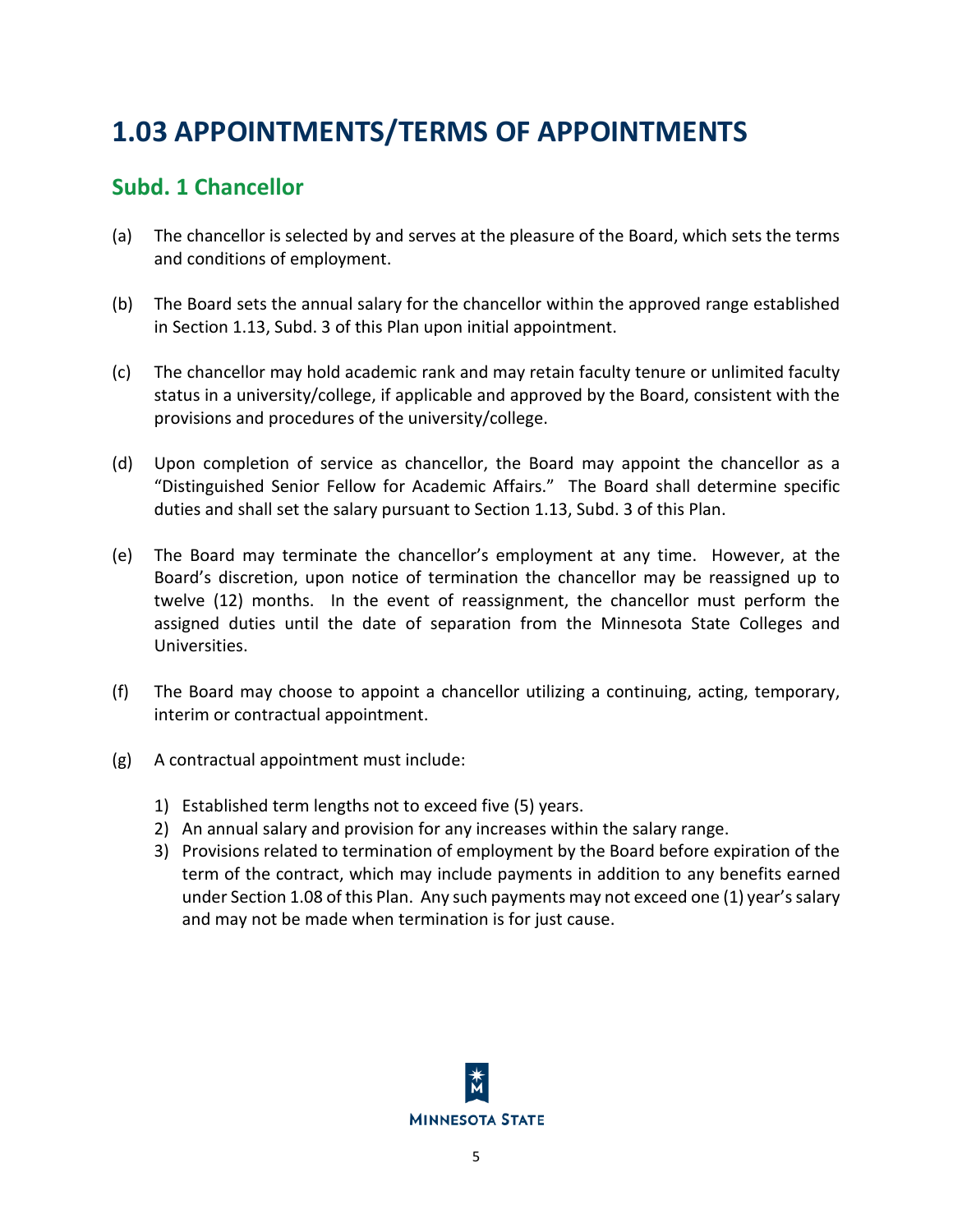If the Board so chooses, the contract may include:

- 1) Non-economic provisions.
- 2) Additional remuneration not covered elsewhere in this Plan, which shall not exceed 30% of the base salary established under Section 1.13, Subd. 3 of this Plan. Additional remuneration may include an allowance for housing, travel, communications, or other comparable items for which remuneration is typically provided for similar positions in the public higher education market. This may include compensation above the maximum salary limits established in Section 1.13, Subd. 3. Additional remuneration shall not include any payments for the quality of work performed.

If the Board appoints a chancellor utilizing a contractual agreement as defined in Section 8 1.02, Subd. 2 of this Plan, the Board is not precluded from exercising its power to terminate the chancellor at any time.

Any such contract, modification to the contract, or changes in salary or additional remuneration, must be approved by a majority vote of a quorum of the Board.

## <span id="page-9-0"></span>**Subd. 2 Vice Chancellors and Presidents**

- (a) Vice chancellors and presidents shall be appointed and terminated according to policies established by the Board. Vice chancellors and presidents serve at the pleasure of the Board and no provision of this Plan or Board policy shall be construed to alter the at-will nature of an administrator's employment.
- (b) Upon initial appointment, annual salaries shall be set within the applicable range established in Section 1.13, Subd. 4 of this Plan and in accordance with any process established in Board policy.
- (c) A vice chancellor or president may hold academic rank and may retain faculty tenure or unlimited faculty status in a university/college, if applicable and approved by the chancellor and Board, consistent with the provisions and procedures of the university/college.
- (d) Upon completion of service as vice chancellor for academic affairs or president, the Board may appoint the individual as a "Distinguished Senior Fellow for Academic Affairs." The chancellor shall determine the specific duties and shall set the salary pursuant to Section 1.13, Subd. 4 and 5 of this Plan.

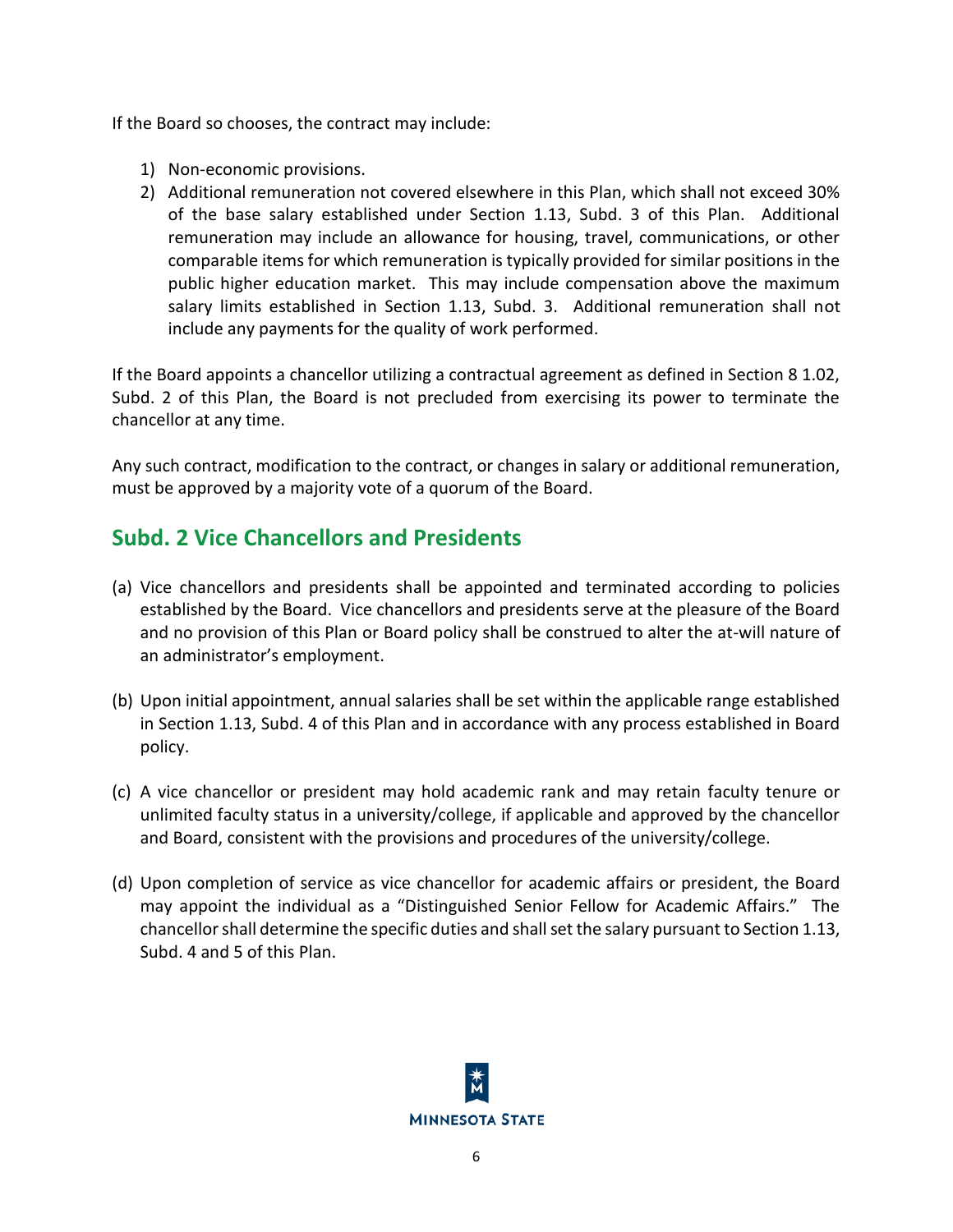- (e) If the continuing appointment of a vice chancellor or president is terminated, the administrator may be reassigned for up to twelve (12) months. Except for cases where a vice chancellor or president's employment is terminated for cause, a minimum of three (3) months written notice of the effective date of termination will be provided to the administrator. In the event of reassignment, the vice chancellor or president must perform the assigned duties until the date of separation from the Minnesota State Colleges and Universities.
- (f) The Board, upon the recommendation of the chancellor, may choose to appoint a vice chancellor or president utilizing a continuing, acting, temporary, interim or contractual appointment.
- (g) A contractual appointment must include:
	- 1) Established term lengths not to exceed five (5) years; however, an initial contract with a vice chancellor or president may not exceed three (3) years.
	- 2) An annual salary and provision for any increases consistent with the Plan.
	- 3) Provisions related to early termination of employment under the contract by the Board, which, for presidents, may include payments in addition to any benefits earned under Section 1.08 of this Plan. Any such payments may not exceed one (1) year's salary and may not be made when termination is for just cause.

If the Board so chooses, the contract may include:

- 4) Non-economic provisions.
- 5) Additional remuneration not covered elsewhere in this Plan, which shall not exceed 30% of the base salary established under Section 1.13, Subd. 4 of this Plan. Additional remuneration may include an allowance for housing, travel, communications, or other comparable items for which remuneration is typically provided for similar positions in the public higher education market. This may include compensation above the maximum salary limits established in Section 1.13, Subd. 4. Additional remuneration shall not include any payments for the quality of work performed.

If the Board appoints a vice chancellor or president utilizing a contractual agreement as defined in Section 1.02, Subd. 2 of this Plan, the Board is not precluded from exercising its power to terminate the vice chancellor or president at any time.

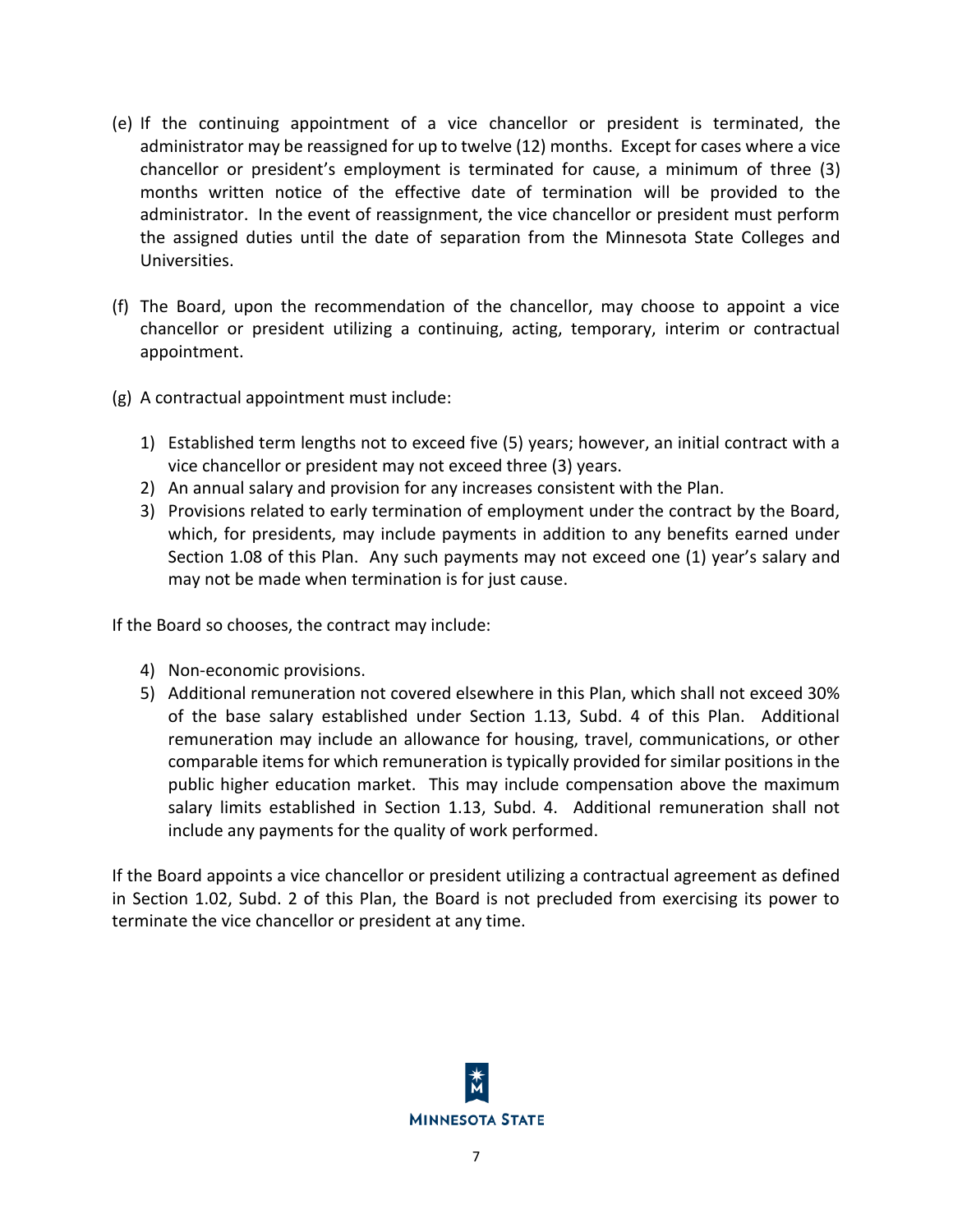## <span id="page-11-0"></span>**Subd. 3 Administrators in Continuing, Acting, Interim, and Temporary Appointments**

(a) **Employment At Will**. Administrators serve at the pleasure of the chancellor/president and no provision of this Plan shall be construed to alter the at-will nature of an administrator's employment.

Administrators in acting, interim and temporary appointments may be terminated without advance notice at any time, with or without cause.

(b) **Initial Continuing Appointments**. The chancellor/president may choose to provide written assurance of an initial period of continuing appointment of up to 18 months for an administrator not previously employed within the system. Such initial appointments may be terminated for just cause.

#### (c) **Notice Requirements For Involuntary Termination Of Continuing Appointments Due To Shortage of Funds, Reorganization or Other Reasons Not Reflecting On the Administrator**.

Administrators in continuing appointments shall receive a minimum of three (3) months written notice of the effective date of their termination.

The chancellor/president may develop written procedures for the system office/college/university that permits longer minimum notice periods for individual administrators in continuing appointments, not to exceed nine (9) months. The chancellor's/president's procedure on minimum notices and all associated commitments expire at the end of the chancellor's/president's appointment to his/her current position. In the event a chancellor/president leaves office, all continuing appointments that were under his/her control shall be subject to the three (3) month minimum notice requirement until the new chancellor/president adopts a new procedure pursuant to this clause.

Acting and interim chancellors and presidents may not establish procedures regarding minimum notice periods or individual commitments. The vice-chancellor for human resources may establish minimum notice procedures and/or individual notice commitments in such circumstances.

The chancellor/president/vice chancellor for human resources has the authority to reassign a continuing administrator on or after the date the notice of involuntary termination has been issued. The reassigned administrator must perform all assigned duties until the date of separation from the Minnesota State Colleges and Universities. Such reassignment shall not exceed nine months unless the chancellor or the chancellor's designee determines that a longer reassignment is warranted.

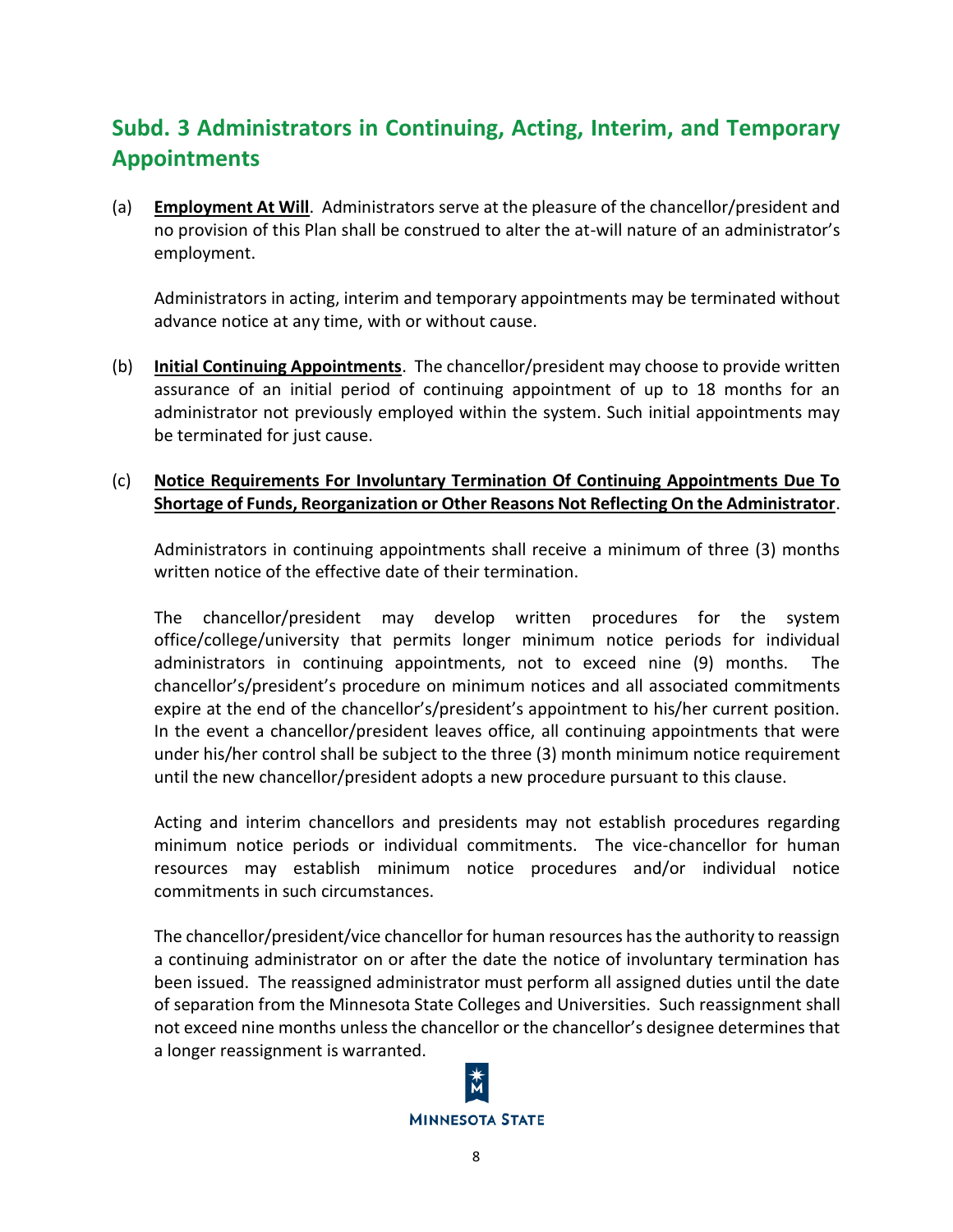- (d) **Termination for cause**. The involuntary termination of an administrator's continuing appointment for cause is not subject to the minimum notice requirements of this Plan.
- (e) **Academic Rank and Faculty Tenure or Unlimited Faculty Status**. Consistent with the provisions and procedures of the university/college for making decisions relative to these matters, administrators otherwise qualified may hold academic rank and may retain faculty tenure or unlimited faculty status in the college/university, if applicable and approved by the chancellor or president(s).

### <span id="page-12-0"></span>**Subd. 4 Assignment and Reassignment of Duties**

The chancellor/president shall define and redefine the duties of administrators under his/her supervision. The chancellor/president may at any time reassign an administrator to another position within the college/university or system office. Where a reassignment between a college/university and the system office is concerned, the chancellor and the president of the college/university shall consult with each other and the individual prior to such reassignment. Reassignment between colleges/universities must be approved by the presidents of the affected institutions and must be consistent with personnel policies and contractual provisions. Such reassignment does not constitute a vacancy.

### <span id="page-12-1"></span>**Subd. 5 Discipline**

In addition to the option of terminating an administrator's appointment, the chancellor/president has the authority to take any other disciplinary actions s/he deems appropriate, including but not limited to a reprimand or suspension with or without pay. As an alternative to a suspension without pay, the chancellor/president may impose a working suspension with pay, and reduce the administrator's vacation leave balance by up to ten days.

## <span id="page-12-2"></span>**Subd. 6 Outside Employment**

An administrator may accept concurrent employment outside the Minnesota State Colleges and Universities System only with the prior written approval of the chancellor/president. The chancellor/president shall consider the provisions of Minnesota Statutes 43A.38 when reviewing any request.

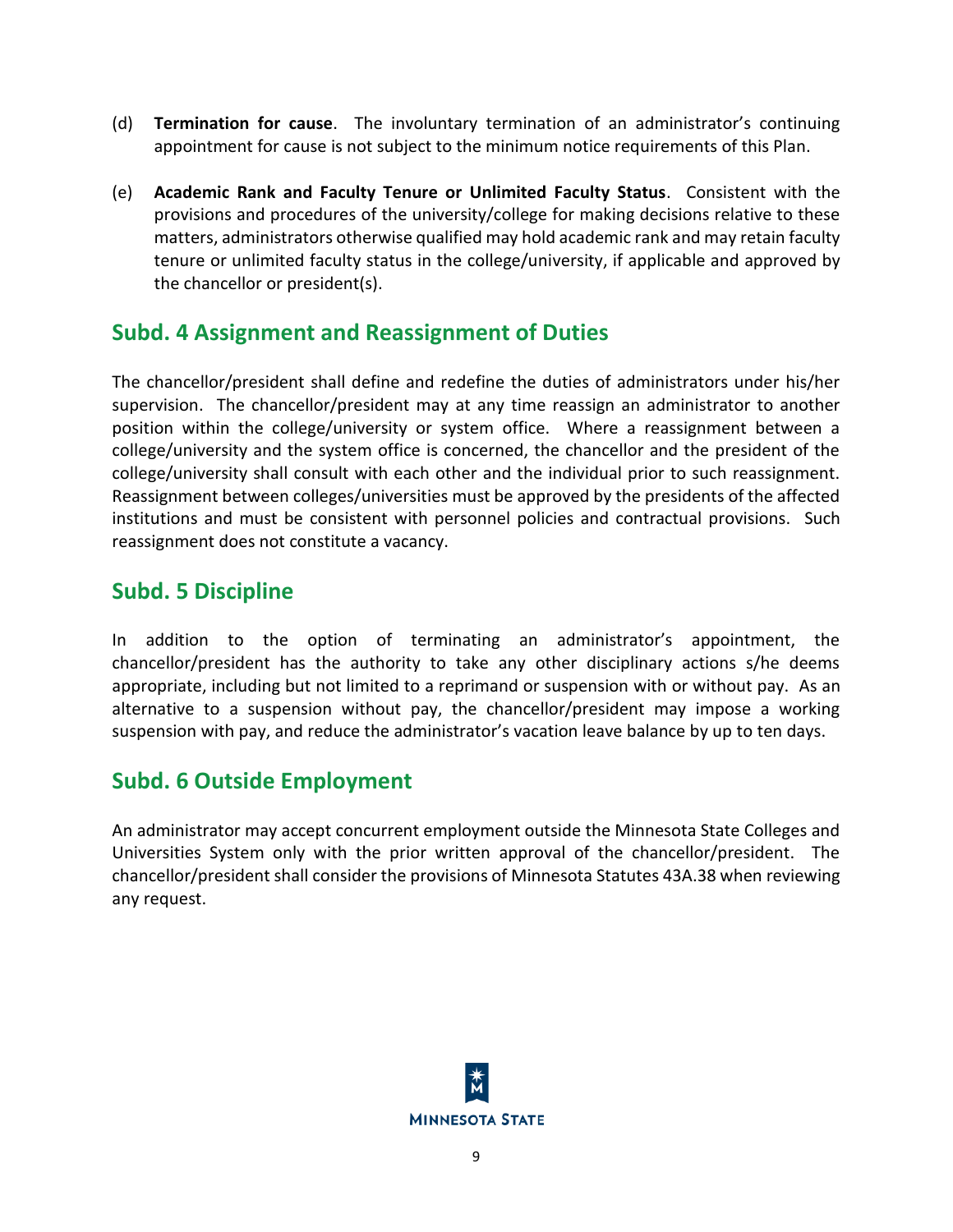## <span id="page-13-0"></span>**1.04 EVALUATION**

### <span id="page-13-1"></span>**Subd. 1 Chancellor**

- (a) The chancellor shall be evaluated each year.
- (b) Any evaluation report prepared by or for the Board shall be deemed private and made available only to the chancellor and the members of the Board.

## <span id="page-13-2"></span>**Subd. 2 All Other Administrators**

All other administrators shall be evaluated each fiscal year and a copy of the evaluation documentation shall be retained in the administrator's personnel file.

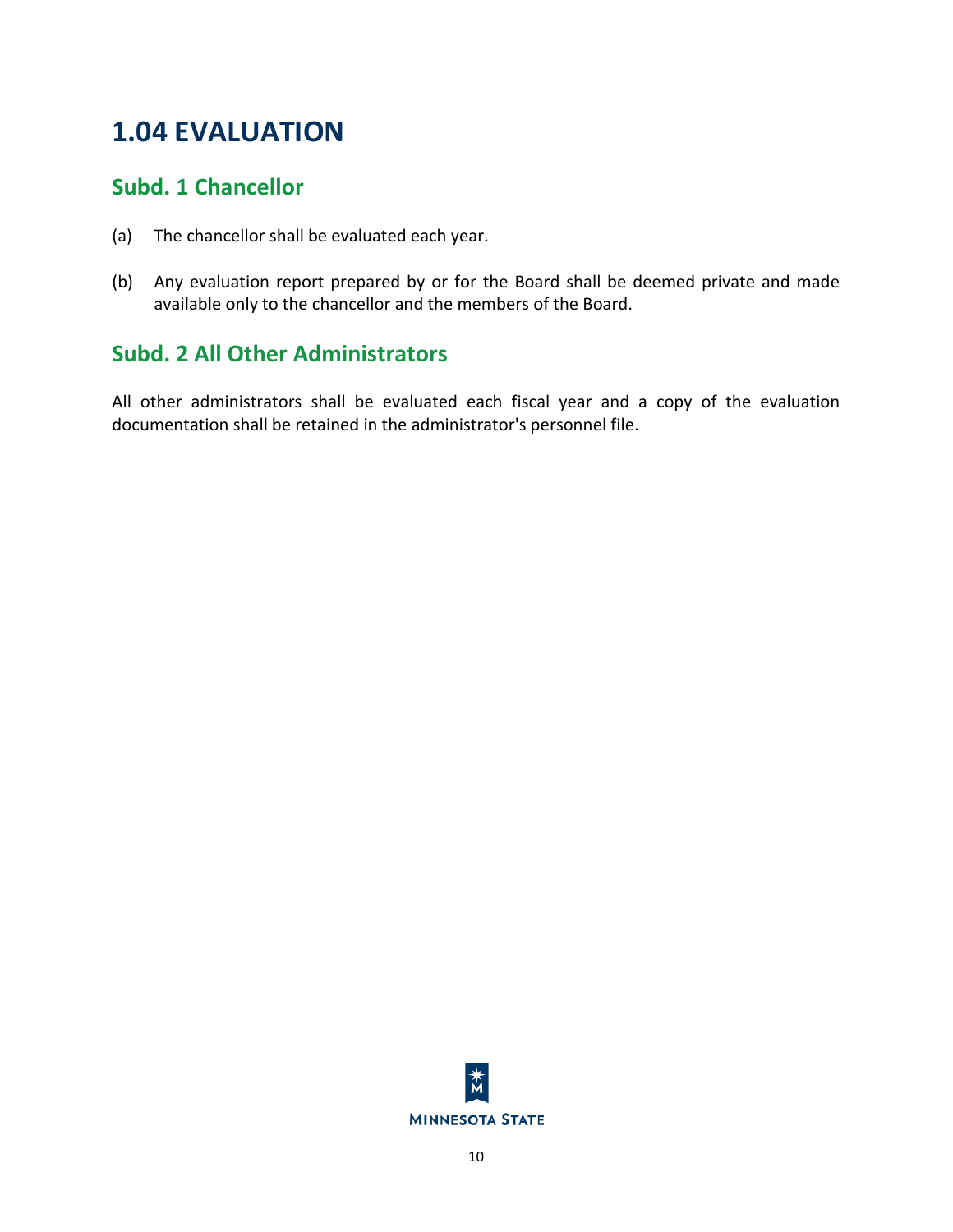## <span id="page-14-0"></span>**1.05 HOLIDAYS**

## <span id="page-14-1"></span>**Subd. 1 Observed Holidays**

The following days shall be designated as holidays when they occur during an administrator's appointment:

- Independence Day Labor Day Veteran's Day\* Thanksgiving Day Day after Thanksgiving\* Christmas Day New Year's Day Martin Luther King Day Presidents' Day\* Memorial Day Juneteenth
- The chancellor/president may designate an alternate day for the observance of these holidays.

When any of the above holidays falls on a Saturday, the preceding day shall be observed as a holiday. When any of the above holidays falls on a Sunday, the following Monday shall be observed as a holiday.

In order to receive a paid holiday, an eligible administrator must be in payroll status during the normal work day immediately preceding the holiday and the normal work day immediately following the holiday(s). Part-time administrators shall be paid for the amount s/he would have been paid in the regular course of business had there been no holiday.

## <span id="page-14-2"></span>**Subd. 2 Religious Holidays**

When a religious holiday not observed as one of those holidays listed above falls on an administrator's regularly scheduled work day, upon request the administrator shall be entitled to that day off to observe the religious holiday on the terms specified in this subdivision.

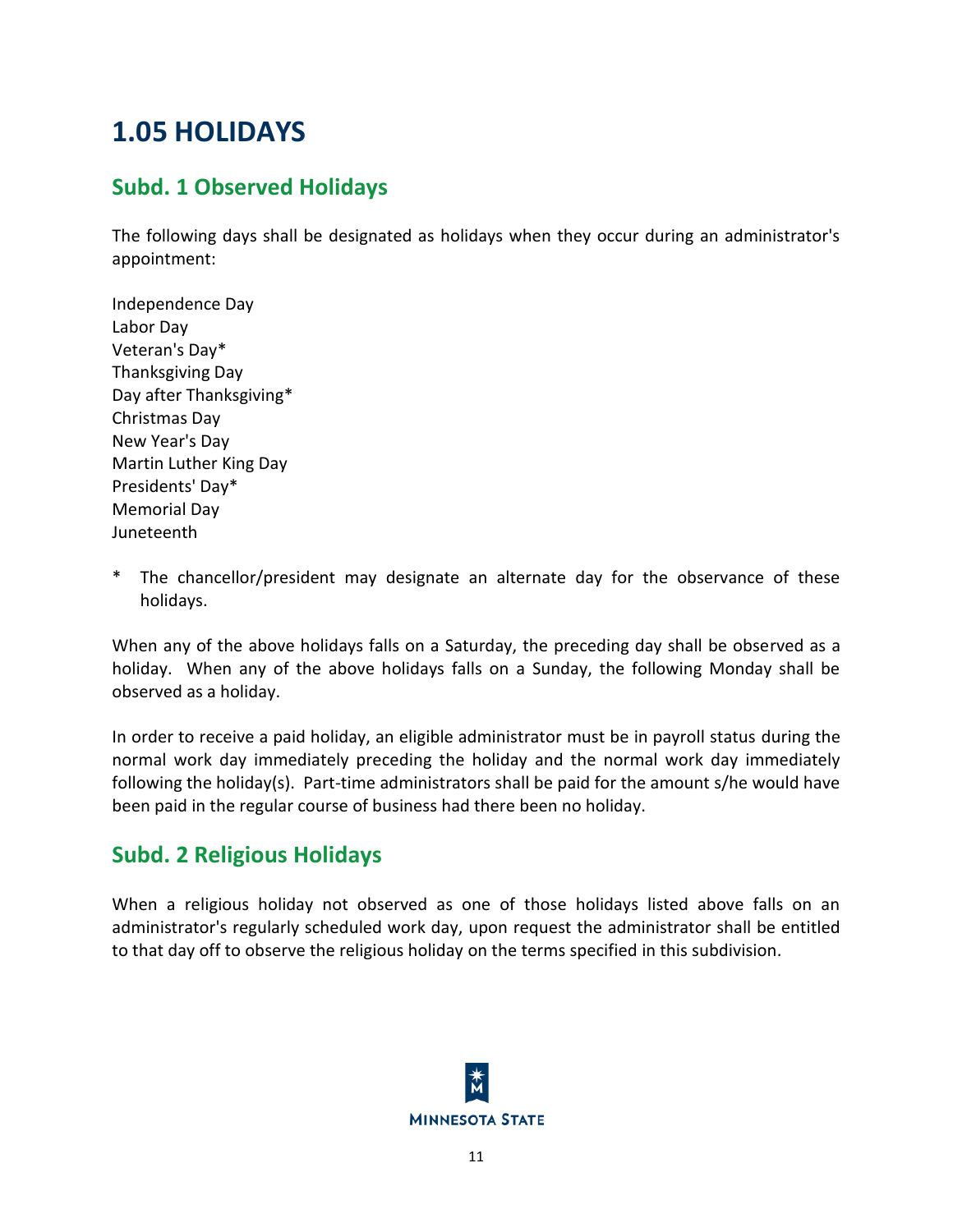Time to observe a religious holiday shall be taken without pay unless the administrator uses accumulated annual leave or, by mutual consent with the college/university/system office, is able to work an equivalent amount of time at some other time during the fiscal year to compensate for the time lost. An administrator shall notify his/her supervisor of his/her intention to observe a religious holiday in advance of the holiday.

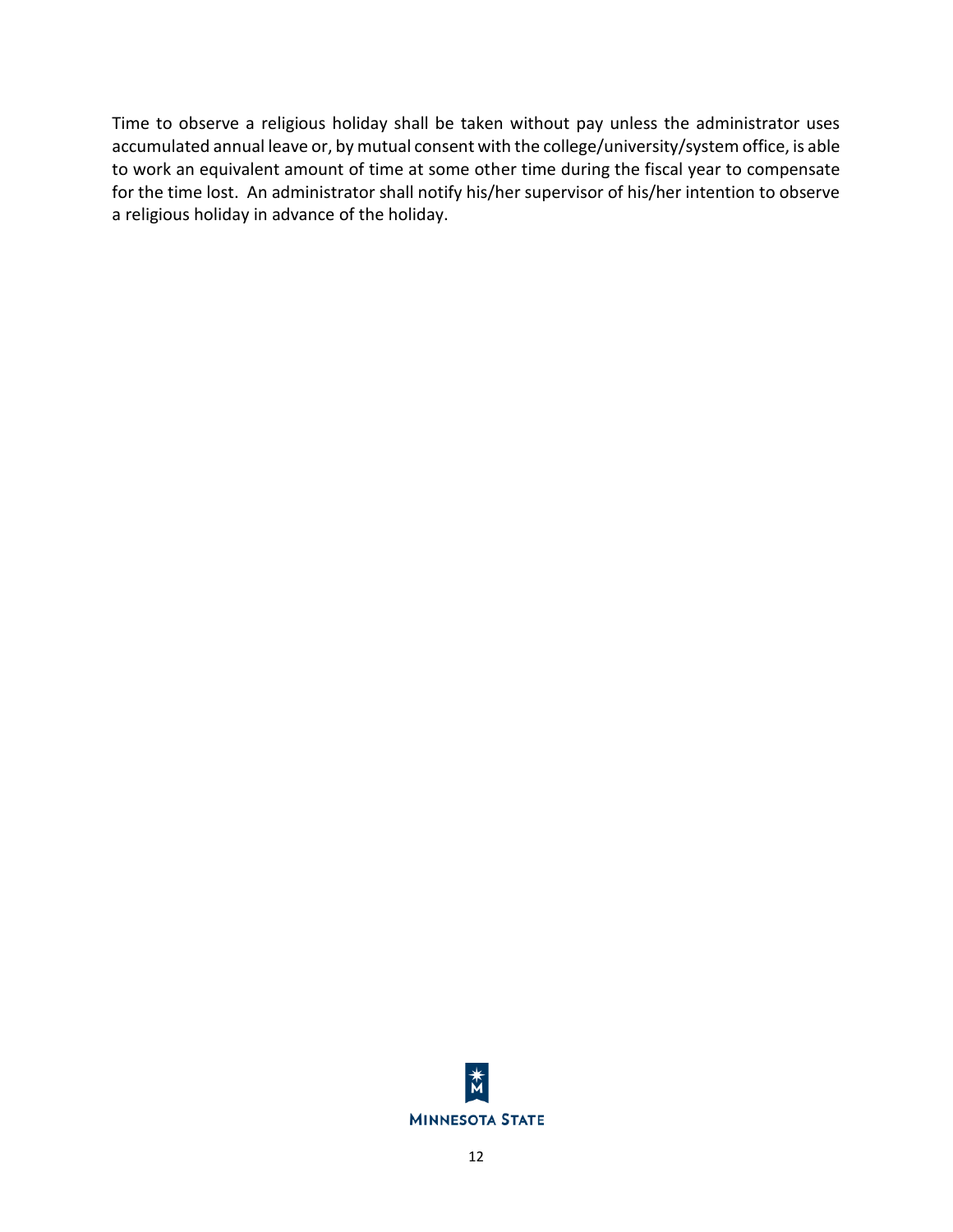## <span id="page-16-0"></span>**1.06 LEAVES OF ABSENCE WITH PAY**

### <span id="page-16-1"></span>**Subd. 1 Annual Leave**

(a) **Accrual**. All full-time twelve (12) month administrators shall accrue annual leave with pay at the rates as set forth in Appendix A.

Administrators who are employed less than full-time (normally 10 days per payroll period) shall have their annual leave accrual rate prorated according to the portion of time worked.

In lieu of accruing leave according to Appendix A, administrators employed in an appointment status other than continuing, for less than twelve months, shall be credited with one day of annual leave at the end of each full pay period worked during the appointment, not to exceed 23 days of leave accrual for the appointment.

For purposes of this section and Appendix A, continuous service shall include all continuous state service. Continuous service is broken by any separation from state employment that results in an individual not being employed by any Minnesota State college or university, or state agency, for at least one day. At the discretion of the chancellor/president, a new administrator may be granted length of service credit for any prior employment the chancellor/president determines to be related to employment in the Minnesota State Colleges and Universities. A current administrator may make a written request for such credit for prior related employment at any time, however, the change in accrual rate shall take effect with the first full pay period in the fiscal year the request is approved. The vicechancellor for human resources may develop written guidance to govern the administration of requests for prior service credit.

When employment in an administrator position in the Minnesota State Colleges and Universities is the initial employment in state service, re-employment after a break in service, or a move from a faculty position, non-temporary, full-time administrators shall be credited with ten (10) days of annual leave. Such credit shall be reduced proportionately as annual leave is accumulated. Administrators employed in an appointment status other than continuing, for less than twelve months, will not receive the initial credit of annual leave as described in this paragraph. Administrators, who separate from their administrative position and who have used more of the ten (10) days than they would have accrued as provided in Appendix A, shall have their last paycheck reduced by the number of days of annual leave taken in excess of that earned.

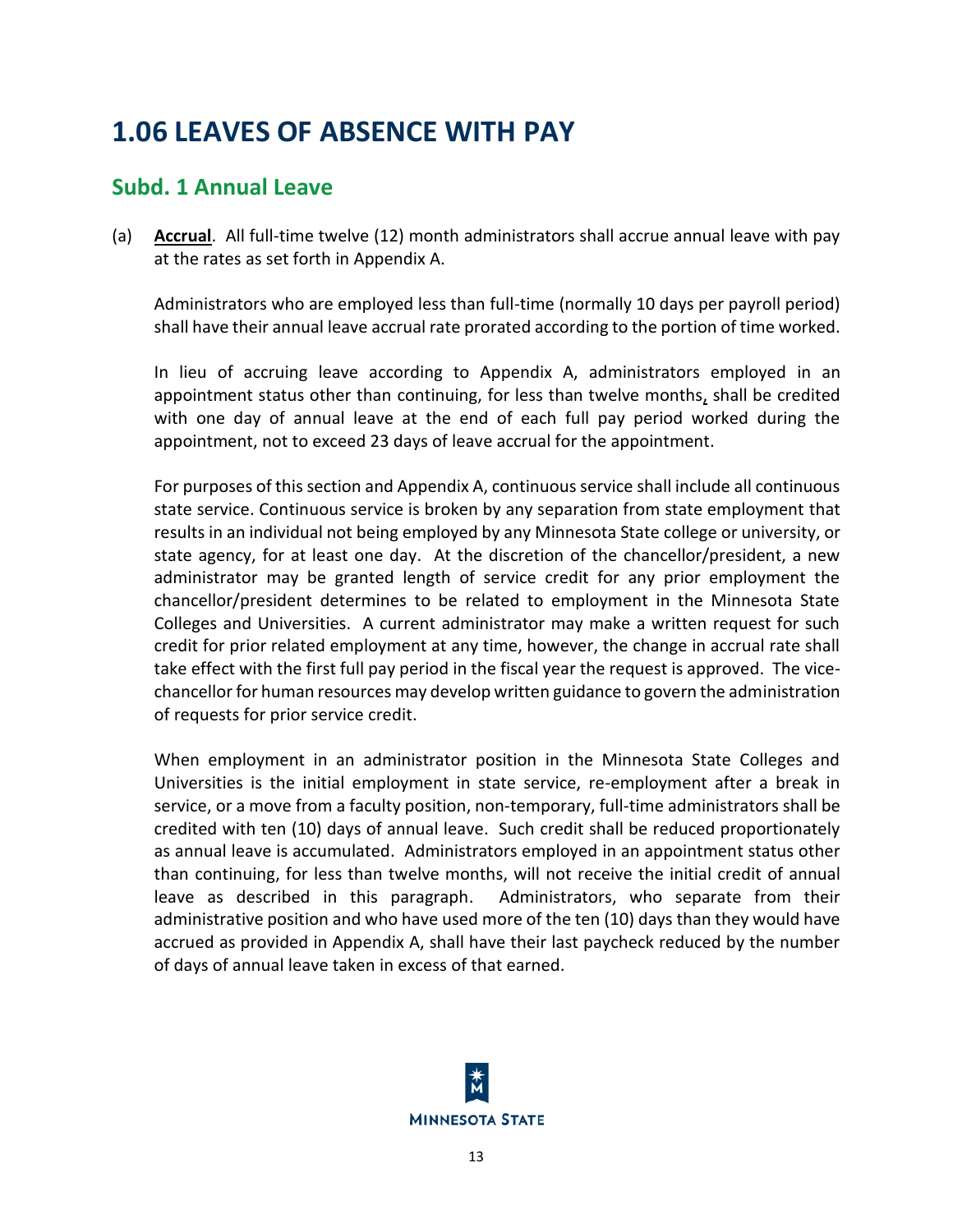An administrator who moves without a break in employment between positions in the classified and/or unclassified services, whether within the system or between the system and other state agencies, shall have his/her accumulated leave and length of service transferred. This provision shall also apply to administrators/managers who move from positions in the legislative or judicial branches.

(b) **Limits on Accrual**.Annual leave may be accumulated to any amount provided that once every twelve months, each administrator's accumulation must be reduced to 34 days. If this is not accomplished prior to the end of the last full pay period in September each year, the administrator's accumulation shall automatically be reduced to 34 days as of that date, and the amount of accumulation over 34 days will transfer to the administrator's sick leave balance [see Subd. 2(b)] below. Saturdays, Sundays and legal holidays will not be counted as days of leave. In the event that the administrator's accumulated balance cannot be reduced to 34 days due to assigned job requirements, the chancellor/president may extend the deadline for up to a maximum of six (6) months. If the 34-day threshold is not met during the extension period, the accumulation shall be reduced and the excess transferred to administrator's sick leave balance; the amount of the reduction shall be the smallest number of days by which the accumulated leave balance exceeded the 34-day threshold during the extension period.

#### (c) **Use of Annual Leave**.

- (1) Beyond the ten (10) days credited pursuant to Subd. 1(a) above, administrators may not take annual leave until they have earned the number of days to be taken.
- (2) Annual leave may only be taken in full day or one-half (1/2) day increments.
- (3) The administrator must obtain the prior approval of the chancellor/president or their designees for the use of annual leave, unless the administrator is using annual leave to observe a religious holiday. The chancellor and presidents may determine periods of annual leave for themselves at times best suited to their workload.
- (d) **Payment Upon Separation**. Upon separation from state service, or if a change in employment results in the administrator being ineligible to accrue further annual leave, an administrator shall be paid for his/her accrued but unused balance of annual leave not to exceed 34 days.

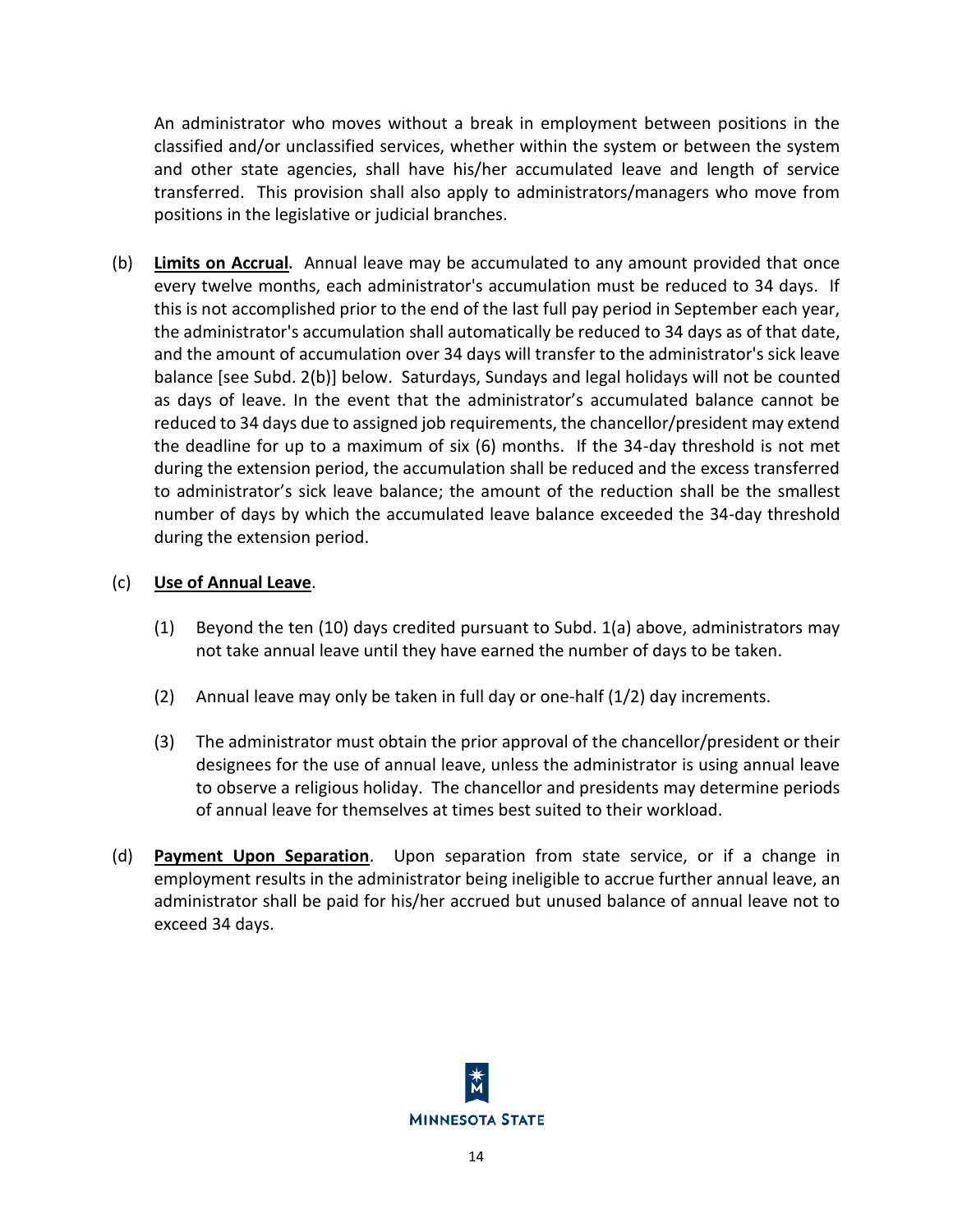(e) **Conversion of Accumulated Annual Leave to a Minnesota State Colleges and Universities Approved 403(b) Account or to the Deferred Compensation (457) Plan Operated by the State Retirement System**. Once in each fiscal year, with the approval of the chancellor/president and based on the availability of funds, an administrator may convert a portion of his/her accumulated annual leave to a 403(b) account approved by the system or the 457 Plan operated by MSRS. Each administrator may convert up to one (1) day of annual leave for each three (3) days of annual leave used in the previous fiscal year, provided that the administrator shall not convert more than seven (7) days per fiscal year.

This provision shall not be used in the pay period which includes the first of July. Contributions to the administrator's 403(b) or 457 account made through the conversion of annual leave days are subject to all of the rules and regulations of the respective program and IRS regulations.

### <span id="page-18-0"></span>**Subd. 2 Sick Leave**

All sick leave will accrue on a per pay period basis as follows:

- **(a) Accrual**
	- (1) Except as noted in (2) below, 15 days of sick leave shall be credited to all new full-time administrators at the time of their employment to cover possible disability during the first 30 pay periods of employment. Beginning with the 31st pay period of employment, each administrator shall be credited with one-half (1/2) additional day of sick leave for each succeeding pay period of employment completed. Administrators who separate from their administrative position before completing 30 pay periods of employment and who have used more sick leave days than they would have accrued at the rate of one-half (1/2) day for each pay period, shall have their last paycheck reduced by the number of days of sick leave taken in excess of that earned. Administrators who have leave reinstated under Subd. 2(c) below shall, if necessary, have additional sick leave credited to bring the administrator's sick leave balance to 15 days at the time of reappointment.
	- (2) Employees accepting an administrator position in the Minnesota State Colleges and Universities under the provisions of Subd. 2 (a)(5) below shall not be credited with days as defined in Subd. 2 (a)(1) above, but shall be credited with any sick leave balance and accrual rates in effect at the time of their appointment in the Minnesota State Colleges and Universities.

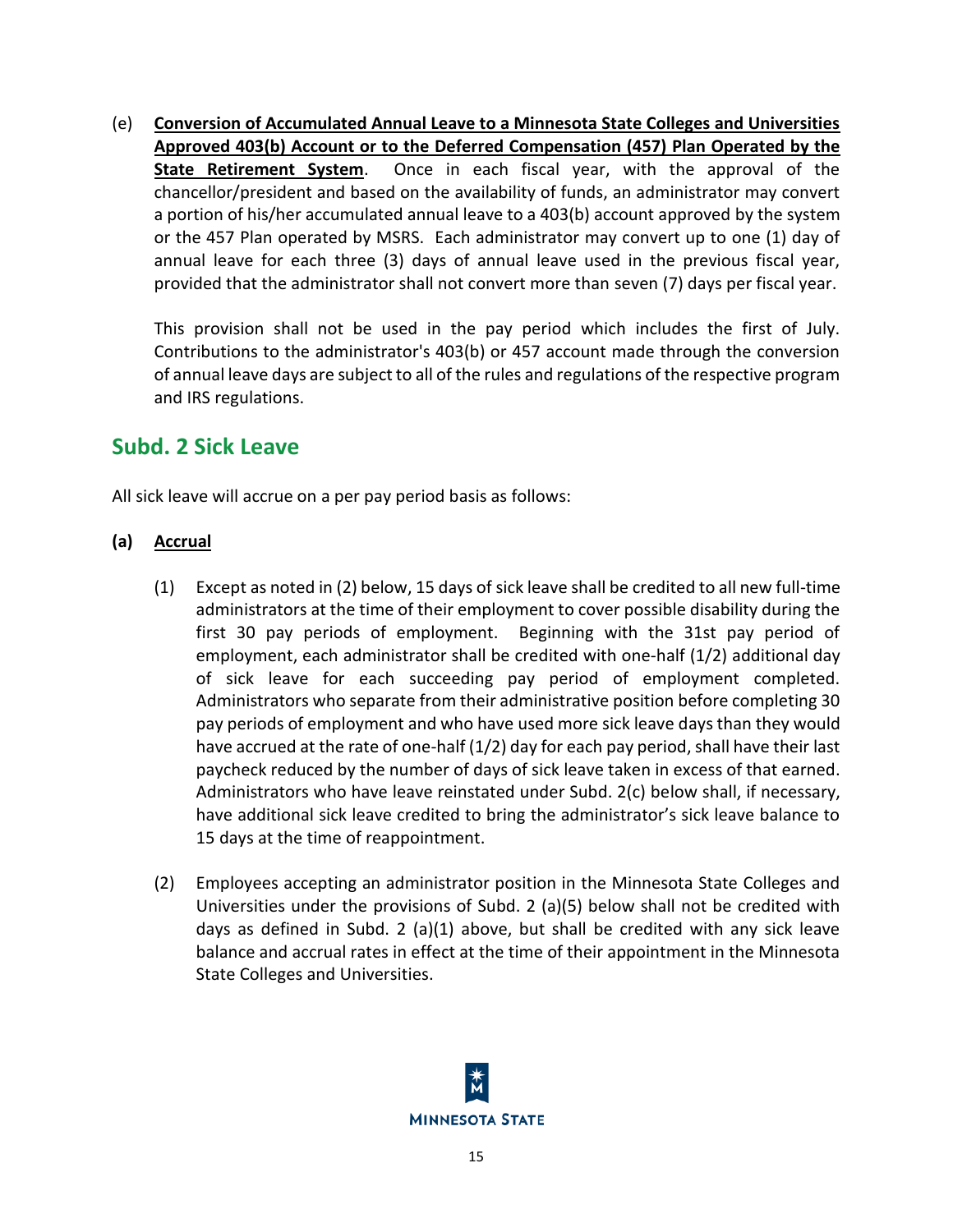- (3) Administrators commencing employment on less than a full-time basis shall be given a pro-rata portion of the 15 day sick leave credit as described in Subd. 2 (a)(1) above. Beginning with the 31st pay period of employment, each part-time administrator will be credited with one-half (1/2) day of sick leave pro-rated by the fraction of time employed for each succeeding pay period of employment.
- (4) Administrators specifically employed for a limited period of service not to exceed 15 months shall be credited with one-half (1/2) day of sick leave for each pay period of anticipated service rather than 15 days as described above. The amount of sick leave credited for part-time administrators so employed shall be pro-rated by the fraction of time employed.
- (5) An administrator who moves without a break in employment between positions in the classified and/or unclassified services, whether within a system or between agencies, shall have his/her accumulated leave transferred. This provision shall also apply to employees who move to administrative positions from administrative or nonadministrative positions covered by other plans or collective bargaining agreements or from positions in the legislative or judicial branches.
- (b) **Use of Sick Leave**. Sick leave may only be taken in one-half (1/2) day increments. The use of sick leave shall be approved, when appropriate, by the chancellor/president or his/her designee. Administrators may use up to ten (10) days of sick leave for the birth or adoption of the administrator's child. Sick leave shall be granted for absences made necessary; 1) by reason of illness, or disability, including temporary disabilities caused or contributed to by pregnancy, miscarriage, abortion, childbirth, and recovery there from; 2) by exposure to contagious disease which may endanger the individual or the public health; or 3) by illness in the immediate family making it necessary that the administrator be absent from his or her duties.

In the case of childbirth, birth mothers may use sick leave to the extent the birth mother's sick leave balance permits to cover the period of disability related to the birth of a child, but shall not be required to use more than five (5) days of sick leave due to such disability. In the case of absence for illness of members of the immediate family, the term "immediate family" shall be defined to include the spouse, brothers and sisters living in the administrator's household, or children, wards, parent or parents of the spouse. The chancellor/president may extend these provisions to include other residents of the household. Leave taken under the Family Medical Leave Act shall be charged to sick leave as appropriate.

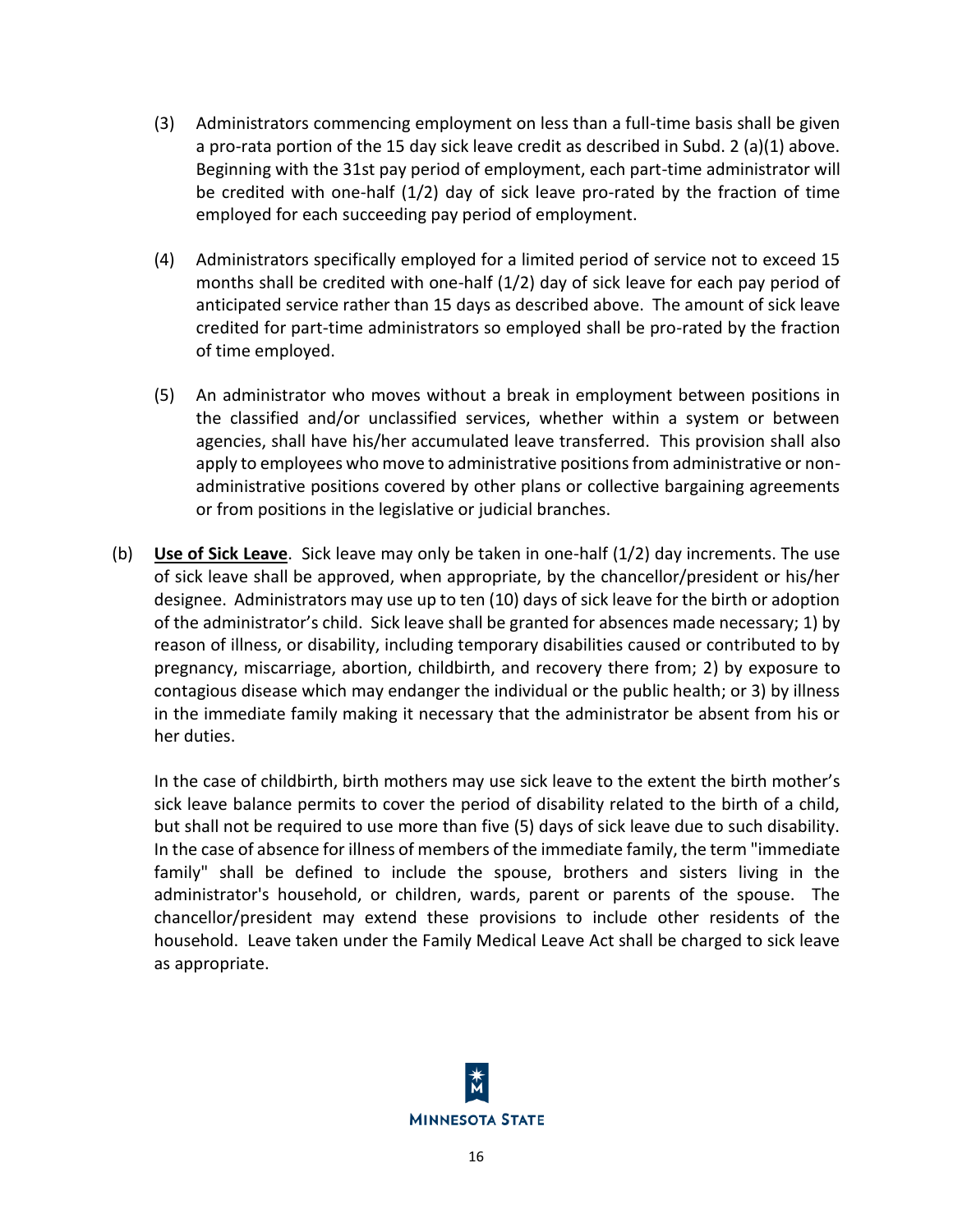(c) **Reinstatement**. An administrator who is eligible to accrue sick leave, who is reappointed to a position within the Minnesota State Colleges and Universities within four (4) years from the date of separation in good standing, shall have his or her sick leave balance and bank, if any, restored. However, any administrator being reappointed after receiving severance pay shall have his or her leave restored proportionately by deducting the days or fractions of days which were used in the calculation of the severance payment. This provision shall also apply to administrators who are appointed to an unclassified position in the Minnesota State Colleges and Universities following separation in good standing from positions covered by other plans or collective bargaining agreements or from positions in the legislative or judicial branches, unless the previous accrual rates and maximum accumulations were greater than those provided in this Plan, in which case leave balances and banks shall be restored in amounts equal to what they would have accumulated under this regulation.

#### <span id="page-20-0"></span>**Subd. 3 Bereavement Leave**

The use of a reasonable period of bereavement leave (not deducted from sick leave), up to five (5) days per occurrence, shall be granted in case of a death in the administrator's immediate family. The term "immediate family" shall include the spouse, parents, parents of the spouse, children, grandchildren, brothers, sisters, grandparents, or wards of the administrator.

The use of sick leave for bereavement purposes shall be granted in case of the death of the following individuals who are not members of the administrator's immediate family: a regular member of the administrator's household, sister-in-law or brother-in-law, a spouse of the administrator's child, and the following relatives of the spouse: children, grandchildren, grandparents or wards.

### <span id="page-20-1"></span>**Subd. 4 Paid Parental Leave**

- (a) Length of Leave. Paid parental leaves of absence of up to six (6) consecutive weeks shall be granted to eligible administrators who request such leave following the birth or adoption of a child.
- (b) Eligibility. Employees are eligible if they meet eligibility criteria for Family and Medical Leave Act ("FMLA") leave, which generally means the employee has been employed by the Employer for twelve (12) months and has worked at least 1,250 hours during the year immediately preceding the leave.
- (c) Qualifying Event. Paid parental leave ("PPL") is available to employees who experience the following qualifying events:

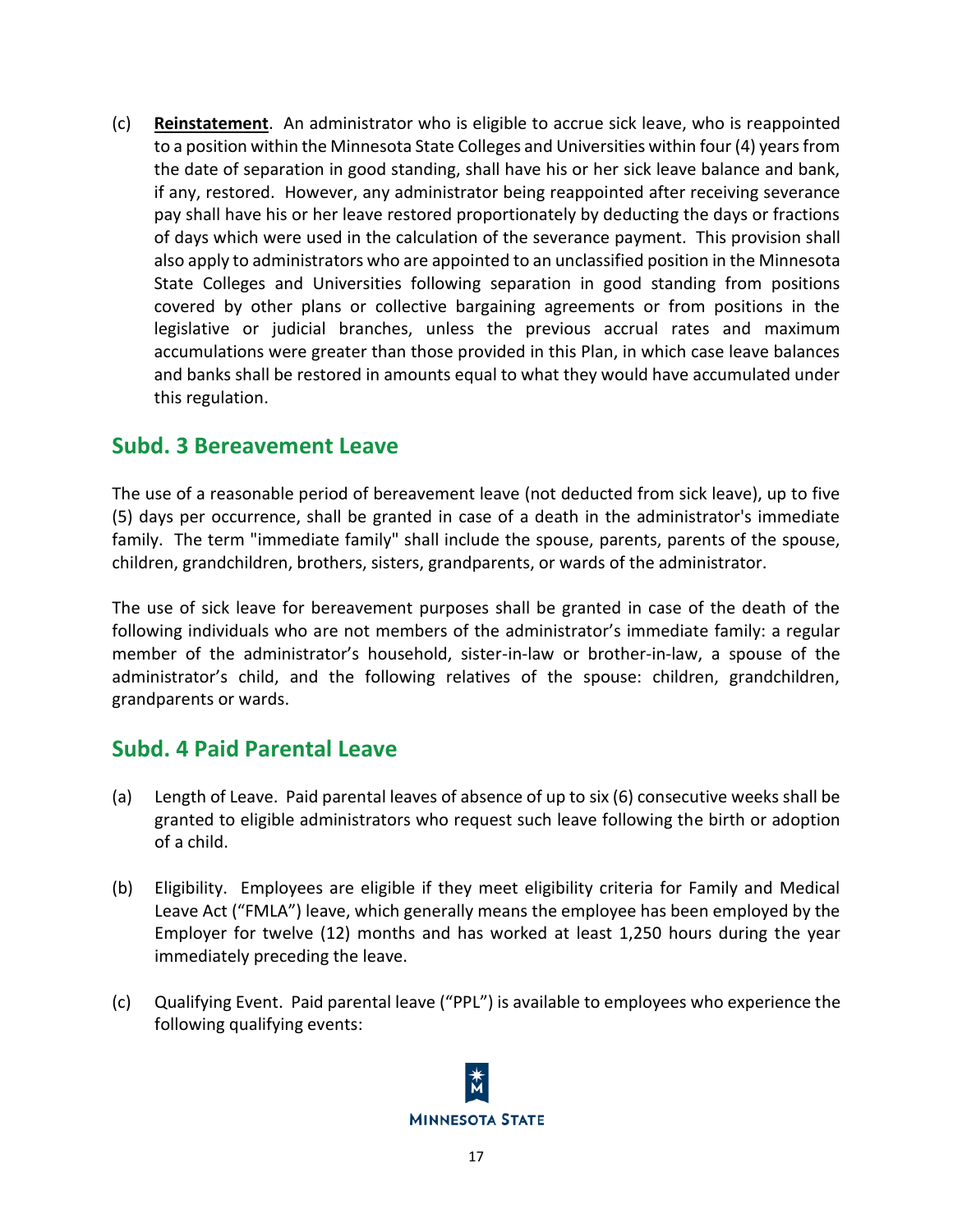- (1) an employee or the employee's spouse/partner gives birth to the employee's child;
- (2) a child is placed in the employee's home for adoption; or
- (3) a child is placed in the employee's home to adjudicate parentage in cases of surrogacy when the employee is the intended parent.
- (d) Use. Eligible employees must complete use of PPL within six (6) months of the qualifying event. At the Appointing Authority's discretion, employees may be allowed intermittent or reduced schedule use of leave, which must be completed within twelve (12) months of the qualifying event. PPL not used within the required timeframe shall not be carried over or cashed out.
- (e) Interaction with Other Leaves. Paid parental leave will run concurrently with any unpaid leave(s) that the administrator may be entitled to under other provisions of this Plan or provided by law. Administrators are not eligible to receive other types of paid leave provided by this Agreement for time in which they are receiving PPL.

## <span id="page-21-0"></span>**Subd. 5 Military Leave of Absence**

An administrator of the Minnesota State Colleges and Universities who is a member of the state or federal armed services is entitled to leave of absence with pay as defined in Minnesota Statute §192.26.

## <span id="page-21-1"></span>**Subd. 6 Court-Related Leaves of Absence**

An administrator in the Minnesota State Colleges and Universities shall be granted a leave of absence with pay for:

- (a) appearance before a court, legislative committee, or other judicial or quasi-judicial body in response to a subpoena or other direction by proper authority for purposes related to the administrator's Minnesota State Colleges and Universities position.
- <span id="page-21-2"></span>(b) attendance in court in connection with an administrator's official duty, such attendance including the time required in going to the court and returning to the administrator's place of work.

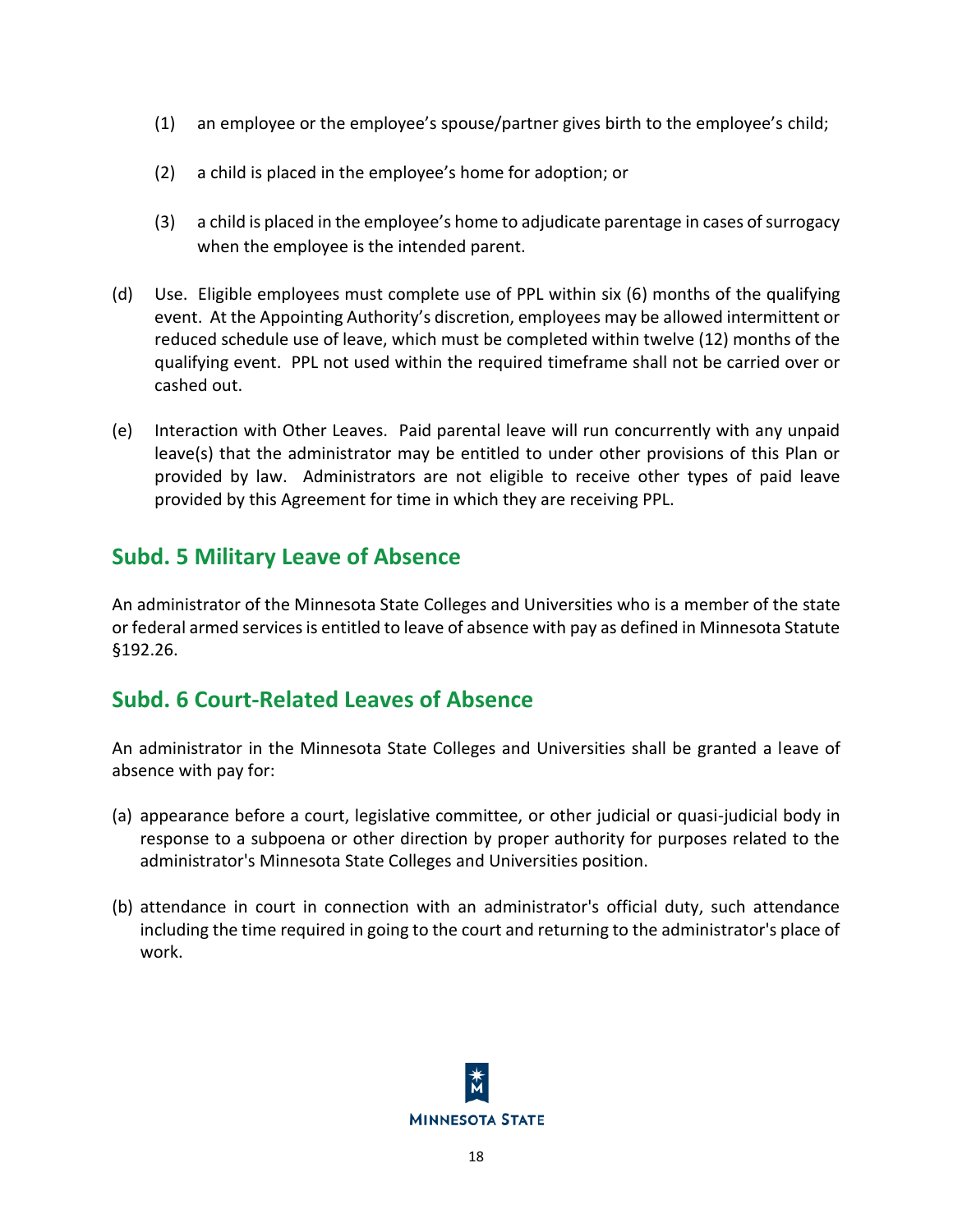## **Subd. 7 Jury Duty Leave**

Jury duty leave for time to serve on a jury, provided that when not impaneled for actual service but only on call for service, the administrator shall report to work.

#### <span id="page-22-0"></span>**Subd. 8 Voting Time Leave**

Voting time leave, in accordance with Minnesota Statute §204C.04 for administrators eligible to vote in any statewide general election or any election to fill a vacancy in the United States Congress, or in the office of state senator or representative, provided that the leave is for a period of time long enough to appear at the administrator's polling place, cast a ballot return to work on the day of the election.

### <span id="page-22-1"></span>**Subd. 9 Emergency Leave**

Emergency leave, in the event of a natural or man-made emergency, shall be granted pursuant to Minnesota State Colleges and Universities Board Policy 4.4, Weather/Emergency Closings.

#### <span id="page-22-2"></span>**Subd. 10 Leave for Bone Marrow and Organ Donation**

An administrator undergoing a medical procedure to donate bone marrow, an organ or a partial organ to another person shall be granted paid leave not to exceed 5 days. If there is a medical determination that the administrator does not qualify as a donor, any paid leave of absence granted to the administrator prior to the medical determination is not forfeited.

#### <span id="page-22-3"></span>**Subd. 11 Investigatory Leave**

The chancellor/president/vice chancellor for human resources may place an administrator who is the subject of a disciplinary investigation on an investigatory leave with pay.

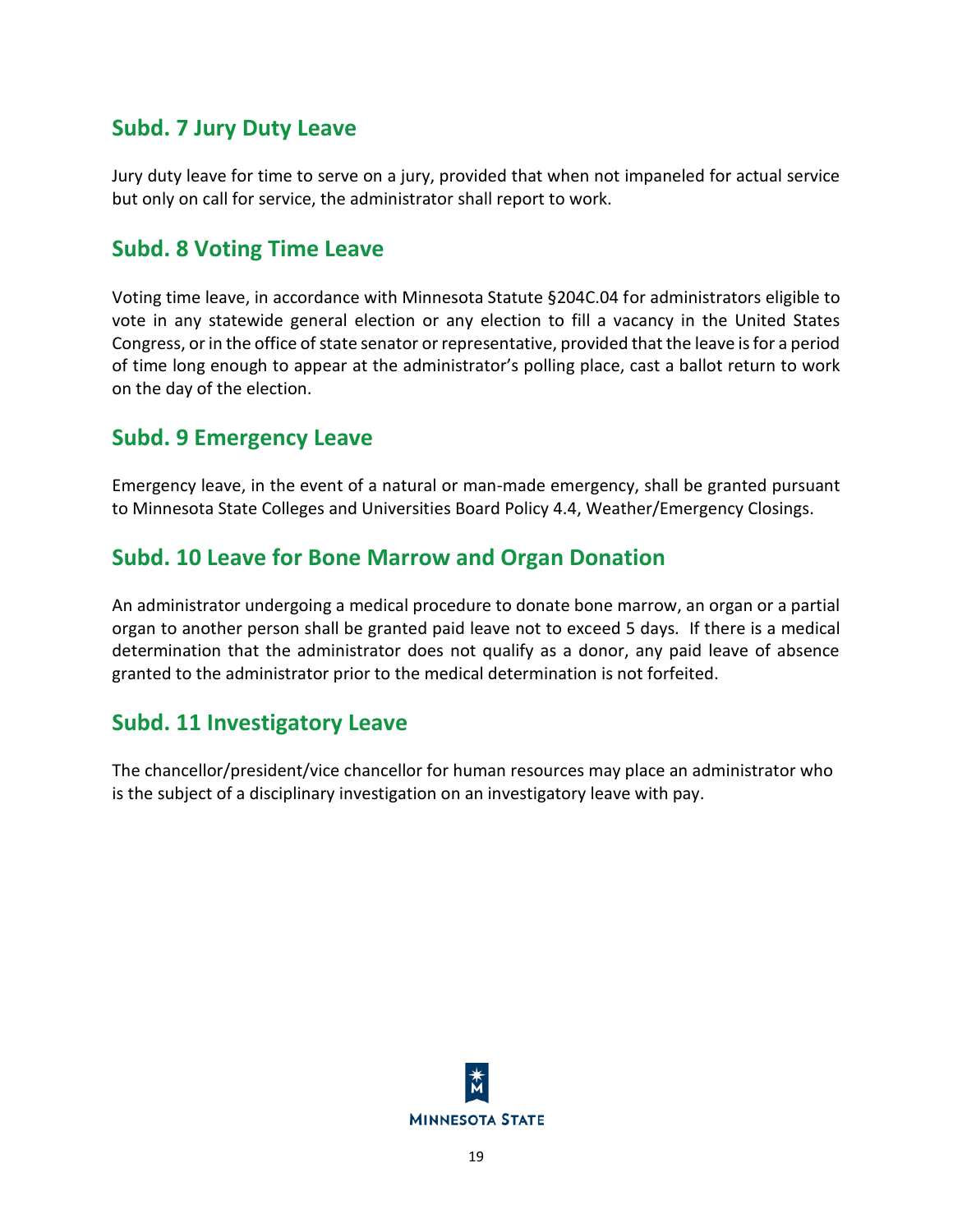## <span id="page-23-0"></span>**1.07 LEAVES OF ABSENCE WITHOUT PAY**

## <span id="page-23-1"></span>**Subd. 1 Personal Leaves of Absence**

The chancellor/president may approve leaves of absence without pay and without employer paid benefits when deemed to be in the best interest of the college/university or system. No regular leave without pay shall extend for a period greater than one (1) year. No administrator shall have more than two (2) consecutive year long leaves without pay without the consent of the chancellor. While on unpaid leave, an administrator shall have the right to continue insurance benefits, to the extent permitted by law at his/her own expense.

## <span id="page-23-2"></span>**Subd. 2 Parental Leaves of Absence**

Leave of absence shall be granted to a natural or adoptive parent for a period of up to six months when requested in conjunction with the birth or adoption of the administrator's child. The leave shall commence on the date requested by the administrator but no later than six weeks after the birth or adoption or exhaustion of any paid leave that may be available for the birth or adoption event, whichever comes later; except that, in the case where the child must remain in the hospital longer than the mother, the leave may begin up to six weeks after the child leaves the hospital. Sick leave used with a medical practitioner's statement prior to the birth of the child will not reduce the duration of the leave of absence. Upon request, the chancellor/president may grant extensions of the leave of absence, but in no case shall the leave of absence exceed one year.

## <span id="page-23-3"></span>**Subd. 3 Unpaid Medical Leave**

- a. Upon exhaustion of entitlement to sick leave, an administrator may be granted up to one year of unpaid medical leave to for a documented illness or injury that prevents the administrator's return to work.
- b. An administrator may be granted up to one year of unpaid medical leave to provide documented, medically necessary care to an immediate family member as defined in Section 1.06, Subd 2 (b), or an individual, with respect to whom the administrator stood or stands in loco parentis.
- c. An administrator granted unpaid medical leave will have that leave run concurrently with any other form of unpaid leave available to the administrator.
- d. An administrator may request additional unpaid medical leave beyond one year. Such additional leave may be granted by the chancellor/designee.

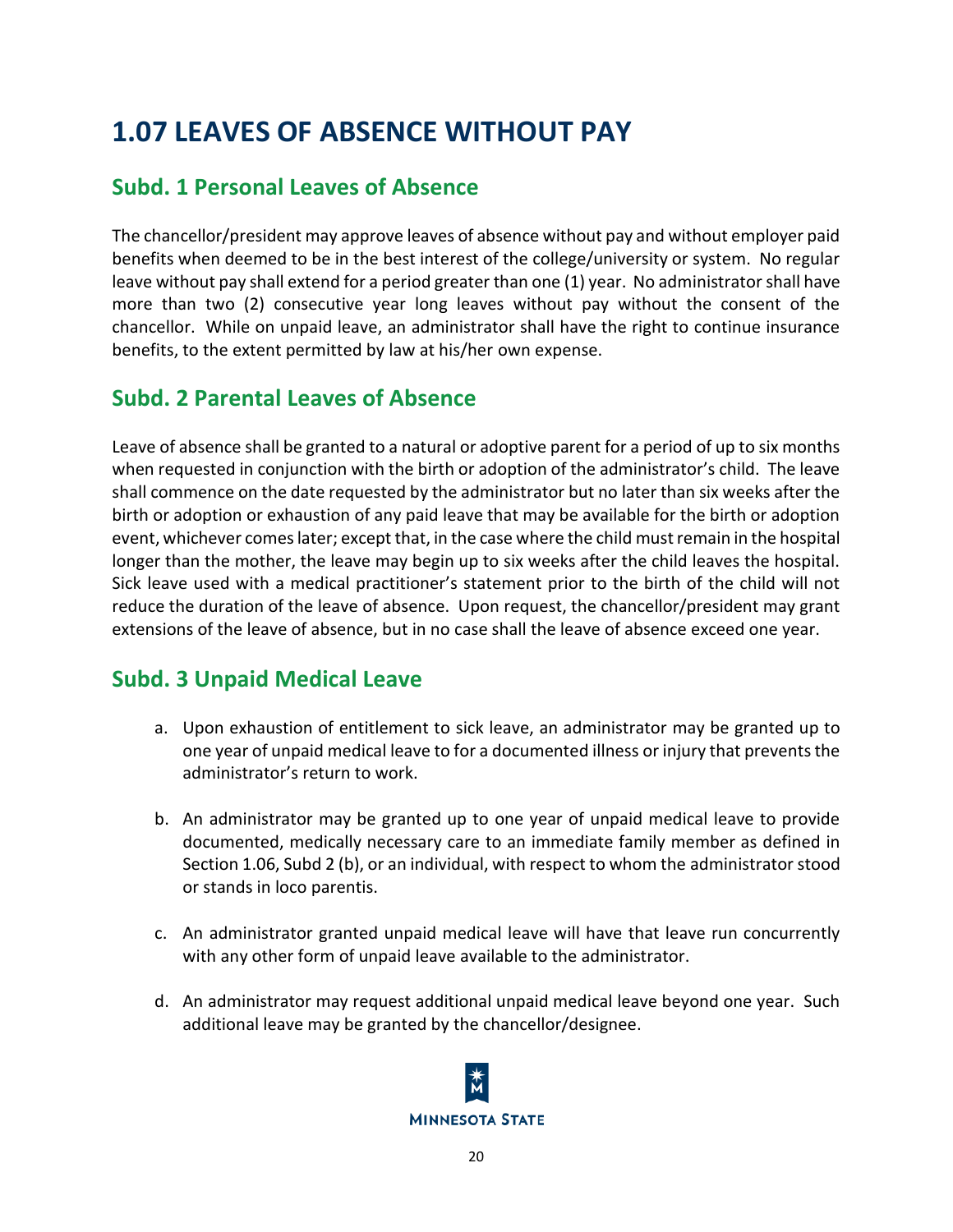## <span id="page-24-0"></span>**Subd. 4 Salary Savings Leave of Absence**

Upon the request of an administrator, the chancellor/president may approve an unpaid leave of absence for the purpose of reducing salary expenditures. Approved leaves shall be taken in halfday or full day increments. An Administrator taking a leave under this subdivision shall continue to accrue annual leave and sick leave and be eligible for paid holidays and insurance benefits as if actually working during the time of leave. If a leave is more than one full pay period or longer in duration and a holiday occurs during the leave, holiday pay shall be paid following the leave of absence.

### <span id="page-24-1"></span>**Subd. 5 Employment within the System**

The chancellor/president may approve an unpaid leave of absence up to one year in duration to facilitate an administrator's acceptance of a different position within the system. Upon written approval of the chancellor/vice chancellor for human resources, such leave may be extended up to one additional year.

## <span id="page-24-2"></span>**Subd. 6 Construction with Other Provisions in the Plan**

Nothing in Section 1.07 will be construed to limit the Employer's authority to end an administrator's employment as provided in Section 1.03.

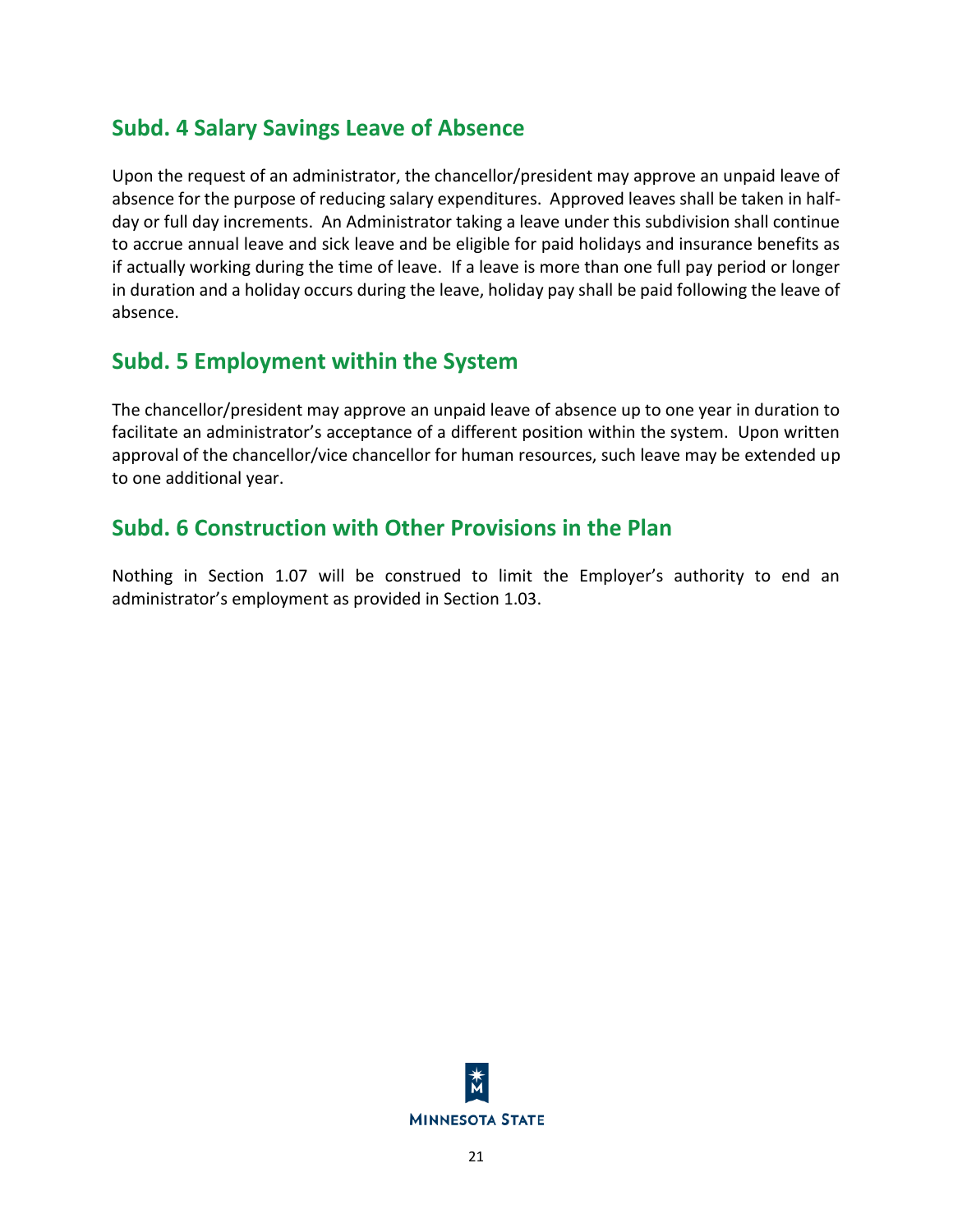## <span id="page-25-0"></span>**1.08 SEVERANCE**

## <span id="page-25-1"></span>**Subd. 1 Severance Pay**

Administrators shall receive severance pay upon separation from employment with the System for one of the following reasons:

- (a) retirement at or after age 65;
- (b) death;
- (c) separation following: (1) five (5) years of continuous state employment as a bargaining unit 220 manager/administrator, and/or as an administrator in the Minnesota State Colleges and Universities, or (2) 20 years of continuous state employment;
- (d) retirement following ten (10) years of continuous state employment with immediate entitlement at the time of retirement to receive a retirement benefit under a state retirement program;
- (e) involuntary separation from employment with the System and the State of Minnesota because of a reduction in personnel;
- (f) upon voluntary termination of employment pursuant to the receipt of an incentive provided by law.

Notwithstanding any other provision, severance pay shall not be made to an administrator under this Plan who is involuntarily terminated with cause pursuant to Section 1.03, subd. 3 (a) or (d).

Except as authorized by Subd. 1 (b) and (c)(2) of the Section, an administrator is not eligible for severance pay under the Section if s/he has received a sick-leave based severance payment for any other employment in State service.

Except as otherwise provided in this subdivision severance pay shall be a sum equal to 40% of the administrator's total accumulated but unused sick leave at the time of separation paid at the administrator's final rate of pay, provided that the severance payment shall not exceed the lesser of i) 50% of the annual base salary of the administrator at the time of his/her separation, or ii) 50% of the maximum base salary payable under Section 1.13, Subd. 5 c, range 14.

Administrators employed by the state universities on June 30, 1995, who elected to retain severance pay at 50% of his/her accumulated but unused sick leave balance, not to exceed 125 days times the regular daily rate of pay at the time of separation, shall continue to be eligible for this severance pay provision.

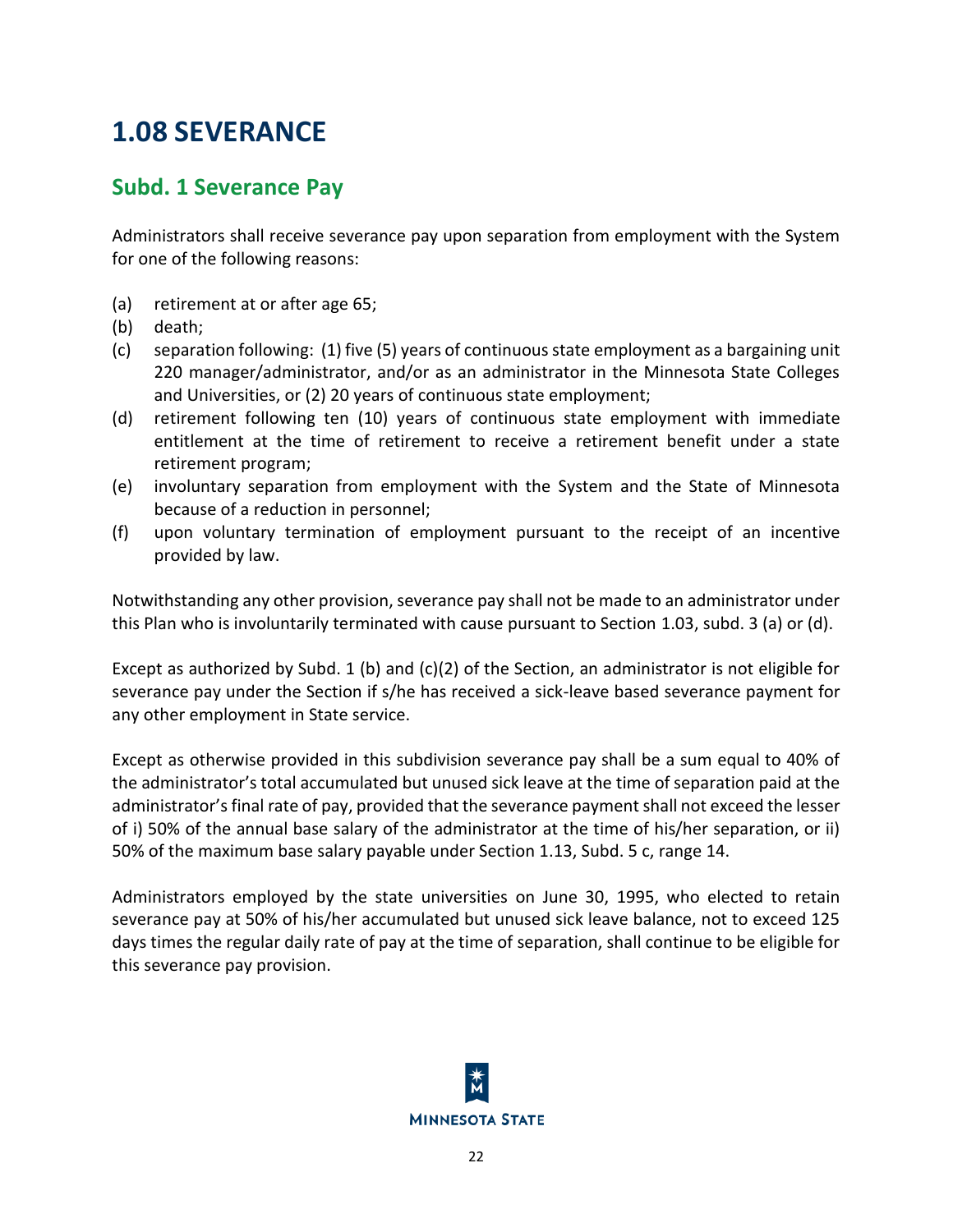Severance payments shall be paid in cash if the severance payment is being made because of the death of the administrator, or if the gross amount of a severance payment to be paid under this subdivision is less than \$5,000.00. All other severance payments shall be transferred to a Health Care Savings Account established under Minnesota Statutes 352.98.

In the event an administrator who has received severance pay is subsequently reappointed within the Minnesota State Colleges and Universities, future severance pay for that individual shall be computed upon the unused sick leave balance accumulated since the time of reappointment.

## <span id="page-26-0"></span>**Subd. 2 Severance Payments Per Employment Contracts**

In addition to severance pay benefits available under Subdivision 1, the terms of a contractual appointment may include severance pay up to six (6) month's salary upon completion of the full term of a contractual appointment which is not renewed.

## <span id="page-26-1"></span>**Subd. 3 Re-employment of Early Retirees**

Administrators who have received an early separation incentive from the Minnesota State Colleges and Universities or one of its predecessor systems/institutions may be re-employed by the Minnesota State Colleges and Universities for a temporary, interim or acting appointment, with prior written approval of the chancellor/vice chancellor for human resources/president.

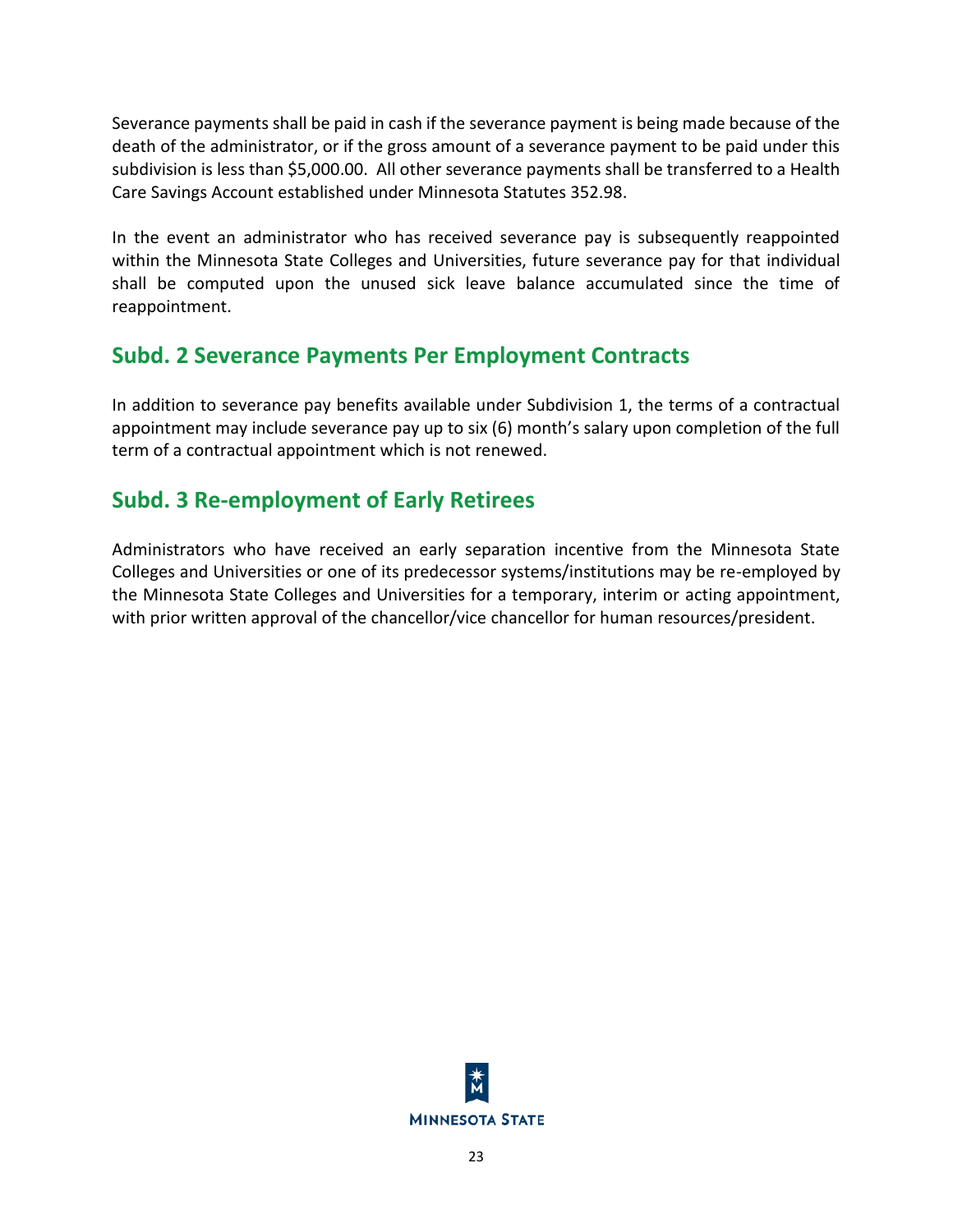## <span id="page-27-0"></span>**1.09 INSURANCE**

Except as otherwise provided below, the insurance benefits provided in the State Managerial Plan are applicable to administrators. A copy of the State Managerial Plan insurance article is attached as Appendix B.

## <span id="page-27-1"></span>**Subd. 1 Eligibility for Participation in the State Employee Group Insurance Program**

An administrator employed at least 50% time during a nine (9) month or longer appointment may elect to be covered by the benefits provided for in this Plan.

## <span id="page-27-2"></span>**Subd. 2 Eligibility for State-Paid Benefits**

To be eligible for the full employer contribution toward the premiums for health, dental and basic life insurance benefits, an administrator must be employed for at least 75% time during a nine (9) month or longer appointment. To be eligible for a partial employer contribution toward the premiums for health, dental and basic life insurance benefits, an administrator must be employed at least 50% time and less than 75% time during an appointment of nine (9) months or longer.

## <span id="page-27-3"></span>**Subd. 3 Maintaining Eligibility for Employer Contribution During Leaves**

An administrator eligible for basic coverage paid by the employer shall have such coverage maintained during the period of a sabbatical leave or leave without pay for educational or other purposes judged by the chancellor to be of benefit to the Minnesota State Colleges and Universities.

## <span id="page-27-4"></span>**Subd. 4 Amount of Employer Contribution**

(a) **Full Employer Contribution for Administrator Insurance Premiums**. For Plan years 2020 and 2021, the employer shall contribute an amount equal to 95% of the employee-only premium of the Minnesota Advantage Health Plan. The employer shall also contribute an amount equal to the lesser of 90% of the employee-only premium of the State Dental Plan, or the actual employee-only premium of the dental plan chosen by the administrator, however, for calendar year 2019, the minimum administrator contribution shall be thirteen (13) dollars and 50 cents per month.

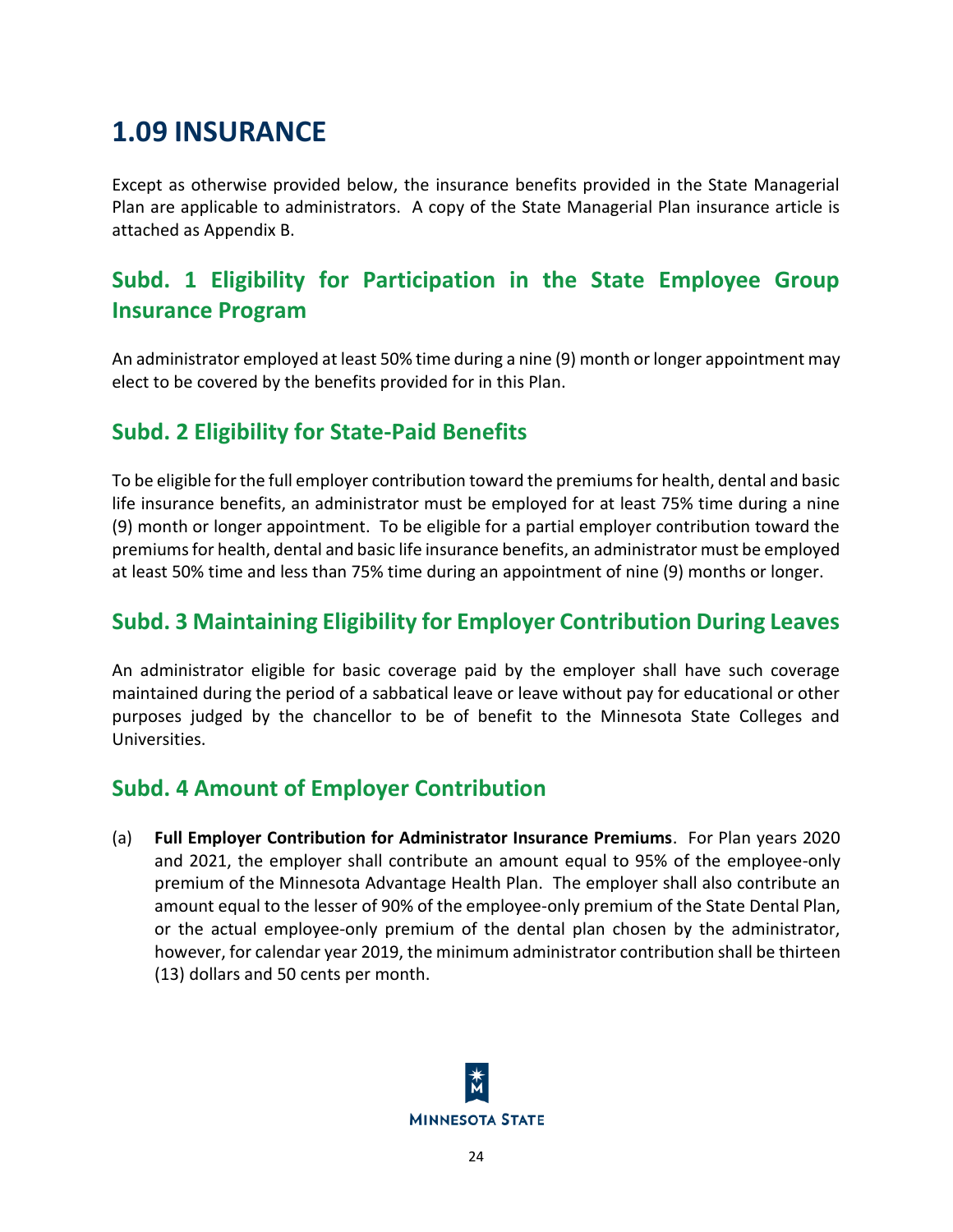- (b) **Full Contribution for Dependent Health and Dental Insurance**. For Plan years 2020 and 2021, the employer shall contribute an amount equal to 85% of the dependent premium of the Minnesota Advantage Health Plan. For dental coverage the employer contributes an amount equal to the lesser of 50% of the dependent premium for the State Dental Plan, or the actual dependent premium of the dental plan chosen by the administrator.
- (c) **Partial Employer Contributions for Health, Dental and Basic Life Insurance**. Administrators who qualify for a partial employer contribution for health and dental insurance coverage shall, at the administrator's option, receive 75% of the full employer contribution for both employee-only and dependent coverage. These administrators shall receive the full employer contribution for basic life insurance coverage.
- (d) **Contribution for Administrators Involuntarily Terminated Due to Abolition of Position or Reorganization**. An administrator with an employer contribution and who has been employed for at least three (3) years of continuous service shall remain eligible for an employer contribution for up to six (6) months from the date of separation if the position s/he occupies is abolished because of a reduction in force. In no event shall the employer contribution continue beyond the date at which the administrator reaches the age of 65.

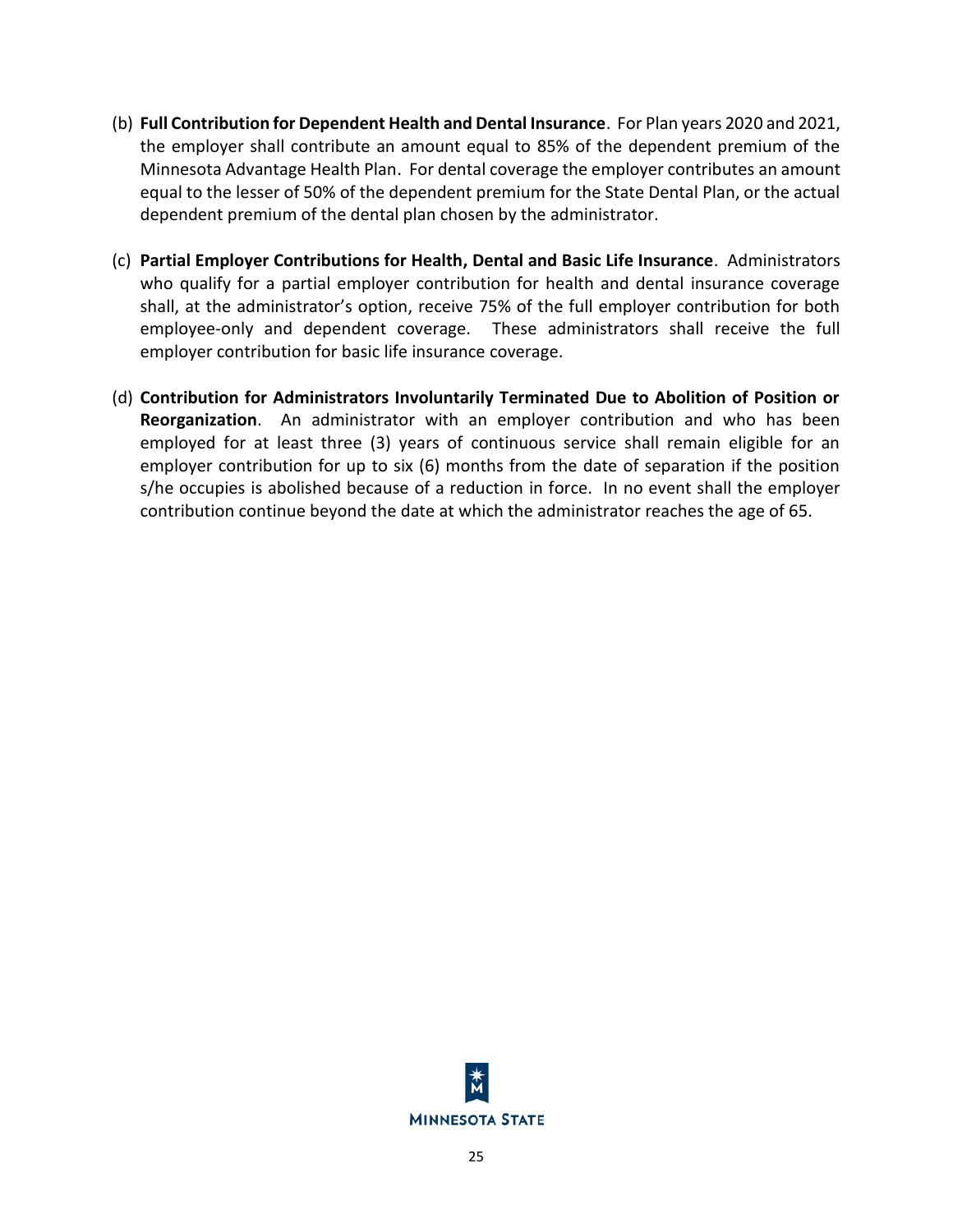## <span id="page-29-0"></span>**1.10 EXPENSE REIMBURSEMENT**

## <span id="page-29-1"></span>**Subd. 1 Reimbursement of Expenses Incurred While in Travel Status and Other Business Related Expenses**

Except as otherwise provided below, the expense reimbursements for all administrators covered under this Plan are the same as those provided in the State Managerial Plan. A copy of the State Managerial Plan expense reimbursement language is attached as Appendix C.

The State Managerial Plan provides for higher meal reimbursement rates for selected metropolitan areas. These higher rates shall also apply to reimbursable meals obtained within Hennepin and Ramsey counties.

An administrator using their personal motorcycle for business purposes shall be reimbursed at one-half the Federal IRS mileage reimbursement rate for use of a personal automobile, rounded to the nearest cent per mile.

Where anticipated reimbursable travel expenses exceed \$150, the chancellor/president shall advance the administrator the amount of the anticipated expenses upon the administrator's request made a reasonable period of time prior to the travel date. Smaller advances may be made at the discretion of the chancellor/president. If the amount of the advance exceeds the actual expenses, the administrator shall return the excess within two weeks of return from travel. The chancellor/president may issue the administrator an employer-owned credit card in lieu of a travel advance.

## <span id="page-29-2"></span>**Subd. 2 Extended Travel Status in Special Circumstances**

An administrator appointed to a position more than 35 miles from the administrator's primary residence may be considered in travel status for up to one year. One or more extensions of up to an additional six (6) months may be granted by the chancellor to administrators in acting or interim positions. Reimbursable expenses for an administrator in extended travel status may include reasonable hotel or motel accommodation, and airfare, if approved in writing by the chancellor or president. The chancellor or the president authorizing extended travel status may establish lower limits on travel expenses than those contained in the State Managerial Plan for the duration of the acting or interim appointment.

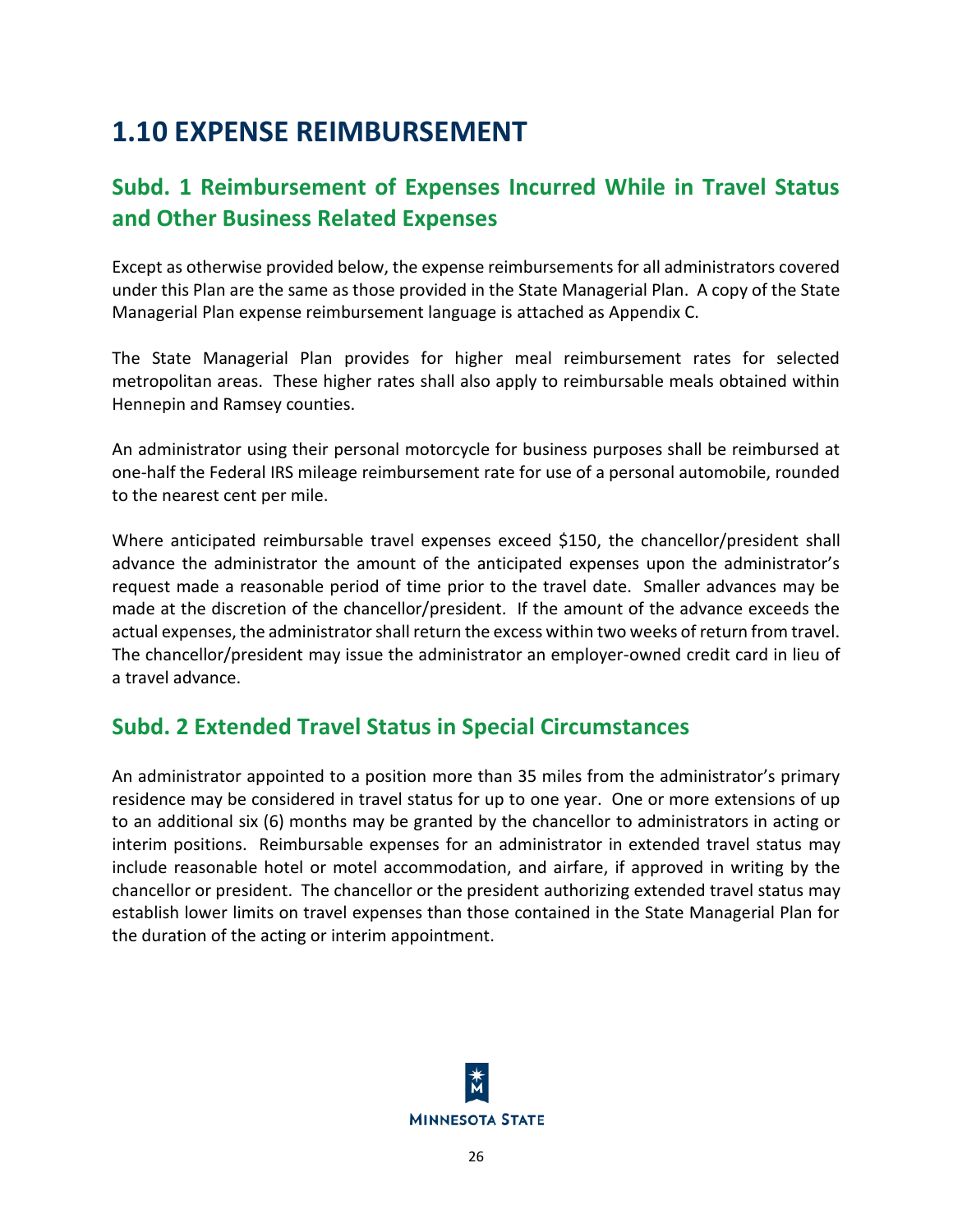## <span id="page-30-0"></span>**Subd. 3 Reimbursement of Expenses for Candidates for Employment**

The chancellor/president may reimburse travel expenses for candidates invited to participate in employment interviews. The chancellor/president may also reimburse one additional person accompanying a candidate to the employment interview. In determining to reimburse travel expenses, the chancellor/president shall consider the availability of qualified candidates, the needs of the system or institution, and the availability of funds. Any expenses paid are subject to the provisions of this Plan regarding types and maximum amounts of reimbursement.

[Subdivision 4 moved to Section 1.12]

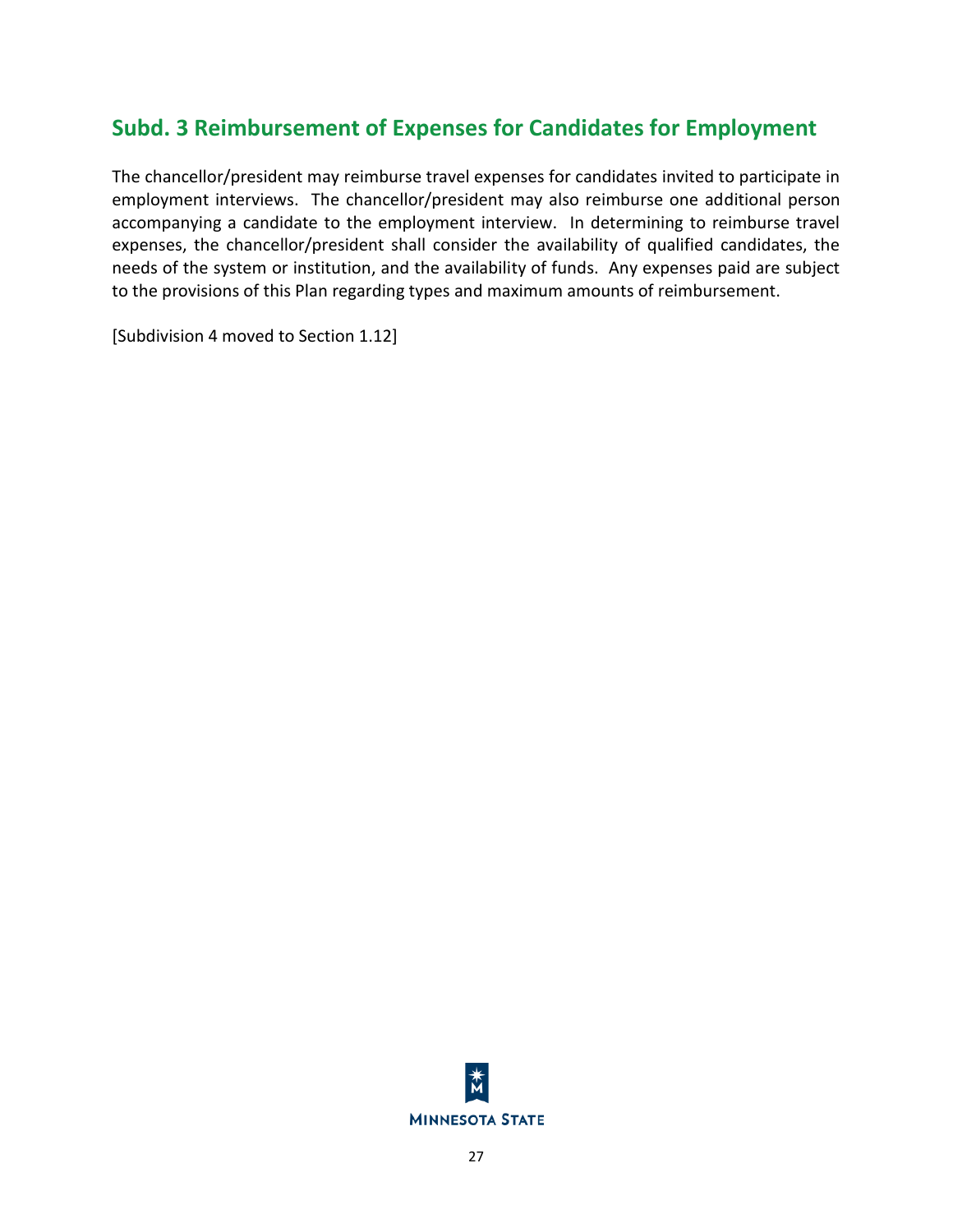## <span id="page-31-0"></span>**1.11 RELOCATION EXPENSES**

## <span id="page-31-1"></span>**Subd. 1 Eligibility, Limits and Conditions**

- (a) **Availability, Approval and Limits.** Administrators may be reimbursed for relocation expenses as indicated below. An administrator must have written approval from the approving authority, as indicated below, on or before the date of hire and prior to incurring any relocation expenses. The approving authority shall establish an overall limit on total relocation reimbursement in writing contemporaneously with the formal offer of employment. Once established, the limit shall not be lowered, provided it is consistent with this Plan. This limit shall not exceed \$50,000 or twenty (20) percent of the initial base salary, whichever is greater. The type of expenses that are reimbursable under this Plan and the total amount of reimbursement may be further limited by the approving authority. The approving authorities are as follows:
	- (1) The Board of Trustees for the chancellor
	- (2) The chancellor or vice chancellor for human resources for administrators in the system office and presidents
	- (3) The president or vice chancellor for human resources for campus administrators.
- (b) **Eligibility**. The chancellor/vice chancellor for human resources/president may authorize reimbursement of relocation expenses in the following circumstances:
	- (1) the individual being hired is beginning their initial employment as an administrator at a particular college, university or the system office in a continuing, acting, or interim appointment.
	- (2) The individual is being rehired at a college, university or the system office after a break in service with the Minnesota State system of at least one year.
- (c) **Pre-employment Expenses**. After commencing a qualifying appointment and consistent with the prior authorization described in subdivision 1 (a) of this section, administrators may be reimbursed for expenses incurred prior to their first day of employment.

Reimbursement for relocation expenses will be allowed only for expenses incurred prior to and within one (1) year after the date of appointment.

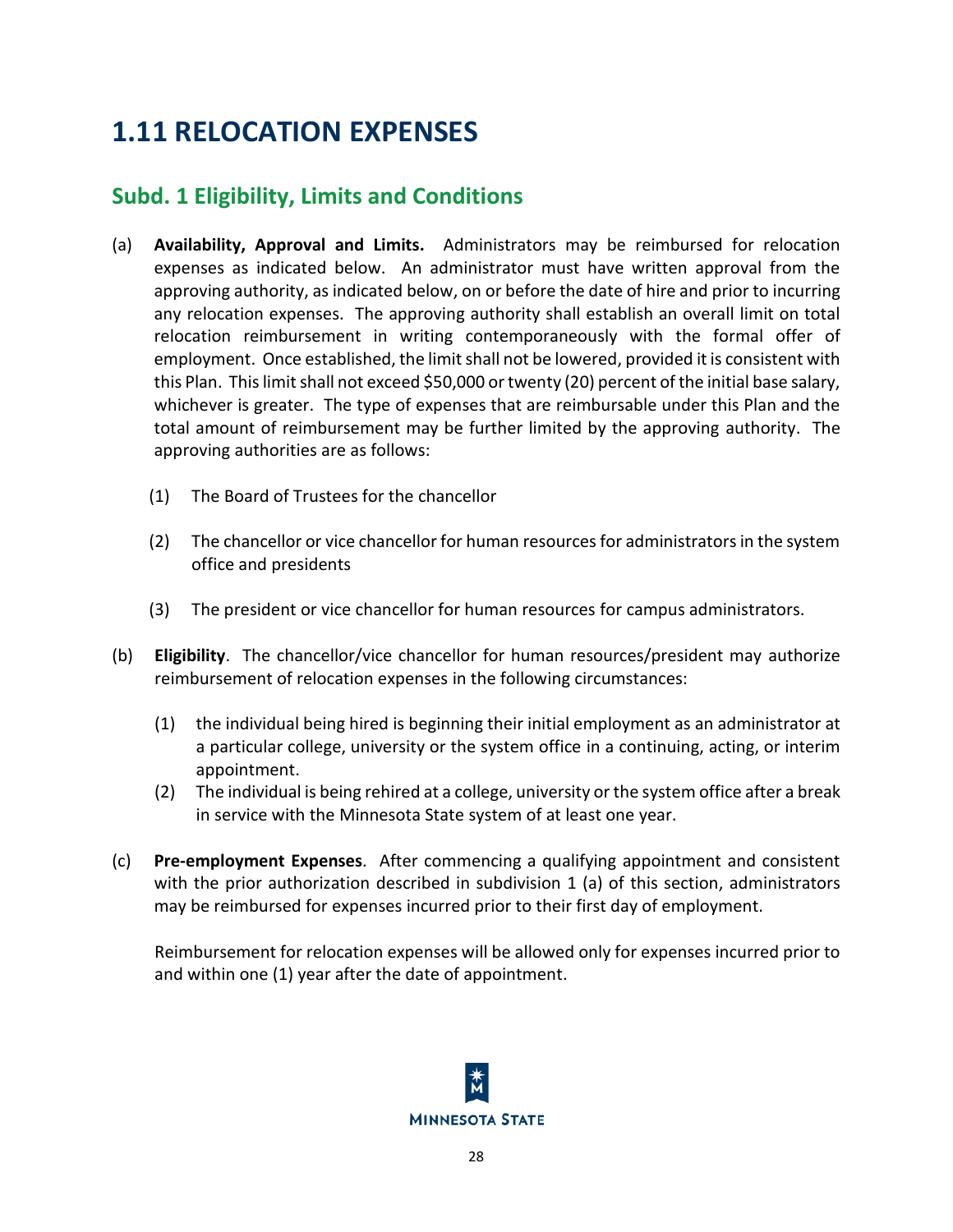(d) **No Representation as to Tax Consequences**. Neither the employer nor the approving authority make any representation as to the tax consequences of any expense reimbursement provided under this section. Some of the payments under these provisions may be considered wages by the Internal Revenue Service and as such are subject to income tax withholding.

## <span id="page-32-0"></span>**Subd. 2 Covered Expenses**

Reimbursable expenses may include, but are not limited to, the following:

- (a) **Travel Status**.For up to six (6) months, an administrator eligible for relocation expense reimbursement may be considered in travel status and receive expense reimbursement consistent with 1.10 of this Plan and Appendix C.
- (b) **Travel to New Work Location**. Four (4) round trips by the administrator's spouse or other adult living with the administrator and two (2) round trips by the administrator's dependents to the new work location.

Reimbursement for the cost of travel of the administrator's spouse and dependents when moving to the new work location must be otherwise consistent with the State Managerial Plan (Appendix C).

- (c) **Moving Expenses**. The actual cost of moving and packing household goods may be reimbursed. Approval shall be obtained from the president for college/university administrators and the chancellor for administrators in the system office and presidents, prior to making any commitment to a mover to either pack or ship the administrator's household goods. Payment shall be made for moving a house trailer if the trailer is the administrator's domicile.
- (d) **Miscellaneous Expenses**. Documented miscellaneous expenses directly related to the move may be reimbursed to the administrator. These expenses may include, but are not limited to, such items as: fees involved in the purchase of a house in the new location, disconnecting and connecting appliances and/or utilities, the cost of insurance for property damage during the move, the cost of moving vehicles, payment of loan origination fees not to exceed one percent (1%) of mortgage, or other direct costs associated with rental or purchase of another residence. An administrator shall not be reimbursed for improvements to a house or property being sold or purchased.

Neither the State of Minnesota nor the Minnesota State Colleges and Universities shall be responsible for the loss or damage to any administrator's household goods or personal effects.

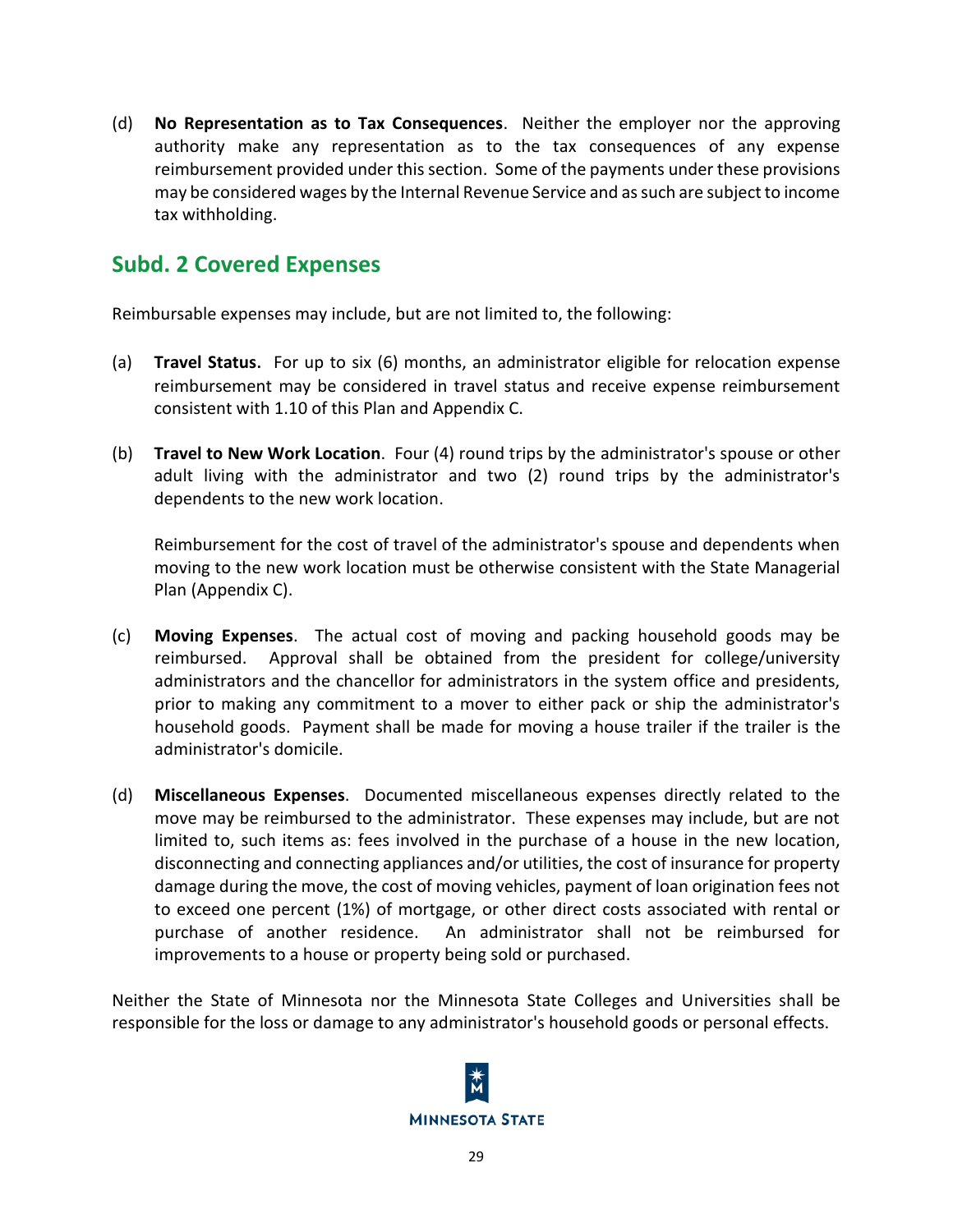### <span id="page-33-0"></span>**Subd. 3 Realtor's Fees**

The cost of the realtor's fees on the sale or purchase of the administrator's principal residence, but not both, or fees required to break a lease on an administrator's rented domicile may be reimbursed up to six percent (6%) of the selling/purchase price of the principal residence. A signed copy of the settlement statement showing that the employee paid the realtor's fees or other documentation of the amount of realtor's fees must accompany the request for reimbursement.

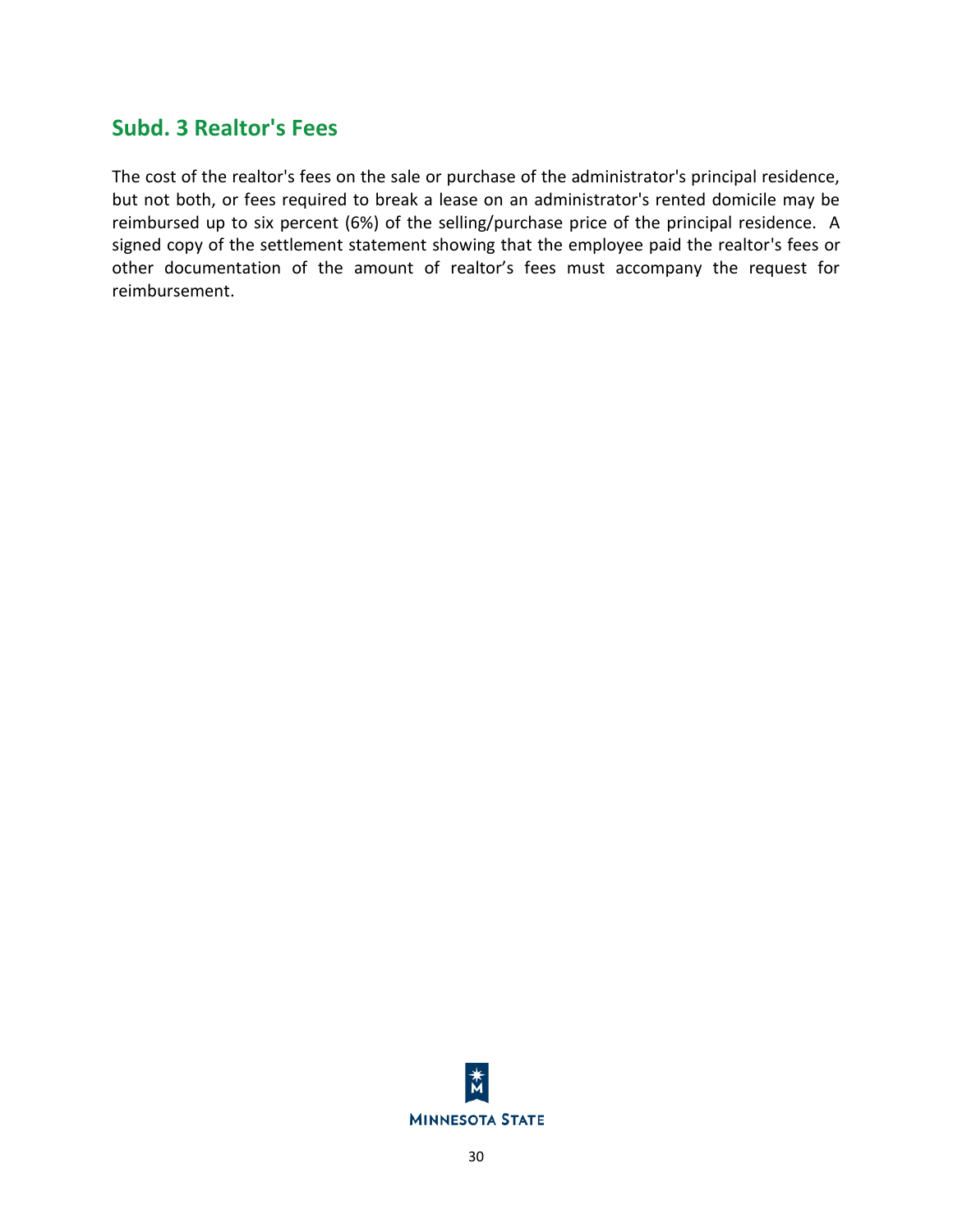## <span id="page-34-0"></span>**1.12 CAREER DEVELOPMENT AND TUITION WAIVER**

### <span id="page-34-1"></span>**Subd. 1 Courses, Tuition and Fees**

- (a) Administrators employed on at least a 75% basis shall be entitled to enroll in courses offered by a college/university in the Minnesota State Colleges and Universities without payment of tuition or fees, except laboratory and special course fees. Such enrollment shall not exceed a total of 27 semester credit hours per fiscal year for any administrator.
- (b) To the extent that the administrator does not exercise the rights above, the administrator's spouse or dependents shall be eligible to take credits in an institution type which is similar to that in which the employee is employed (i.e., if employed in a community, technical or consolidated college, is entitled to tuition waiver in any community, technical or consolidated college; if employed in a state university, is entitled to tuition waiver in any state university), within the limits above, with waiver of tuition only.

The spouse or dependent(s) of an administrator, including Presidents, employed by the system office shall be entitled to enroll, on a space available basis, without payment of tuition as follows:

- (1) Administrators employed by the State University System on June 30, 1995 in courses offered by a state university.
- (2) Administrators employed by the Community College System or the Technical College Board or a technical college on June 30, 1995 -- in courses offered by a state community, technical or consolidated college.
- (3) Administrators not previously employed in one of the above systems --shall select one type of institution (college or university) in which to exercise this right. This selection is offered on a one-time only basis and is not subject to change by the administrator.

The chancellor/vice chancellor for human resources may elect to use an alternative method for determining the institution type at which the tuition waiver benefit can be used by administrators employed in the system office. The alternative method shall be the method provided for system office employees in Appendix G, part M  $\S$  7, of the 2021-2023 collective bargaining agreement between the State of Minnesota and the Minnesota Association of Professional Employees.

Dependents shall be those persons meeting the Minnesota Management and Budget definition of dependent for health insurance purposes.

The tuition waiver benefit shall not be used for courses that are part of an applied doctorate program.

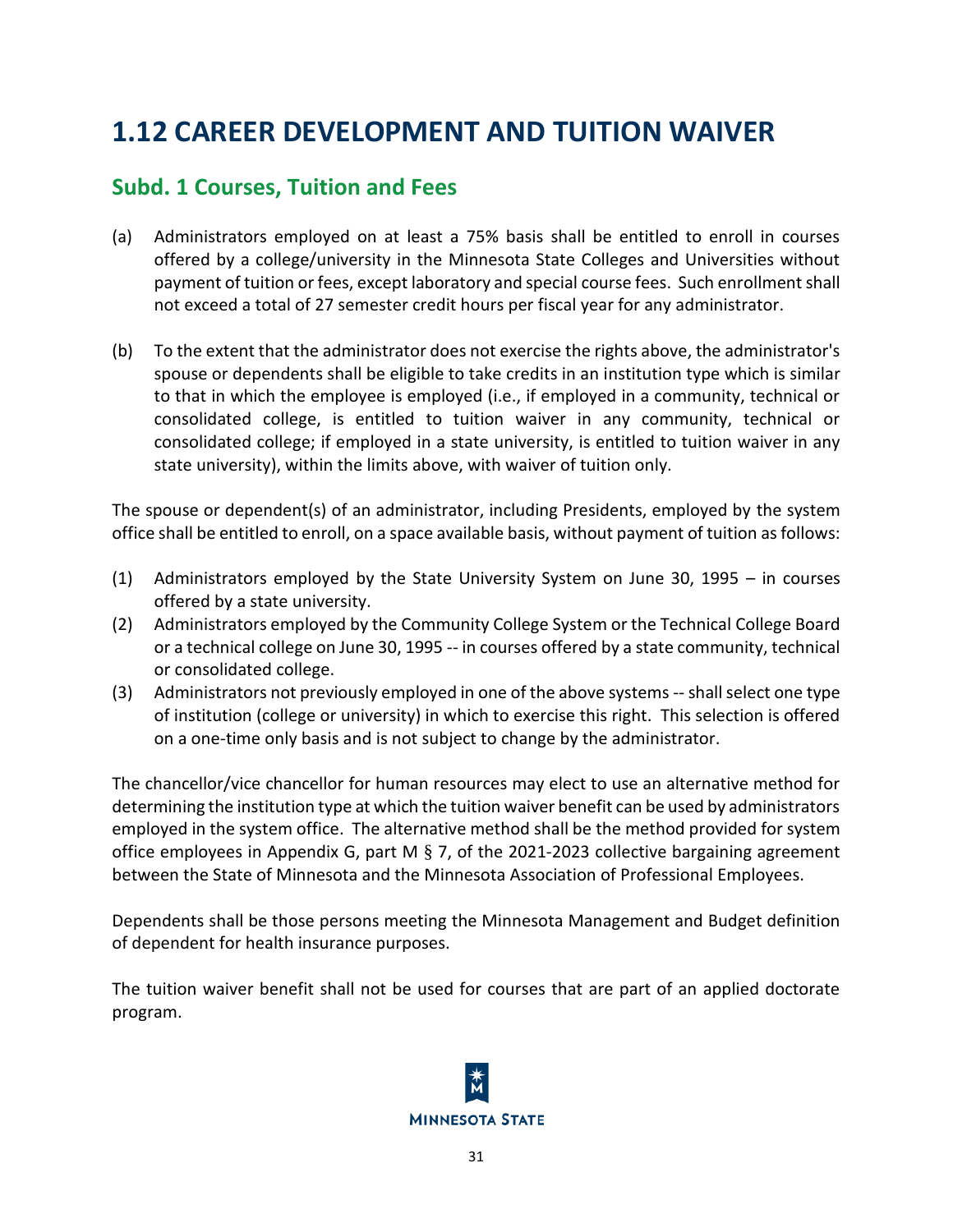## <span id="page-35-0"></span>**Subd. 2 Professional Development**

The chancellor/president may fund professional development for administrators. This may include attendance at professional meetings, seminars, visits to post-secondary institutions or other relevant activities that will enhance professional knowledge and performance.

### <span id="page-35-1"></span>**Subd. 3 Sabbatical Leave**

An administrator is eligible for a sabbatical leave to secure additional education, training, or experience which will better prepare him/her to carry out his/her management responsibilities. A sabbatical leave may be granted for any period up to one (1) year at no pay, partial pay, or full pay. Administrators are not eligible for holiday pay or to accrue or use annual leave and sick leave while on sabbatical leave. Granting of a sabbatical leave is at the discretion of the chancellor. The administrator shall be eligible to retain state-paid insurance benefits for which s/he is otherwise eligible while on sabbatical leave. A sabbatical leave may be granted if all of the following criteria are met:

- (a) the administrator has at least six (6) years of service in a sabbatical eligible position in the Minnesota State Colleges and Universities;
- (b) the administrator has submitted a plan to the president or appropriate vice chancellor or chancellor showing how the leave will serve the purpose described above;
- (c) the president or vice chancellor has recommended approval of the plan to the chancellor;
- (d) the chancellor has granted prior approval of the plan;
- (e) the organization's functions and goals can be carried out during the administrator's absence;
- (f) funds are available for this purpose;
- (g) the administrator agrees, in writing, to return to employment in the system following completion of a paid sabbatical leave for the amount of time specified by the chancellor at the time the leave was approved and agrees to repay the amount of sabbatical compensation if s/he does not return for the agreed upon time; and
- (h) the administrator agrees to prepare and deliver a written report at the end of the sabbatical, which shall be shared with other administrators.

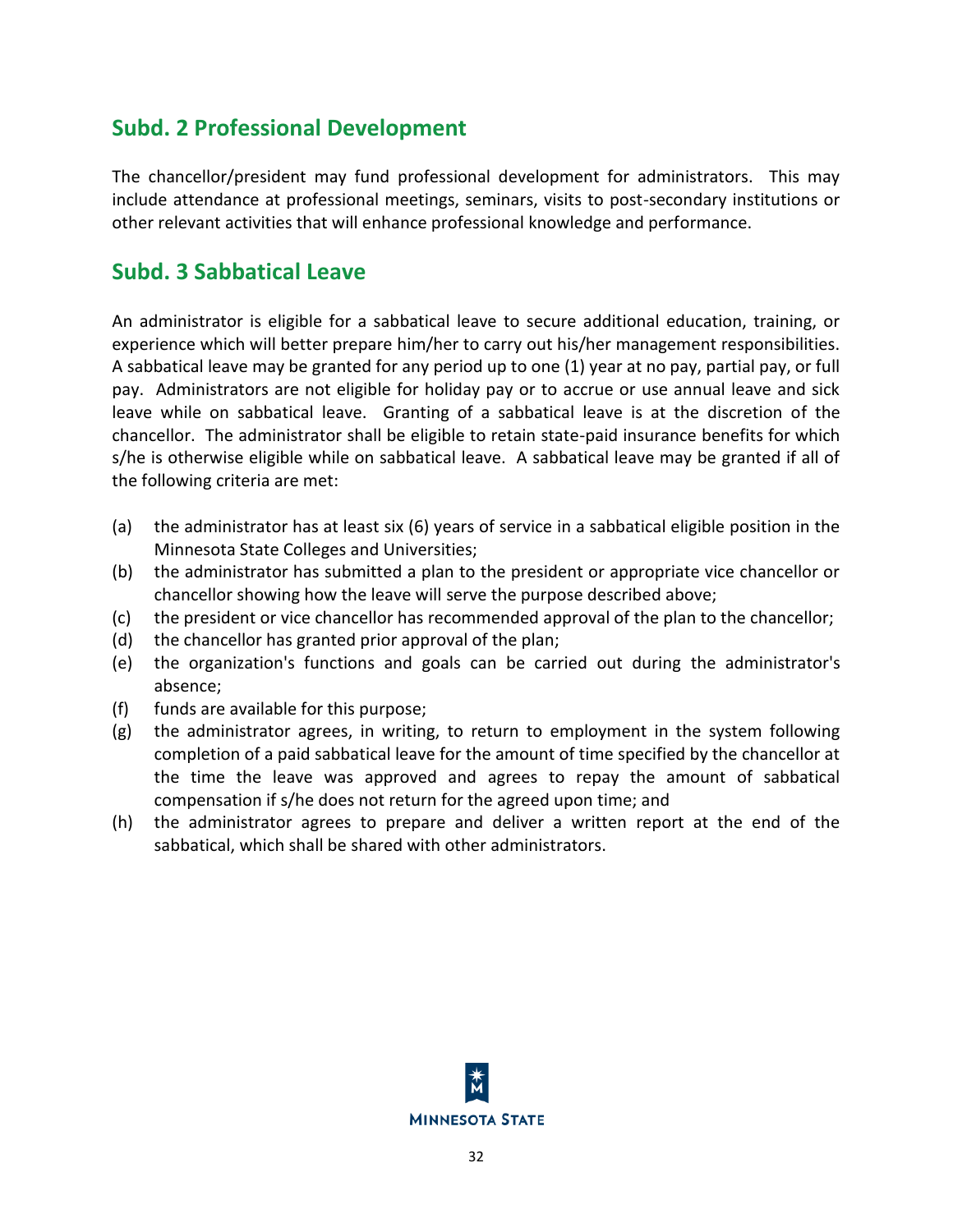# **Subd. 4 Student Loan Repayment Stipend**

The chancellor/president/vice chancellor for human resources may authorize payment to an administrator of up to \$2,500 per year as a stipend to assist the administrator in defraying student loan payments. The student loan repayment stipend shall not exceed the total amount of student loan payments made by the administrator for the time period for which the stipend is sought. Student loan repayment stipends shall be made at the end of the fiscal year for student loan payments made in the preceding 12 months, and then only to the extent that campus or system office budgets permit.

To be eligible for this stipend, student loan payments must be made with respect to a student loan incurred by the administrator to finance the administrator's own education. Some of the payments under this subdivision may be considered wages by the Internal Revenue Service and as such are subject to income tax withholding.

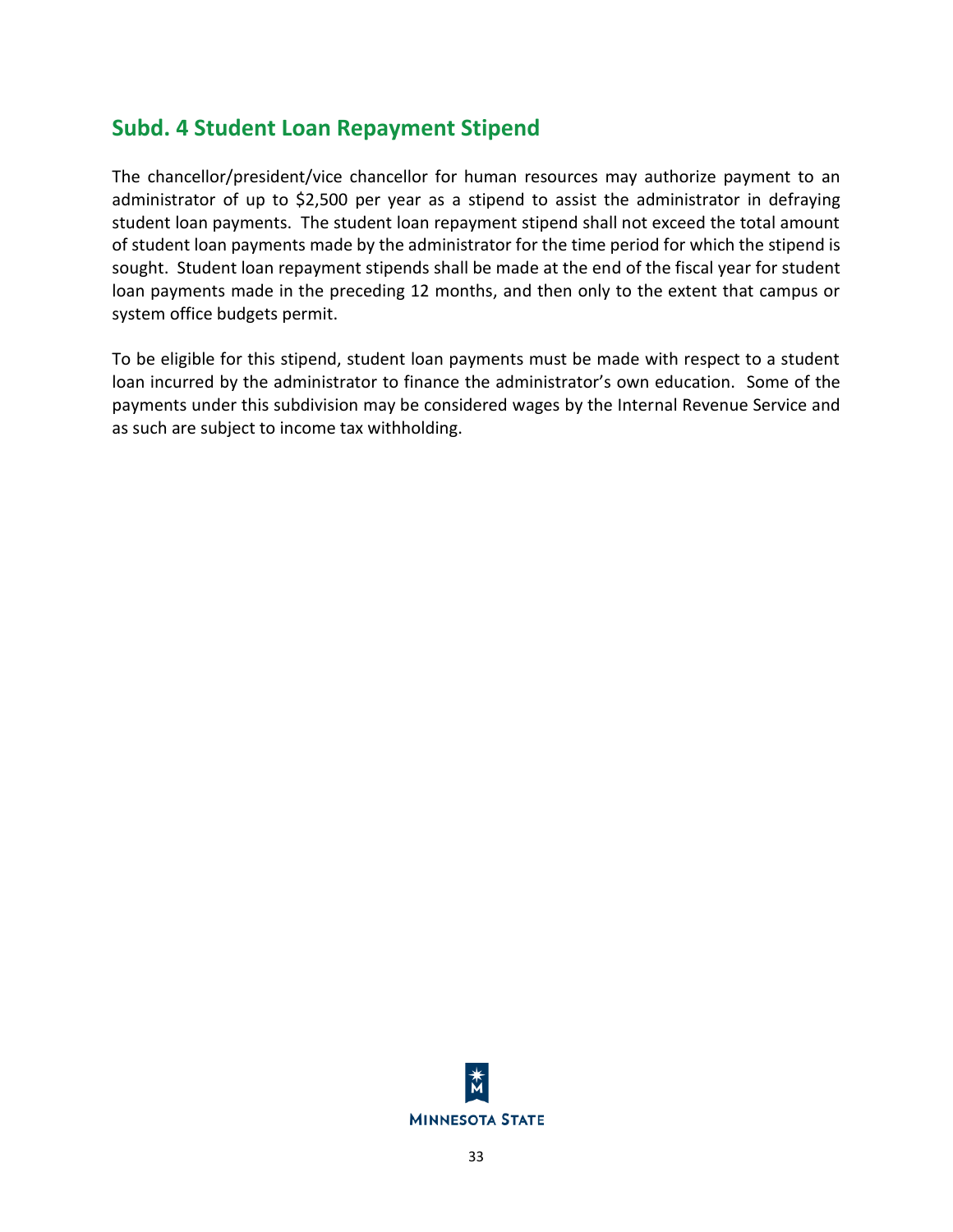# **1.13 SALARY ADMINISTRATION**

# **Subd. 1 Purpose**

The purpose of this policy is to establish salary ranges and to define other salary policies that affect administrators.

# **Subd. 2 Annual Base Salary**

These salary ranges, and annual base salaries set within these ranges, are for the full fiscal year (July 1 - June 30) and shall not be added to or subtracted from to reflect fluctuations in the number of work days (260, 261 or 262) in a given year.

# **Subd. 3 Chancellor**

The Board shall set the salary of the chancellor within the range listed below. The salary range shall be subject to legislative approval pursuant to Minnesota Statute §15A.081, Subd. 7c. The chancellor shall not be eligible for lump-sum performance incentives.

| Fiscal Year | $\mid$ Effective Date | Minimum   | Maximum   |
|-------------|-----------------------|-----------|-----------|
| l FY 2022   | July 1, 2021          | \$291,000 | \$420,000 |
| FY 2023     | July 1, 2022          | \$298,500 | \$430,500 |

# **Subd. 4 Presidents & Vice Chancellors**

(a) The chancellor shall determine the salary of a president or vice chancellor upon their appointment, and any subsequent salary adjustments pursuant to this section must be within the salary ranges provided in this subdivision. Presidents and vice chancellors shall not be eligible for lump-sum performance incentives.

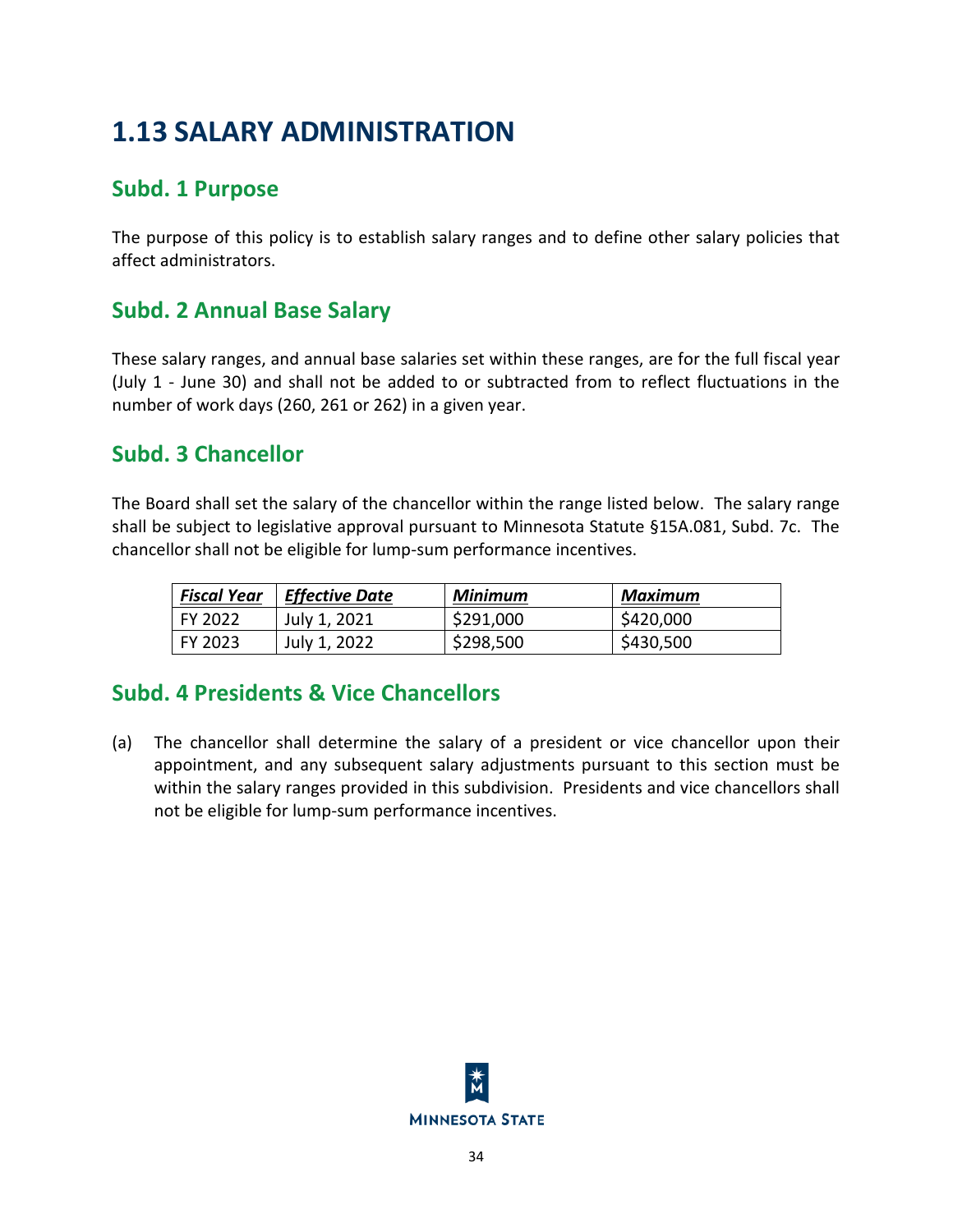| <b>Effective July 1, 2021 (FY 2022)</b> |           |           |  |  |
|-----------------------------------------|-----------|-----------|--|--|
|                                         | Minimum   | Maximum   |  |  |
| V١                                      | \$239,500 | \$353,500 |  |  |
| v                                       | \$173,000 | \$343,000 |  |  |
| IV                                      | \$169,500 | \$333,000 |  |  |
| Ш                                       | \$149,500 | \$215,500 |  |  |
|                                         | \$139,500 | \$195,000 |  |  |
|                                         | \$125,000 | \$184,500 |  |  |

#### (b) **Salary Ranges for Presidents in FY 2022 and 2023**

| <b>Effective July 1, 2022 (FY 2023)</b> |           |           |  |
|-----------------------------------------|-----------|-----------|--|
|                                         | Minimum   | Maximum   |  |
| VI                                      | \$245,000 | \$362,500 |  |
| ٧                                       | \$177,500 | \$351,500 |  |
| IV                                      | \$173,500 | \$341,500 |  |
| Ш                                       | \$153,000 | \$221,000 |  |
| Ш                                       | \$143,000 | \$200,000 |  |
|                                         | \$128,000 | \$189,000 |  |

## (c) **Salary Range for Vice Chancellors in FY 2022 and 2023**

| <b>Fiscal Year</b> | $\vert$ Effective Date | Minimum   | Maximum   |
|--------------------|------------------------|-----------|-----------|
| l FY 2022.         | July 1, 2021           | \$139,500 | \$343,000 |
| l FY 2023          | July 1, 2022           | \$143,000 | \$351,500 |

# **Subd. 5 All Other Administrators**

**Entry Appointment**. The chancellor/designee shall set salaries for entry appointments of administrators employed in the system office within the salary appropriate salary range. Presidents may make entry appointments at salaries up to and including the designated delegation limit for the salary range. Entry appointments beyond the delegation limit for the salary range must have the prior approval of the chancellor's designee, unless delegation of authority has been granted to the president by the chancellor/designee. Athletic directors and/or assistant athletic directors with assignments that include, among other things, head coaching responsibility for an NCAA Division I sport will have their position assigned to the appropriate salary range and may be paid a salary up to one-third greater than the top of such range.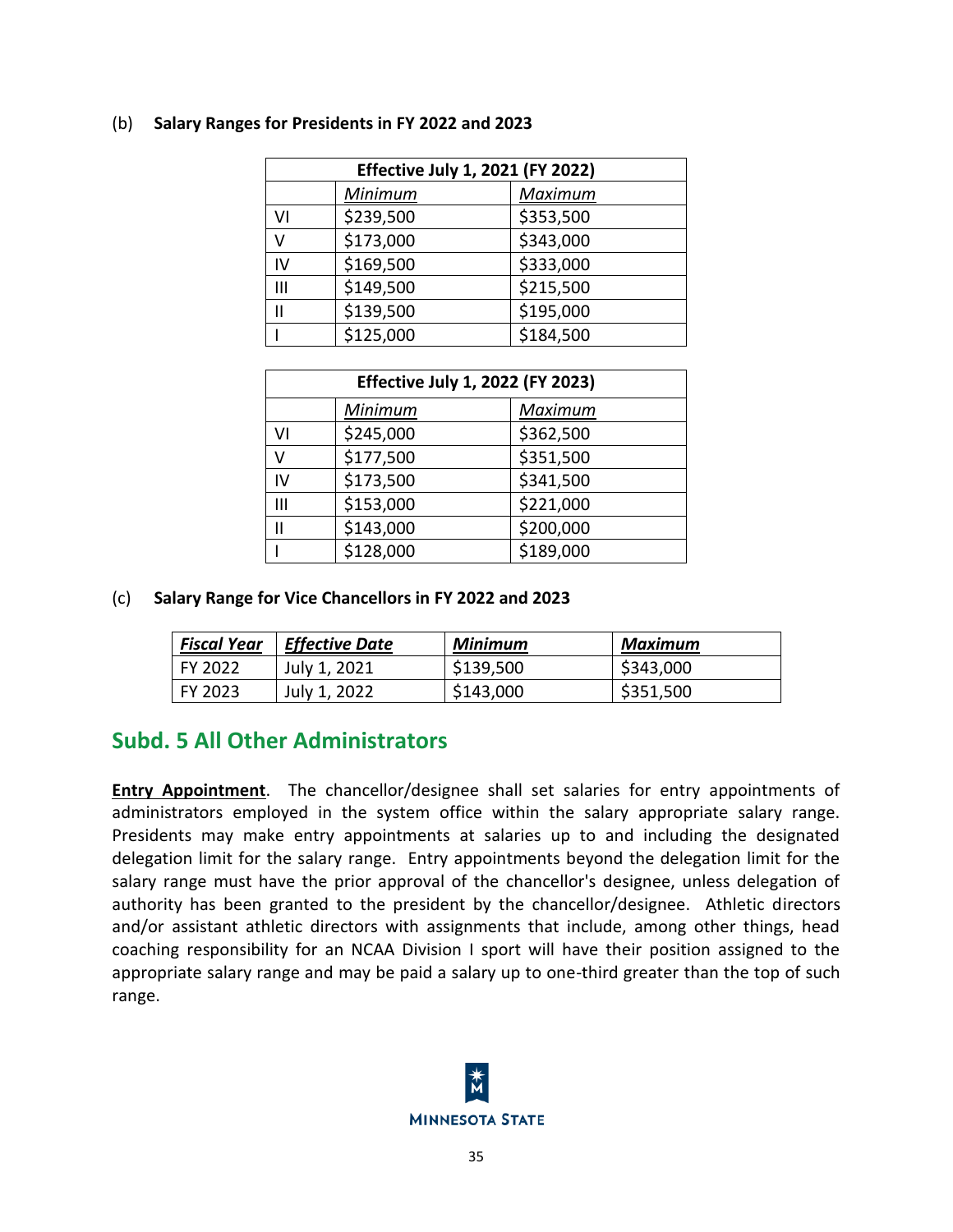**Change to Continuing Status**. An administrator serving in an interim or acting appointment who is awarded the same on a continuing basis may have their salary adjusted as authorized by the Vice Chancellor for Human Resources/designee.

**Promotion**. An individual promoted to a position assigned by the chancellor's designee to a higher salary range may be granted a salary increase as follows:

- (1) placement below the delegation limit of the new salary range; or
- (2) up to a maximum of ten percent (10%) if the increase would place the administrator above the delegation limit of the new salary range.

The chancellor or designee or president who has been granted delegation of authority may grant larger increases based on the employment conditions that may make such action necessary.

With the exception of administrators who are below the minimum of the new salary range, nothing in the above language should be interpreted as requiring that a salary increase be granted upon promotion.

| Effective July 1, 2021 |           |           |            |           |           |
|------------------------|-----------|-----------|------------|-----------|-----------|
|                        |           |           | Delegation |           |           |
| Range                  | Minimum   | Midpoint  | Limit      | Q3        | Maximum   |
| 16                     | \$171,000 | \$222,000 | \$239,000  | \$247,500 | \$273,500 |
| 15                     | \$159,000 | \$206,500 | \$222,500  | \$230,500 | \$254,000 |
| 14                     | \$148,000 | \$192,000 | \$207,000  | \$214,500 | \$236,500 |
| 13                     | \$137,500 | \$179,000 | \$192,500  | \$199,500 | \$220,000 |
| 12                     | \$128,000 | \$166,500 | \$179,000  | \$185,500 | \$204,500 |
| 11                     | \$119,000 | \$154,500 | \$166,500  | \$172,500 | \$190,500 |
| 10                     | \$110,500 | \$144,000 | \$155,000  | \$160,500 | \$177,000 |
| 9                      | \$103,000 | \$134,000 | \$144,000  | \$149,500 | \$164,500 |
| 8                      | \$96,000  | \$124,500 | \$134,000  | \$139,000 | \$153,000 |
| 7                      | \$89,000  | \$116,000 | \$124,500  | \$129,000 | \$142,500 |
| 6                      | \$83,000  | \$107,500 | \$116,000  | \$120,000 | \$132,500 |
| 5                      | \$77,000  | \$100,000 | \$108,000  | \$112,000 | \$123,500 |
| 4                      | \$71,500  | \$93,000  | \$100,500  | \$104,000 | \$115,000 |
| 3                      | \$66,500  | \$86,500  | \$93,500   | \$96,500  | \$106,500 |
| $\overline{2}$         | \$62,000  | \$80,500  | \$87,000   | \$90,000  | \$99,500  |
| 1                      | \$57,500  | \$75,000  | \$81,000   | \$83,500  | \$92,500  |

# **Salary Ranges for Fiscal Years 2022 and 2023**

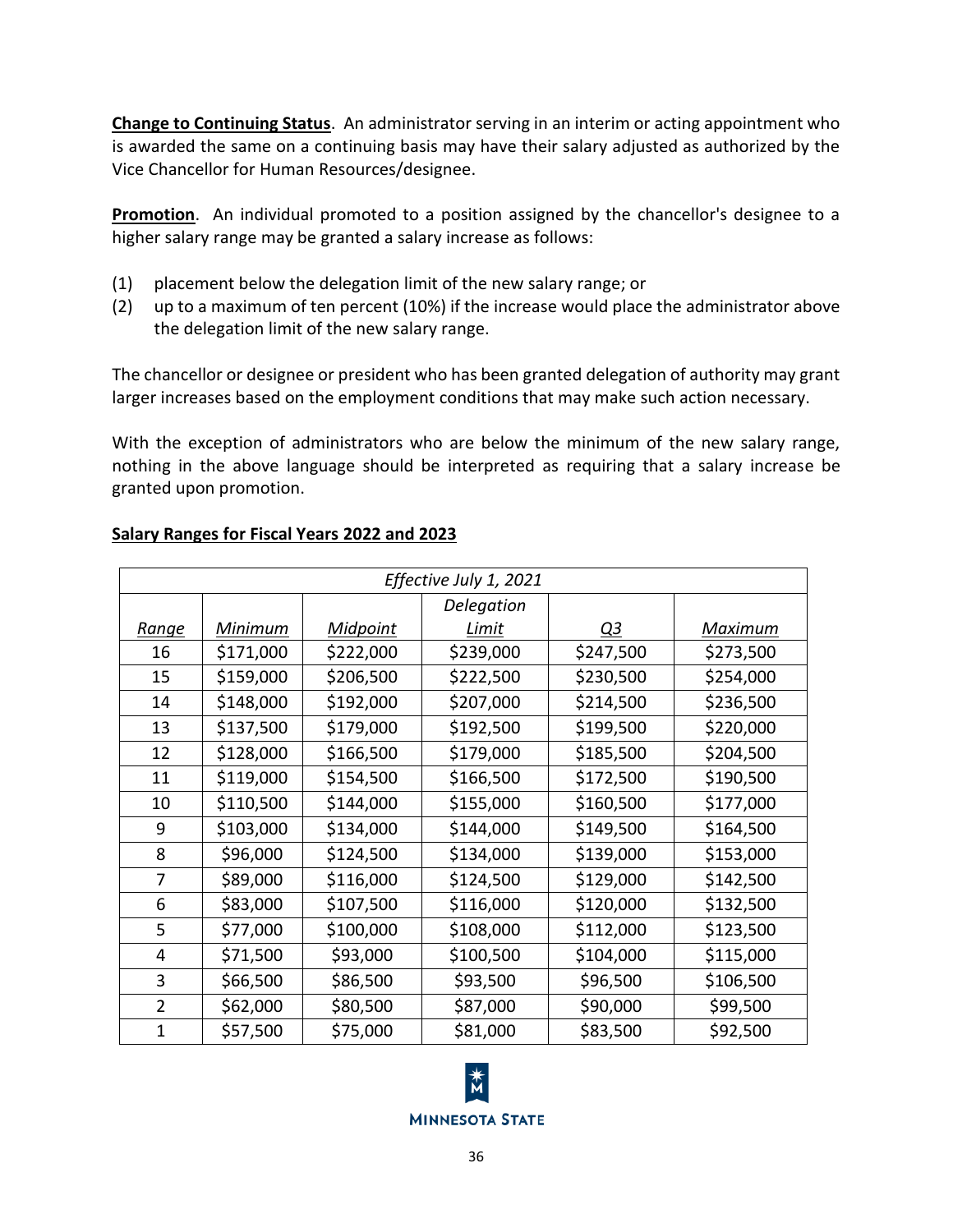| Effective July 1, 2022 |           |           |                   |           |           |
|------------------------|-----------|-----------|-------------------|-----------|-----------|
|                        |           |           | <u>Delegation</u> |           |           |
| <u>Range</u>           | Minimum   | Midpoint  | Limit             | <u>Q3</u> | Maximum   |
| 16                     | \$175,500 | \$227,500 | \$245,000         | \$253,500 | \$280,500 |
| 15                     | \$163,000 | \$211,500 | \$228,000         | \$236,500 | \$260,500 |
| 14                     | \$151,500 | \$197,000 | \$212,000         | \$220,000 | \$242,500 |
| 13                     | \$141,000 | \$183,500 | \$197,500         | \$204,500 | \$225,500 |
| 12                     | \$131,000 | \$170,500 | \$183,500         | \$190,000 | \$209,500 |
| 11                     | \$122,000 | \$158,500 | \$170,500         | \$177,000 | \$195,500 |
| 10                     | \$113,500 | \$147,500 | \$159,000         | \$164,500 | \$181,500 |
| 9                      | \$105,500 | \$137,500 | \$147,500         | \$153,000 | \$168,500 |
| 8                      | \$98,500  | \$127,500 | \$137,500         | \$142,500 | \$157,000 |
| 7                      | \$91,000  | \$119,000 | \$127,500         | \$132,000 | \$146,000 |
| 6                      | \$85,000  | \$110,000 | \$119,000         | \$123,000 | \$136,000 |
| 5                      | \$79,000  | \$102,500 | \$110,500         | \$115,000 | \$126,500 |
| 4                      | \$73,500  | \$95,500  | \$103,000         | \$106,500 | \$118,000 |
| 3                      | \$68,000  | \$88,500  | \$96,000          | \$99,000  | \$109,000 |
| $\overline{2}$         | \$63,500  | \$82,500  | \$89,000          | \$92,000  | \$102,000 |
| $\mathbf{1}$           | \$59,000  | \$77,000  | \$83,000          | \$85,500  | \$95,000  |

# **Subd. 6 Salary Increases**

- (a) **Fiscal Year 2022**. Up to 2.0% of aggregate base salaries as of July 1, 2021, may be used for merit increases. All administrators who, as of July 1, 2021, have six months of continuous service in a position covered by this Plan may be considered for a FY 2022 merit increase. FY 2022 merit increases shall be effective no earlier than July 1, 2021. Such merit increases may be granted either on the base or as a lump sum at the discretion of the chancellor/president. Such salary increases shall not result in a base salary above the maximum of the salary range to which the position is assigned.
- (b) **Fiscal Year 2023**. Up to 2.0% of aggregate base salaries as of July 1, 2022, may be used for merit increases. All administrators who, as of July 1, 2022, have at least six months of continuous service in a position covered by this Plan may be considered for a FY 20231 merit increase. FY 2023 merit increases shall be effective no earlier than July 1, 2022. Such merit increases may be granted either on the base or as a one-time, lump sum at the discretion of the chancellor/president. Such salary increases shall not result in a base salary above the maximum of the salary range to which the position is assigned.

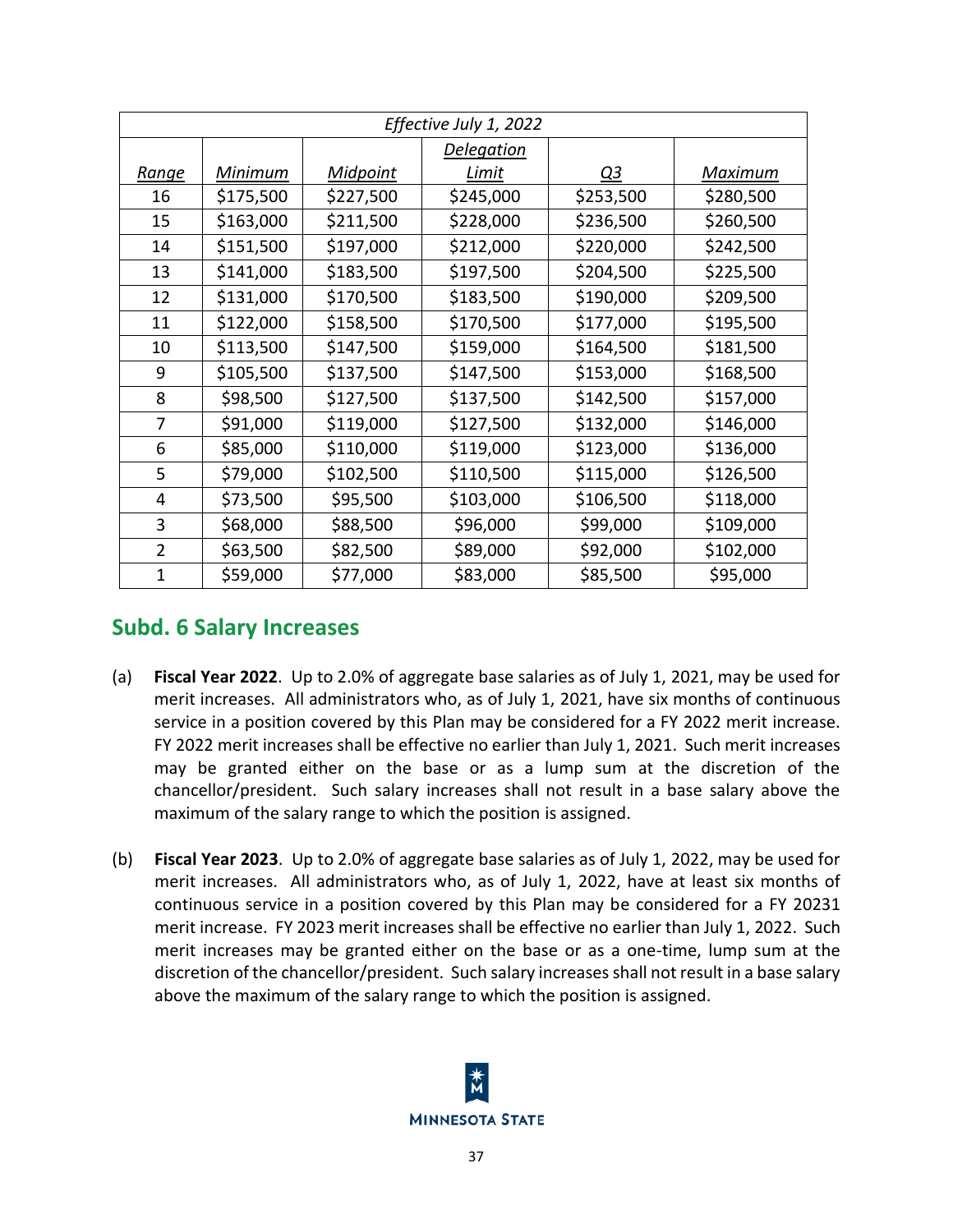# **Subd. 7 General Salary Administration Policies**

- (a) **Lateral Transfer**. An administrator who transfers to another position in the same salary range within the same college/university or within the system office shall not have his/her salary changed, except as authorized in writing by the chancellor/designee. An administrator who permanently transfers to a different position in the same salary range with a different college/university or at the system office may have his/her salary increased to the mid-point of the range or by 3%, whichever is greater, upon approval by the chancellor/designee.
- (b) **Movement to a lower salary range**. An administrator who voluntarily moves or is reassigned to a position in a lower salary range shall normally retain their current salary, unless the administrator's salary is above the maximum rate for the lower salary range. In such circumstances, the administrator's salary will normally be reduced so that it does not exceed the maximum rate for the lower salary range.

The chancellor/president has the discretion to reduce an administrator's salary to any rate in the lower salary range. The chancellor or designee has the discretion to permit an administrator to retain their salary above the maximum for the lower range.

(c) **Counters to External Offers of Employment**. The chancellor may adjust the salary of any administrator who presents to him/her written evidence of an employment offer at a higher salary from an employer outside the system.

## (d) **Review of Salary Range/Positions**.

- (1) *Position Descriptions.* Position descriptions shall be reviewed by the administrator and his/her supervisor on a regular basis to determine if changes have occurred in the position or in the organizational structure. Revised or new position descriptions shall be approved by the chancellor/president or designee, as appropriate.
- (2) *Review of Present Salary Range/Positions.* The chancellor or designee will assign positions to appropriate salary ranges. A request for position re-evaluation or salary range assignment review may be initiated at any time by an administrator or his/her supervisor. The procedure for handling requests for reviews shall be as set forth by the chancellor or designee.

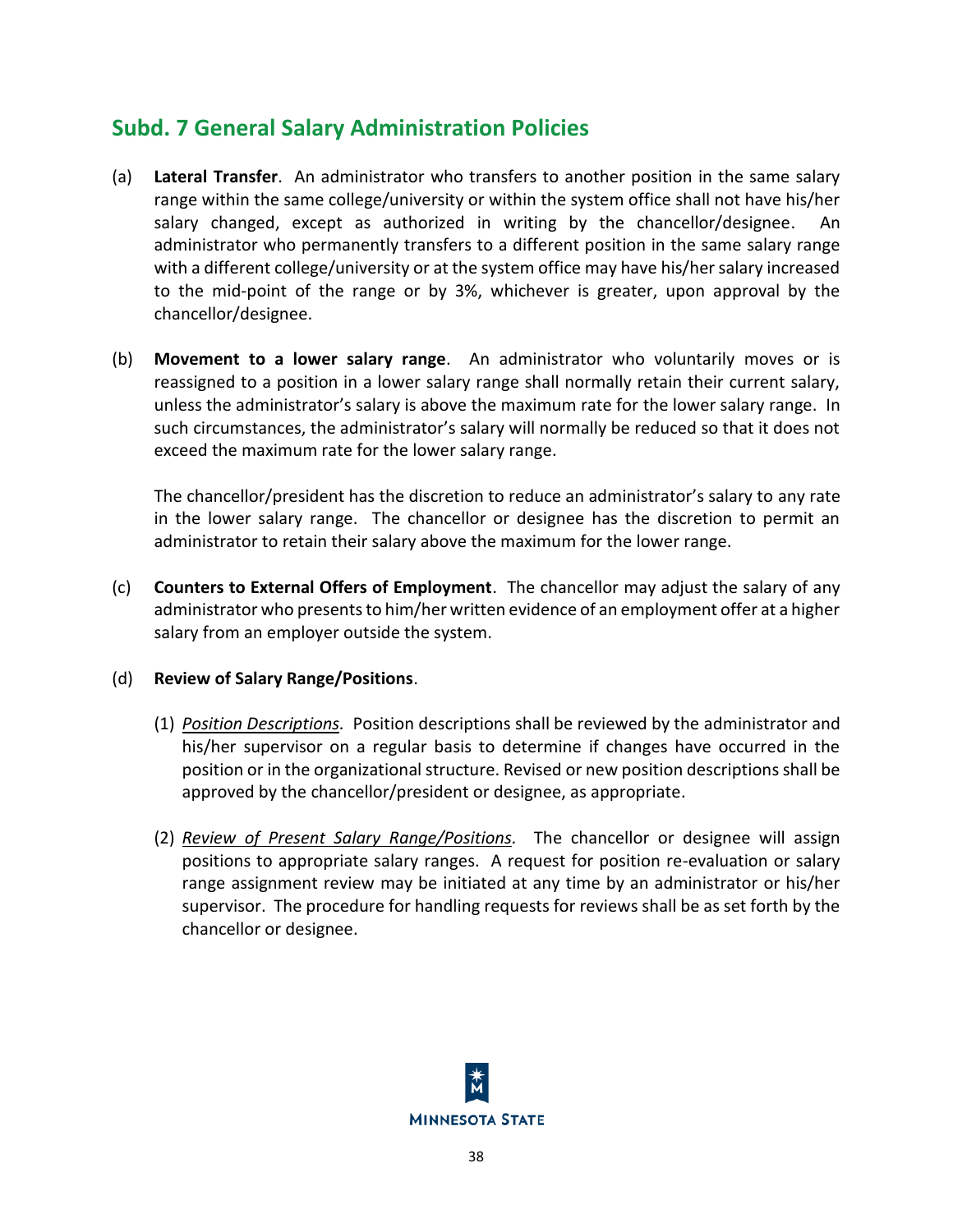(e) **Additional Compensation Not Provided – Exception for Special Circumstances**. Administrators covered by this Plan are exempt employees under the Fair Labor Standards Act and are not compensated for overtime. Except as provided in this Plan, administrators are not awarded additional compensation for work performed above and beyond the minimum expectations of the position held by the administrator.

Administrators who teach courses for credit may receive additional compensation for such work, as described in this paragraph, if it is beyond the normal, expected duties of the administrator.

- (1) An administrator who teaches a credit-generating course at another college/university within the system may be compensated at the rate paid for adjunct faculty for the number of credits taught under the appropriate collective bargaining agreement.
- (2) Administrators who teach one or more credit-generating courses at their home college/university may, with the president's written authorization, receive additional compensation above and beyond their administrative salary at the rate paid for adjunct faculty for the number of credits taught under the appropriate collective bargaining agreement.
- (3) Under no circumstances may an administrator receive additional compensation for teaching more than two (2) courses in a fiscal year without the express written approval of the chancellor/vice-chancellor for human resources/president.
- (4) As approved by the president or chancellor/designee, administrators may receive additional compensation for incidental work which is outside of the their normal duties, e.g., officiating at athletic contests, musical performances, non-credit teaching, but not including other instruction-related activities such as counseling, etc. In no case may the pay for such additional work exceed \$2000 per fiscal year.
- (5) Additional compensation paid to administrators shall be paid to the administrator in their administrative capacity. Administrators shall not be assigned to a represented bargaining unit for purposes of payment.
- (f) **Exceptional Performance Awards**. The chancellor may adopt a program that provides lump-sum payments to those administrators who have demonstrated exceptional performance. Expenditures for the program are subject to the availability of funds. In each fiscal year, the total expenditure for this program is limited to no more than one (1) percent of the aggregate base salaries of Administrators actively employed or on leave of absence on the first day of the fiscal year.

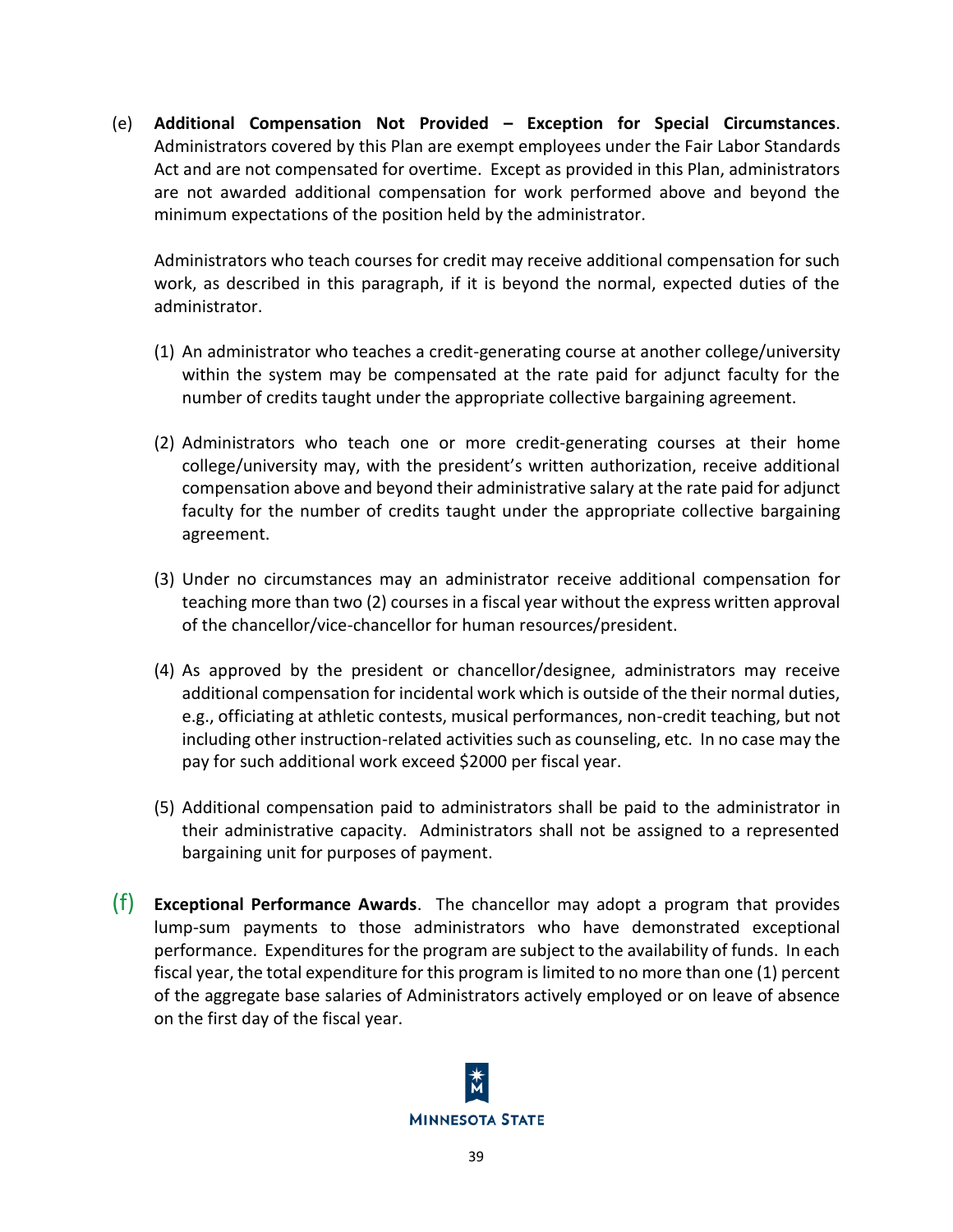# **Subd. 8 Salary Review and Adjustment**

The chancellor shall have the right to review and adjust administrator salaries based on recognized job market surveys or system office initiated job market analysis and/or where evidence is found of salary inequity based on gender, race, or other equity claims.

# **Subd. 9 Health/Dental Premium and Expense Accounts**

Insurance eligible administrators will have an option to pay for their portion of health and dental premiums on a pretax basis as permitted by law or regulation. The Board agrees to allow eligible administrators to participate in a medical and dental expense reimbursement program to cover allowable expenses on a pre-tax basis as permitted by law or regulation and to the extent this program is offered by and within the parameters set by Minnesota Management and Budget, including the minimum and maximum amount of salary reduction contributions.

# **Subd. 10 Health Reimbursement Accounts**

The Employer will make an annual lump-sum contribution of \$600 to a Health Reimbursement Arrangement (HRA) Account for administrators who are employed and eligible for an employer contribution to the State Health insurance plan on January 1 each year. Beginning January 1, 2015, the annual lump-sum contribution to the HRA account shall be \$800. An administrator's eligibility to receive an HRA contribution and the HRA account will be subject to the rules of the Minnesota State Colleges and Universities approved HRA Plan document. Upon written notice to the Chief Human Resources Officer of the college/university/system office at which the administrator is employed, or to the System Director for Employee Benefits and Compensation, an administrator eligible to receive an HRA may elect not to receive the benefit.

If the system's contributions to the HRA Plan are terminated for any reason, the chancellor/vice chancellor for human resources will instead make an \$800 contribution on or about January 1 of each year on behalf eligible administrators to the Health Care Savings Plan (HCSP) administered by the Minnesota State Retirement System as described in Subdivision 14.

# **Subd. 11 Dependent Care Expense Account**

Insurance eligible administrators will have an option to participate in a dependent care reimbursement program for work-related dependent care expenses on a pretax basis as permitted by law or regulation.

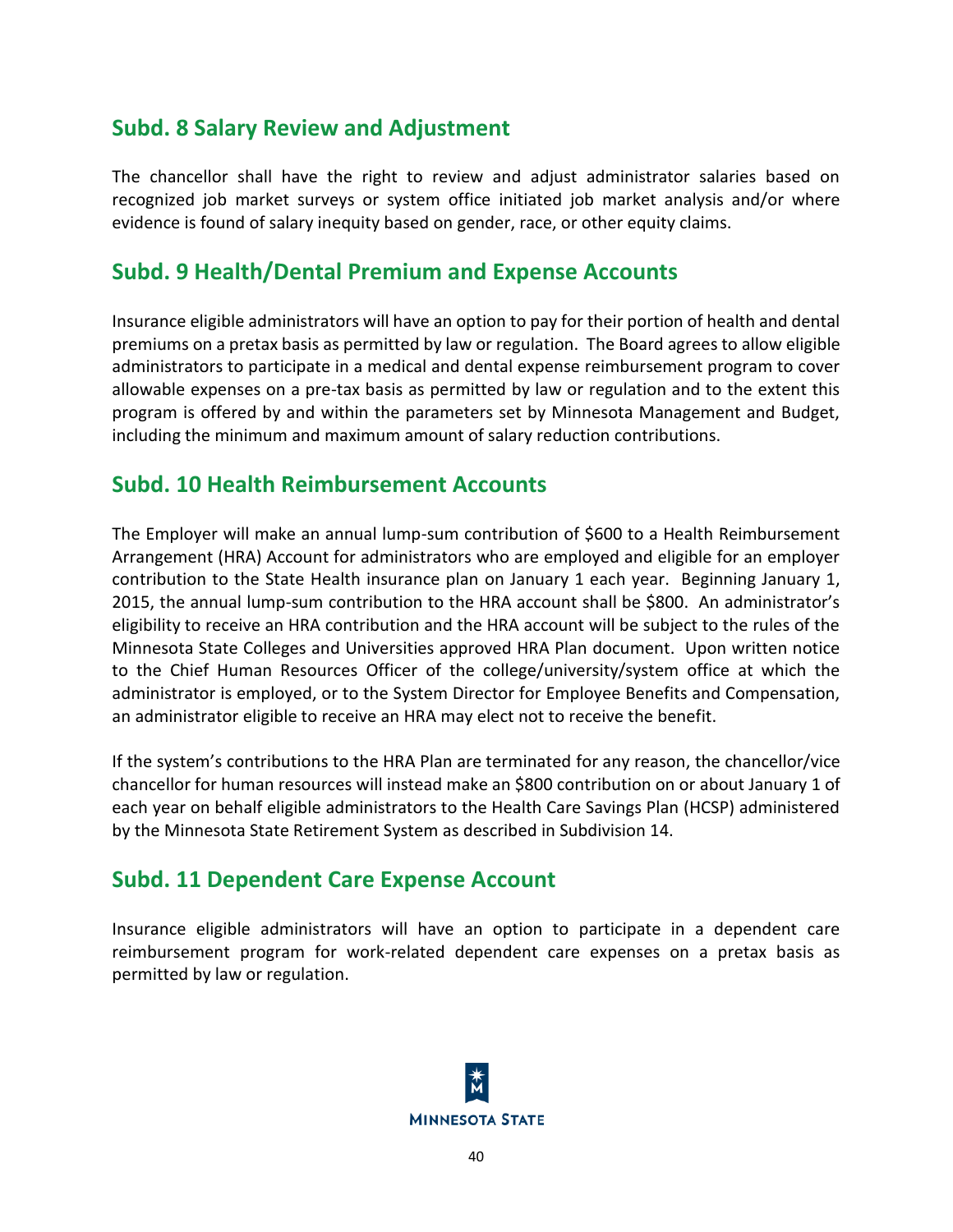# **Subd. 12 Supplemental Retirement**

As allowed by Minnesota Statutes §§ 354C.11, 354C.12 and 356.24, the Employer will make a matching contribution up to a maximum of \$2,700 per fiscal year to each eligible administrator's supplemental retirement account.

# **Subd. 13 Early Notice of Separation Incentive**

Administrators in continuing appointments and having at least five (5) years of continuous service in positions covered by this plan who provide at least nine (9) months written notice of their intent to separate from employment shall receive a lump-sum payment equal to five (5.0) percent of their final annual base salary upon separation. The notice of intent to separate from employment must contain a specific date or brief time period for separation. The Administrator must simultaneously separate from employment with the System and from a position covered by this Plan in order to receive this payment. This provision does not apply to Administrators with individual employment contracts or Administrators in interim or acting appointments with no continuing employment status under the terms of this Plan.

# **Subd. 14 Employee Contributions to Health Care Savings Plan Accounts**

The chancellor may establish a program of mandatory employee contributions to individual Health Care Savings Plan accounts administered by the Minnesota State Retirement System. The chancellor shall determine eligibility criteria, contribution amounts and other benefit features consistent with state and federal law.

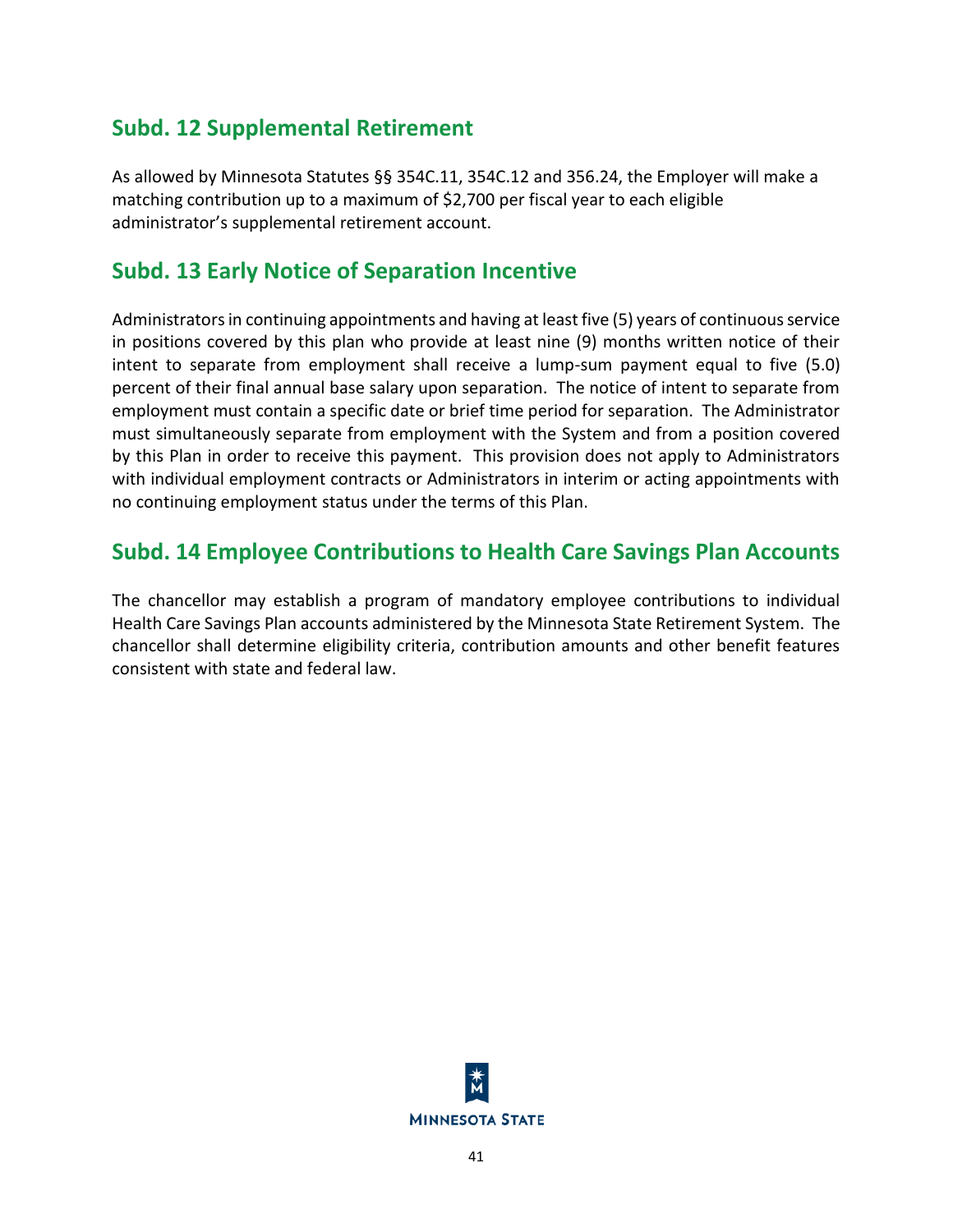# **APPENDIX A - ANNUAL LEAVE ACCRUAL SCHEDULE FOR ADMINISTRATORS**

# **Subd. 1 Chancellor, Presidents, Vice Chancellor for Academic Affairs**

Eight (8) days at the end of the first full pay period of the fiscal year, and one (1) day at the end of each of the remaining pay periods worked during each fiscal year of employment.

# **Subd. 2 Other Full-time Administrators**

Shall be credited with annual leave on the following basis:

| <b>Effective Date of Accrual Changes</b>                                                                                                                   | (Includes former<br>Accrual<br>Rate<br>floating<br>Holiday)                                                                                                                              |
|------------------------------------------------------------------------------------------------------------------------------------------------------------|------------------------------------------------------------------------------------------------------------------------------------------------------------------------------------------|
| From date of employment until the beginning<br>of the fiscal year in which the administrator is<br>anticipated to complete 6 years of credited<br>service. | One (1) day at the end of each of the first 23<br>full pay periods worked during each fiscal year<br>of employment.                                                                      |
| Effective with the beginning of the fiscal year<br>in which the administrator is anticipated to<br>complete 6 years of credited service.                   | Two (2) days at the end of the first full pay<br>period of the fiscal year and one (1) day at the<br>end of each remaining pay period worked<br>during each fiscal year of employment.   |
| Effective with the beginning of the fiscal year<br>in which the administrator is anticipated to<br>complete 13 years of credited service                   | Five (5) days at the end of the first full pay<br>period of the fiscal year and one (1) day at the<br>end of each remaining pay period worked<br>during each fiscal year of employment.  |
| Effective with the beginning of the fiscal year<br>in which the administrator is anticipated to<br>complete 21 years of credited service.                  | Eight (8) days at the end of the first full pay<br>period of the fiscal year and one (1) day at the<br>end of each remaining pay period worked<br>during each fiscal year of employment. |

Changes in annual leave accrual rates take effect in the first full pay period of the fiscal year in which the administrator is anticipated to satisfy the continuous service requirement.

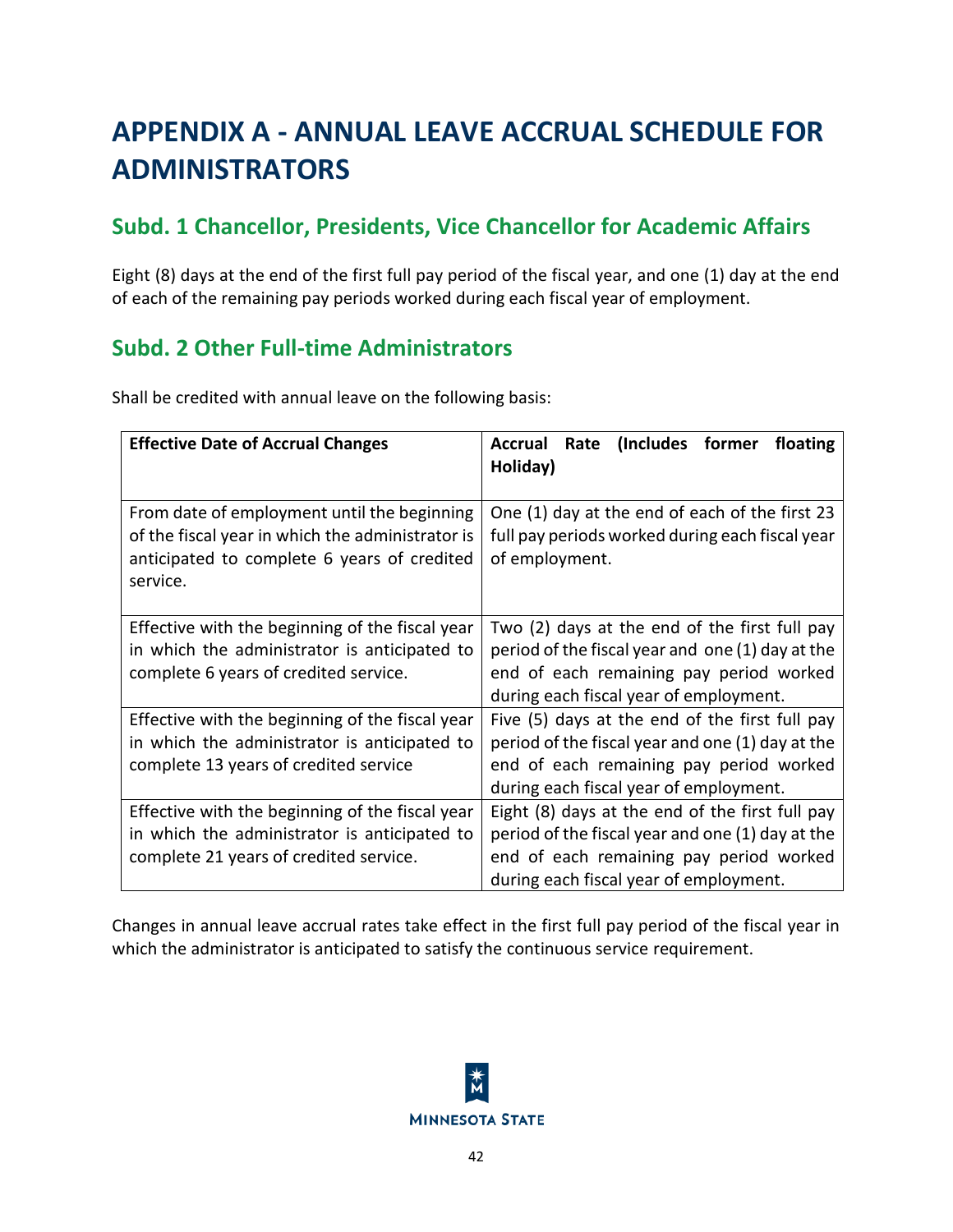Administrators employed for less than full-time or employed for less than a full pay period at the beginning or end of their appointment shall have the annual leave pro-rated for the applicable pay periods.

The chancellor/designee may establish a procedure for crediting annual leave accruals in equal increments throughout the fiscal year as an alternative to the schedule set forth above.

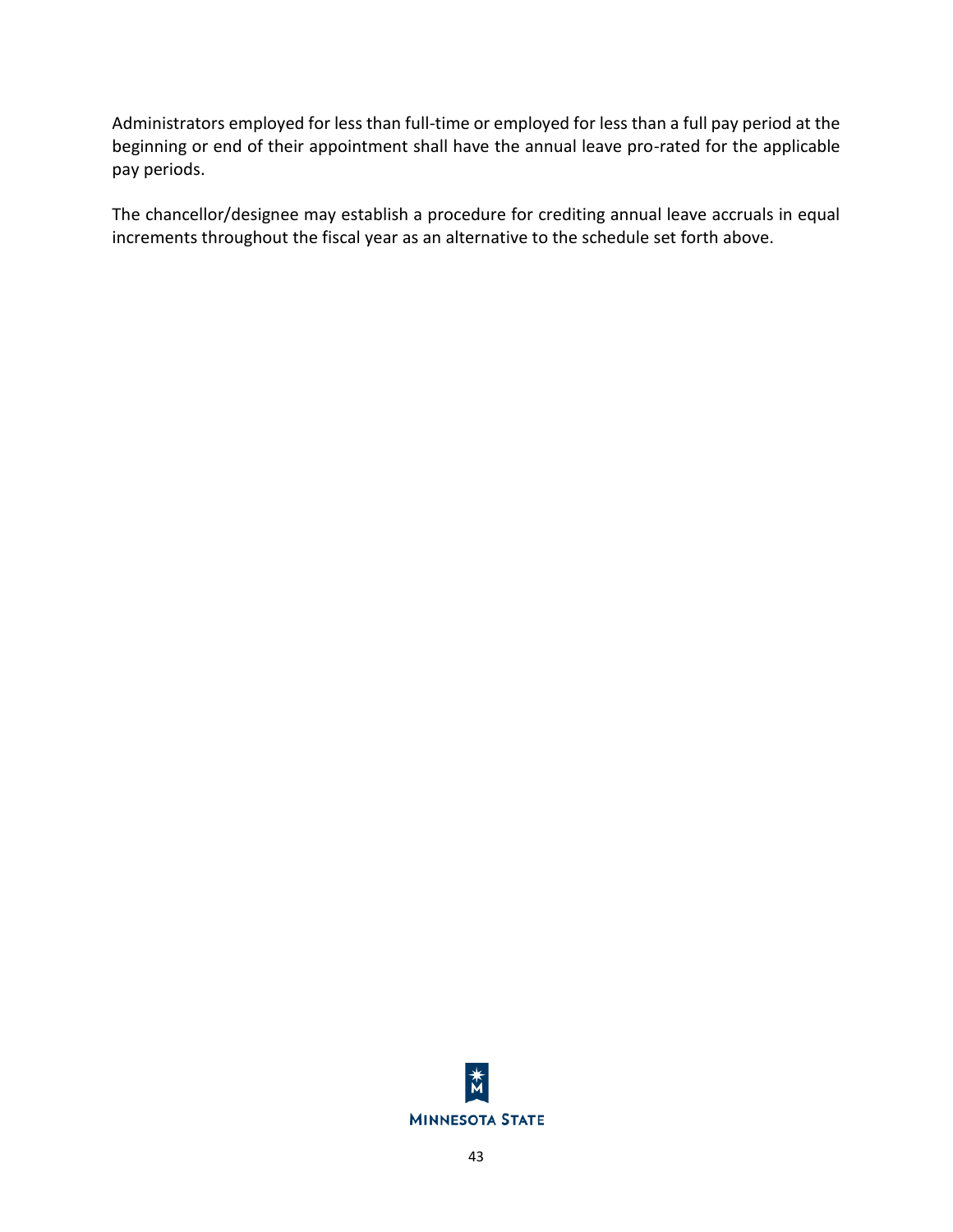# **APPENDIX B – INSURANCE CHAPTER INCORPORATED FROM STATE MANAGERIAL PLAN**

**Section 1. Manager Group Insurance Program (SEGIP).** Minnesota Management and Budget shall provide a Group Insurance Program that includes health, dental, life, and disability coverages equivalent to existing coverages, subject to the provisions of this Chapter. This Chapter is effective January 1, 2022. After July 1, 2023, the provisions of this Chapter are superseded and replaced by insurance benefits as collectively bargained between the State and participating labor unions and approved for at least one collective bargaining agreement, by either the Subcommittee on Employee Relations (SER) or the full legislature.

All insurance eligible managers will be provided access to an electronic summary of benefits (SOB) or certificate of coverage (COC) for each insurance product. These documents shall be provided no less than biennially and prior to the beginning of the insurance year.

**Section 2. Eligibility for Group Participation.** This section describes eligibility to participate in the Group Insurance Program.

- A. **Managers - Basic Eligibility**. Managers may participate in the Group Insurance Program if they are scheduled to work at least one thousand forty-four (1044) hours in any twelve (12) consecutive months, except for: emergency, or temporary classified, or intermittent managers.
- B. **Managers - Special Eligibility**. The following managers are also eligible to participate in the Group Insurance Program:
	- 1. **Managers with a Work-related Injury/Disability**. A manager who was off the State payroll due to a work-related injury or a work-related disability may continue to participate in the Group Insurance Program as long as such a manager receivesworkers' compensation payments or while the workers' compensation claim is pending.
	- 2. **Totally Disabled Managers**. Consistent with M.S. 62A.148, certain totally disabled managers may continue to participate in the Group Insurance Program.

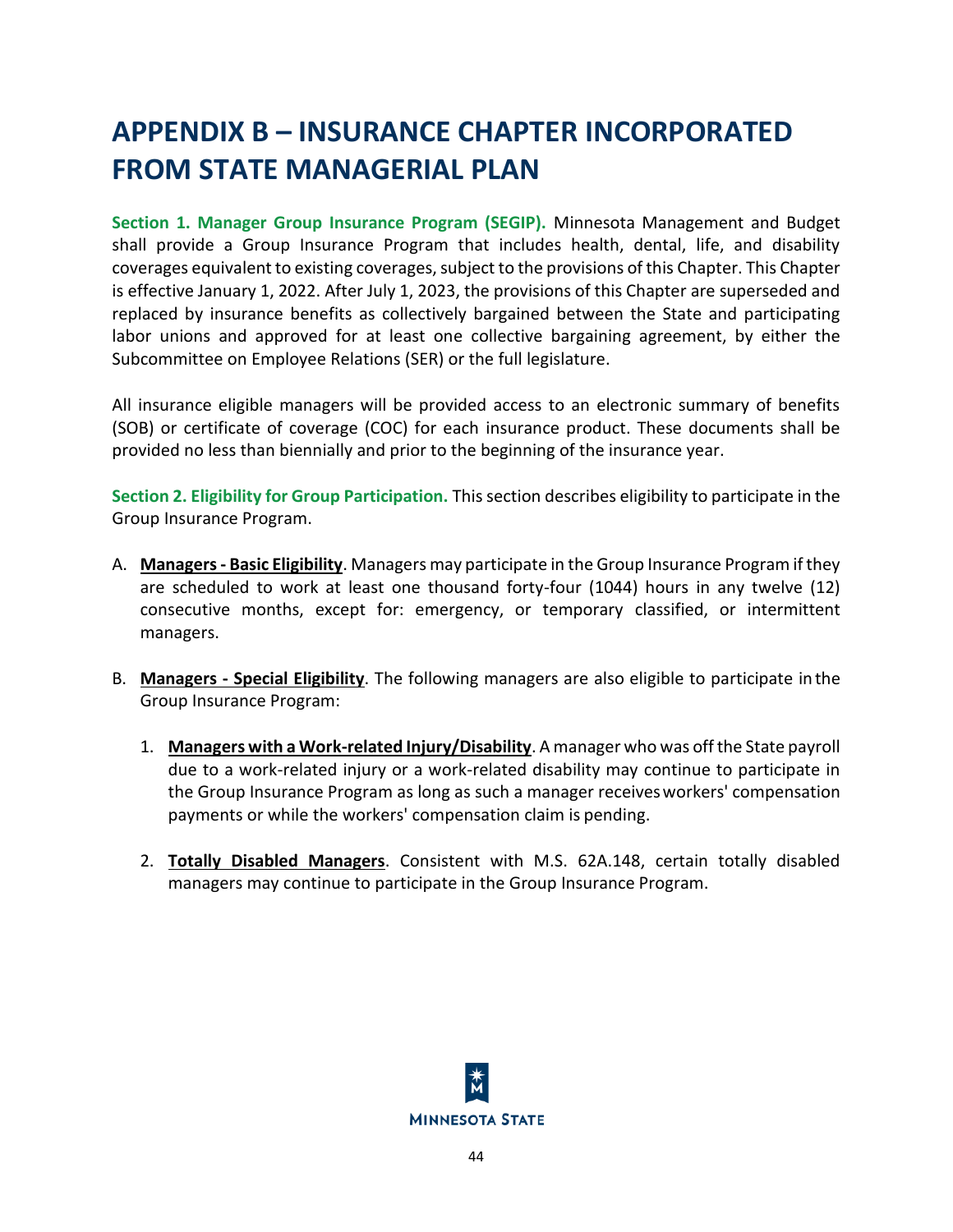3. **Separated Managers Under M.S. 43A.27**. Pursuant to M.S. 43A.27, Subdivision 3(a)(1), a manager who separates or retires from State service and who, at the time of separation has five (5) or more years of allowable pension service and is entitled to immediately receive an annuity under a State retirement program and, who is not eligible for regular (non-disability) Medicare coverage, may continue to participate in the health and dental coverages offered through the Group Insurance Program.

Consistent with M.S. 43A.27, subdivision 3(a)(2), a manager who separates from State service and who, at the time of separation is at least fifty (50) years of age and at least fifteen (15) years of State service may continue to participate in the health and dental coverages offered through the Group Insurance Program. Retiree coverage must be coordinated with Medicare.

- C. **Dependents**. Eligible dependents for the purposes of this Chapter are asfollows:
	- 1. **Spouse**. The spouse of an eligible manager (if legally married under Minnesota law). For the purpose of health insurance coverage, if that spouse works full-time for an organization employing more than one hundred (100) people and (1) elects to receive either credits or cash in place of health insurance or towards some other benefit in place of health insurance, then they are not eligible for the comparable coverage or insurance under this Article; or (2) is enrolled in a high deductible medical insurance plan (as defined by the IRS) that includes a contribution to a health savings account (HSA) through their employing organization, then they are not eligible for medical coverage under this Article.

When both spouses work for the State, or another organization participating in the State Employee Group Insurance Program, a spouse may be covered as a dependent by the other but when covered as a dependent they may not carry their own coverage (members may only be covered once).

# 2. **Children**.

- a. **Health and Dental Coverage**: A dependent child is an eligible manager's child to age twenty-six (26).
- b. **Dependent Child**: A "dependent child" includes a manager's (1) biological child, (2) child legally adopted by or placed for adoption with the manager, (3) step-child, and (4) foster child who has been placed with the manager by an authorized placement agency or by a judgment, decree, or other court order. For a stepchild to be considered a dependent child, the manager must be legally married tothe child's legal parent or legal guardian. A manager (or the manager's spouse or jointly) must have permanent, full and sole legal and physical custody of the foster child.

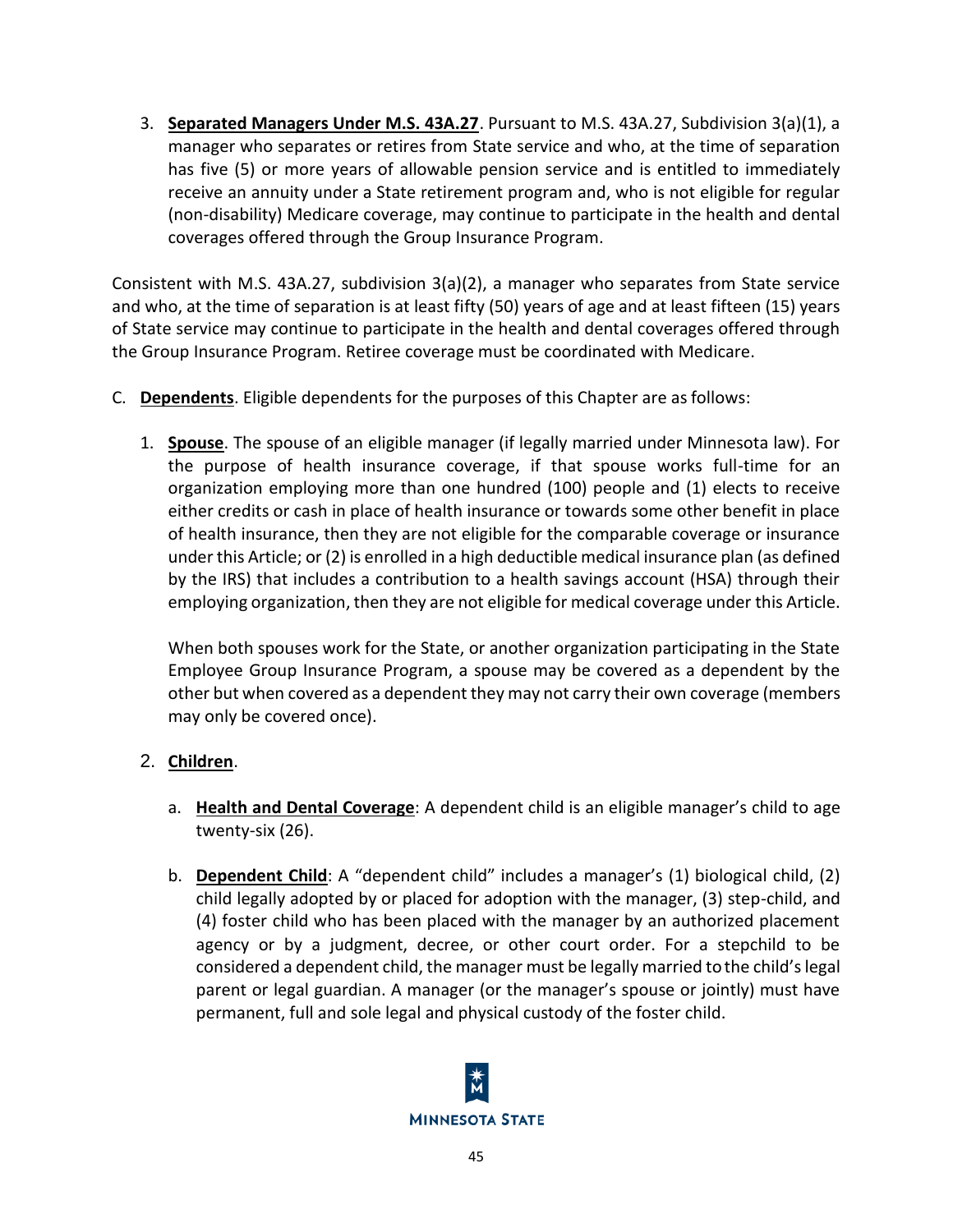c. **Coverage Under Only One Plan**: For purposes of (a) and (b) above, if the manager's adult child (age 18 to 26) works for the State or another organization participating in the State's Group Insurance Program, the child may not be covered as a dependent by the manager unless the child is not eligible for a full Employer Contribution as defined in Section 3A.

For purposes of (a) and (b) above, if the manager's adult child (age 18 to 26) works for the State or another organization participating in the State's Group Insurance Program, the child may be covered as a dependent by the manager.

- 3. **Grandchildren**. A dependent grandchild is an eligible manager's unmarried dependent grandchild who:
	- d. Is financially dependent upon the manager for principal support andmaintenance and has resided with the manager continuously from birth, or
	- e. Resides with the manager and is dependent upon the manager for principalsupport and maintenance and is the child of the manager's unmarried child (the parent) to age nineteen (19).

If a grandchild is legally adopted or placed in the legal custody of the grandparent, they are covered as a dependent child under Section 2C (2) and (4).

- 4. **Child with a Disability**. A dependent child with a disability is an eligible manager's child or grandchild regardless of marital status, who was covered and then disabled prior to the limiting age or any other limiting term required for dependent coverage and who continues to be incapable of self-sustaining employment by reason of developmental disability, mental illness or disorder, or physical disability, and is chiefly dependent upon the manager for support and maintenance, provided proof of such incapacity and dependency must be furnished to the health carrier by the manager or enrollee within thirty one (31) days of the child's attainment of the limiting age or any other limiting term required for dependent coverage. The dependent with a disability is eligible to continue coverage as long as they continue to be disabled and dependent, unless coverage terminates under the contract.
- 5. **Qualified Medical Child Support Order**. A child who would otherwise meet the eligibility requirements and is required to be covered by a Qualified Medical Child Support Order (QMCSO) is considered an eligible dependent.

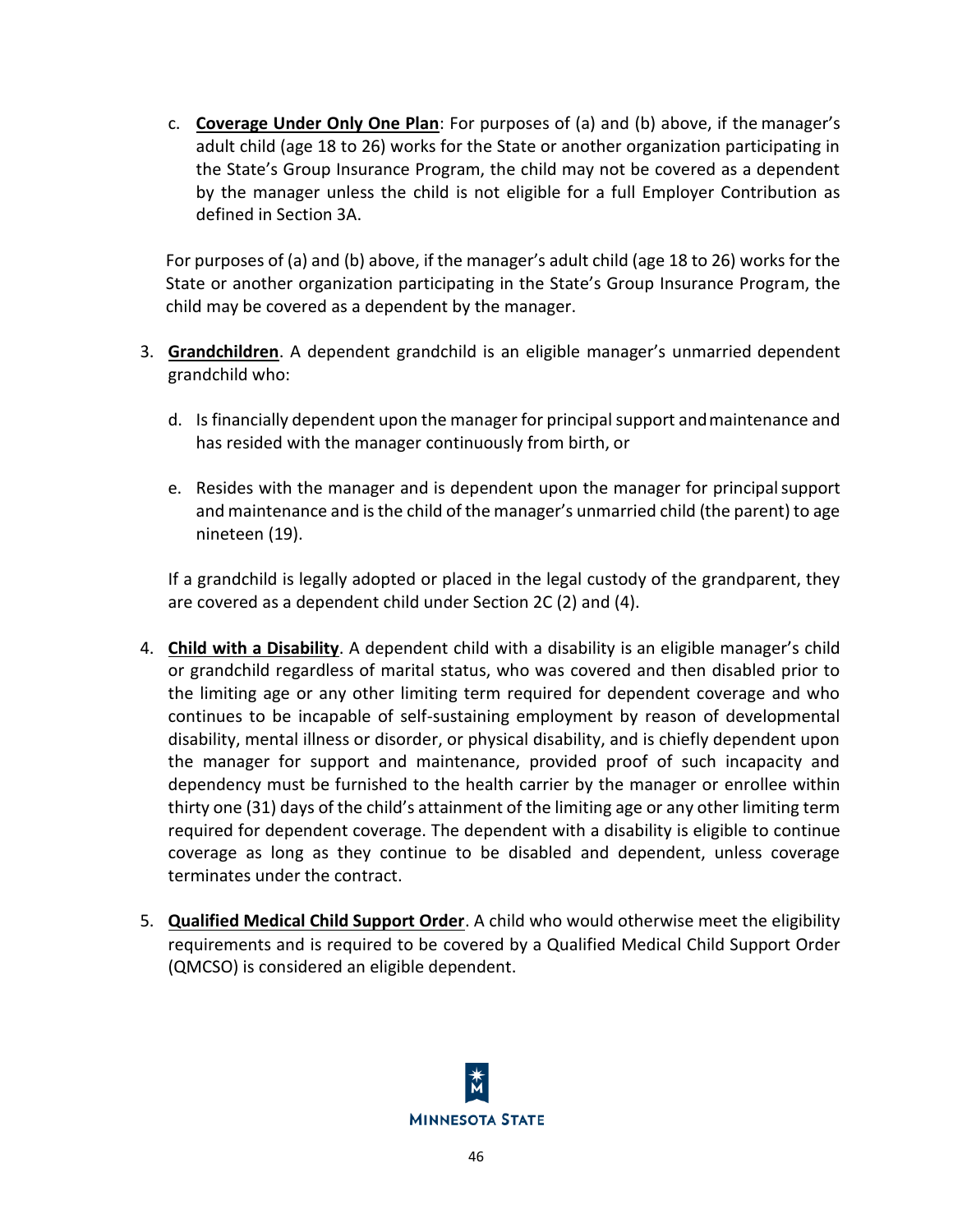- 6. **Child Coverage Limited to Coverage Under One Manager**. If both spouses work for the State or another organization participating in the State's Group Insurance Program, either spouse, but not both, may cover the eligible dependent children or grandchildren. This restriction also applies to two divorced, legally separated, or unmarried managers who share legal responsibility for their eligible dependent children or grandchildren.
- D. **Continuation Coverage**. Consistent with state and federal laws, certain managers, former managers, dependents, and former dependents may continue group health, dental,and/or life coverage at their own expense for a fixed length of time if the group coverage would otherwise terminate due to:
	- a. Termination of employment (except for gross misconduct);
	- b. Layoff;
	- c. Reduction of hours to an ineligible status;
	- d. Dependent child becoming ineligible due to change in age, student status, marital status, or financial support (in the case of a foster child or stepchild);
	- e. Death of manager;
	- f. Divorce or legal separation; or
	- g. A covered manager's enrollment in Medicare.

**Section 3. Eligibility for Employer Contribution.** This section describes eligibility for an Employer Contribution toward the cost of coverage.

- A. **Full Employer Contribution – Basic Eligibility**. Managers covered by this Plan who are scheduled to work at least seventy-five (75) percent of the time are eligible for the full Employer Contribution. This means:
	- 1. Managers who are scheduled to work at least eighty (80) hours per pay period for a period of nine (9) months or more in any twelve (12) consecutive months.
	- 2. Managers who are scheduled to work at least sixty (60) hours per pay period fortwelve (12) consecutive months, but excluding part-time or seasonal managers serving on less than a seventy-five percent (75%) basis.
- B. **Partial Employer Contribution – Basic Eligibility**. The following managers covered by this Plan receive the full Employer Contribution for basic life coverage, and at the manager's option, a partial Employer Contribution for health and dental coverages if they are scheduled to work at least fifty (50) percent but less than seventy-five (75) percent of the time. This means:
	- 1. Managers who hold part-time appointments and who are scheduled to work at least forty (40) hours but less than sixty (60) hours per pay period for twelve (12) consecutive months.

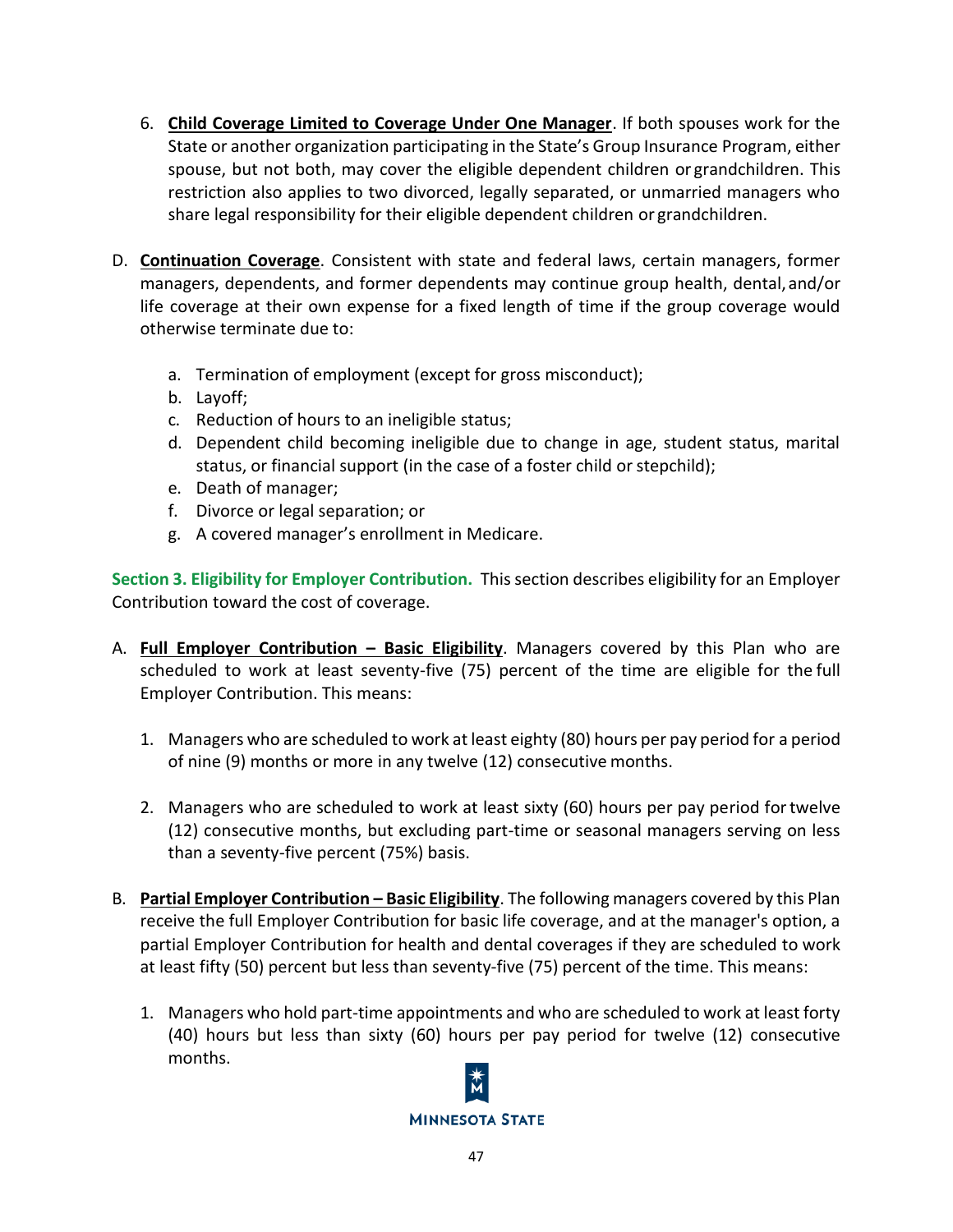2. Managers who hold part-time or seasonal appointments and who are scheduled towork at least one thousand forty-four (1044) hours over a period of any twelve (12) consecutive months.

The partial Employer Contribution for health and dental coverages is seventy-five percent (75%) of the full Employer Contribution for both employee only and dependent coverage.

- C. **Special Eligibility**. The following managers also receive an Employer Contribution:
	- 1. **Managers on Layoff**. A classified manager who receives an Employer Contribution, who has three (3) or more years of continuous service, and who has been permanently or seasonally laid off, remains eligible for an Employer Contribution and all other benefits provided under this Chapter for an extended benefit eligibility period of six (6) months from the date of layoff. In no event shall the Employer Contribution continue beyond the date at which the manager reaches the age of sixty-five (65).
		- a. **Seasonal Layoff**. The calculation in determining the six (6) months duration of eligibility for an Employer Contribution begins on the date the manager is seasonally laid off.
		- b. **Permanent Layoff**. The calculation in determining the six (6) month duration of eligibility for an Employer Contribution begins on the date the manager is permanently laid off or accepts an appointment in lieu of layoff without a break in service with a lesser employer-paid insurance contribution than the manager was receiving in the appointment from which the layoff occurred and is no longer actively employed in the appointment from which the layoff occurred.

In the event the manager, while on permanent or seasonal layoff, is rehired to any state job classification with a lesser employer-paid insurance contribution than the manager is receiving under the six (6) months of insurance continuation, the manager shall continue to receive the Employer Contribution toward the employerpaid insurance for the duration of the six (6) months.

However, notwithstanding the paragraph above, in the event the manager successfully claims another state job in any agency and classification which is insurance eligible without a break in service, and is subsequently non-certified or involuntarily separated, the six (6) month duration for the Employer Contribution toward insurance benefits will begin at the time the manager is non-certified or otherwise involuntarily separated and is no longer actively employed by the Employer.

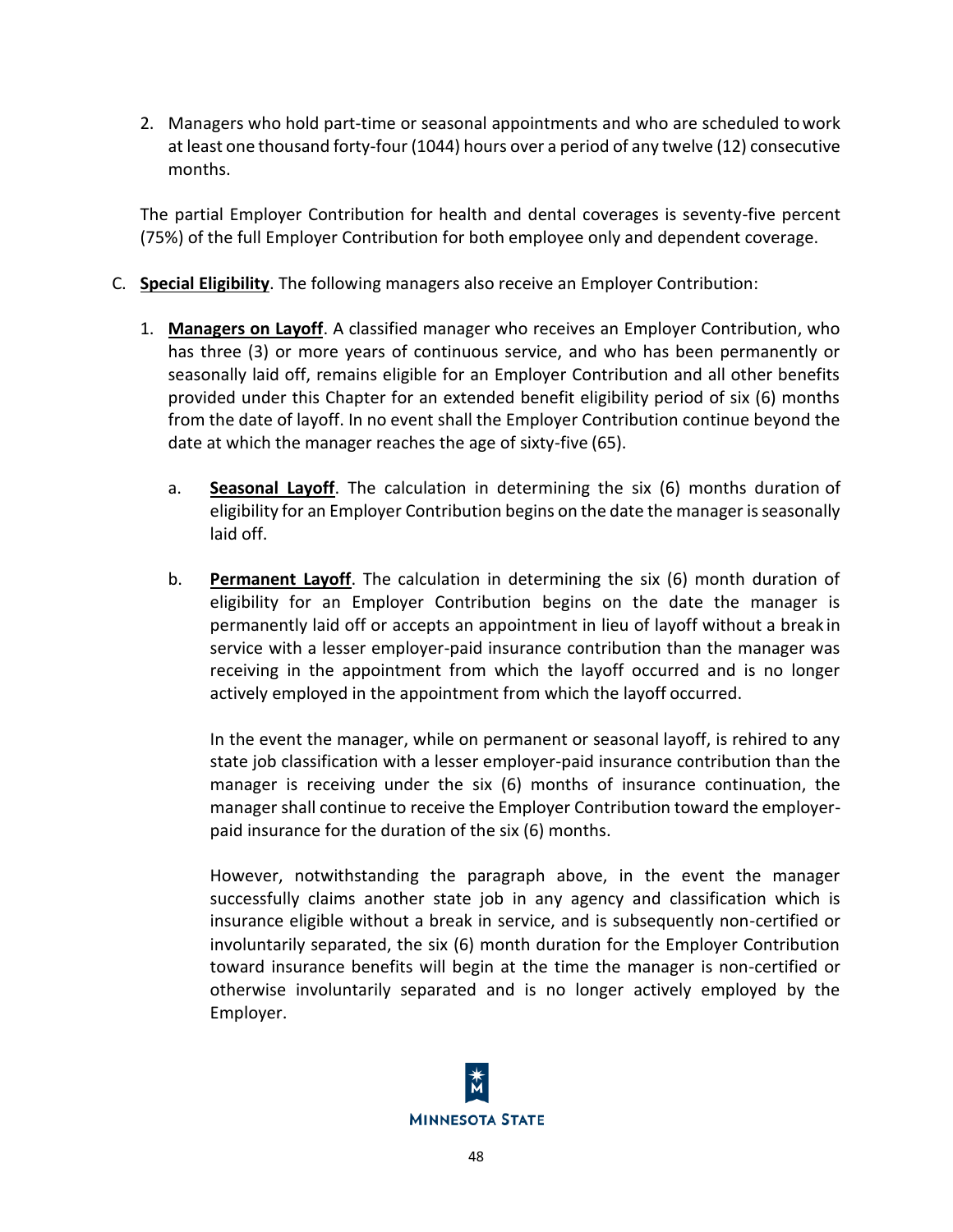In no event shall an extended benefit eligibility period be longer than a total of six (6) months. Further, a manager must be receiving an Employer Contribution under Section 3 (A) or (B) at the time of layoff in order to be eligible for the six (6) months continuation of insurance.

2. **Work-related Injury/Disability**. A manager who receives an Employer Contribution and who is off the State payroll due to a work-related injury or a work-related disability remains eligible for an Employer Contribution as long as such a manager receives workers' compensation payments. If such manager ceases to receive workers' compensation payments for the injury or disability and is granted a medical leave under Chapter 6, they shall be eligible for an Employer Contribution during that leave.

## D. **Maintaining Eligibility for Employer Contribution**.

- 1. **General**. A manager who receives a full or partial Employer Contribution maintains that eligibility as long as the manager meets the Employer Contribution eligibility requirements, and appears on a State payroll for at least one (1) full working day during each payroll period. This requirement does not apply to managers who receive an Employer Contribution while on layoff as described in Section 3C1, or while eligible for workers' compensation payments as described in Section 3C2.
- 2. **Unpaid Leave of Absence**. If a manager is on an unpaid leave of absence, then vacation leave, compensatory time, or sick leave cannot be used for the purpose of maintaining eligibility for an Employer Contribution by keeping the manager on a State payroll for one (1) working day per pay period.
- 3. **School Year Employment**. If a manager is employed on the basis of a school year and such employment contemplates absences from the State payroll during the summer months or vacation periods scheduled by the Appointing Authority which occur during the regular school year, the manager shall nonetheless remain eligible for an Employer Contribution, provided that the manager appears on the regular payroll for at leastone working day in the payroll period immediately preceding such absences.
- 4. **Special Leaves**. A manager who is on an approved FMLA leave or on a salarysavings leave as provided elsewhere in this plan maintains eligibility for an Employer Contribution.

**Section 4. Amount of Employer Contribution.** For managers eligible for an Employer Contribution as described in Section 3, the amount of the Employer Contribution will be determined as follows beginning on January 1, 2022. The Employer Contribution amounts and rules in effect on June 30, 2021 will continue through December 31, 2021.

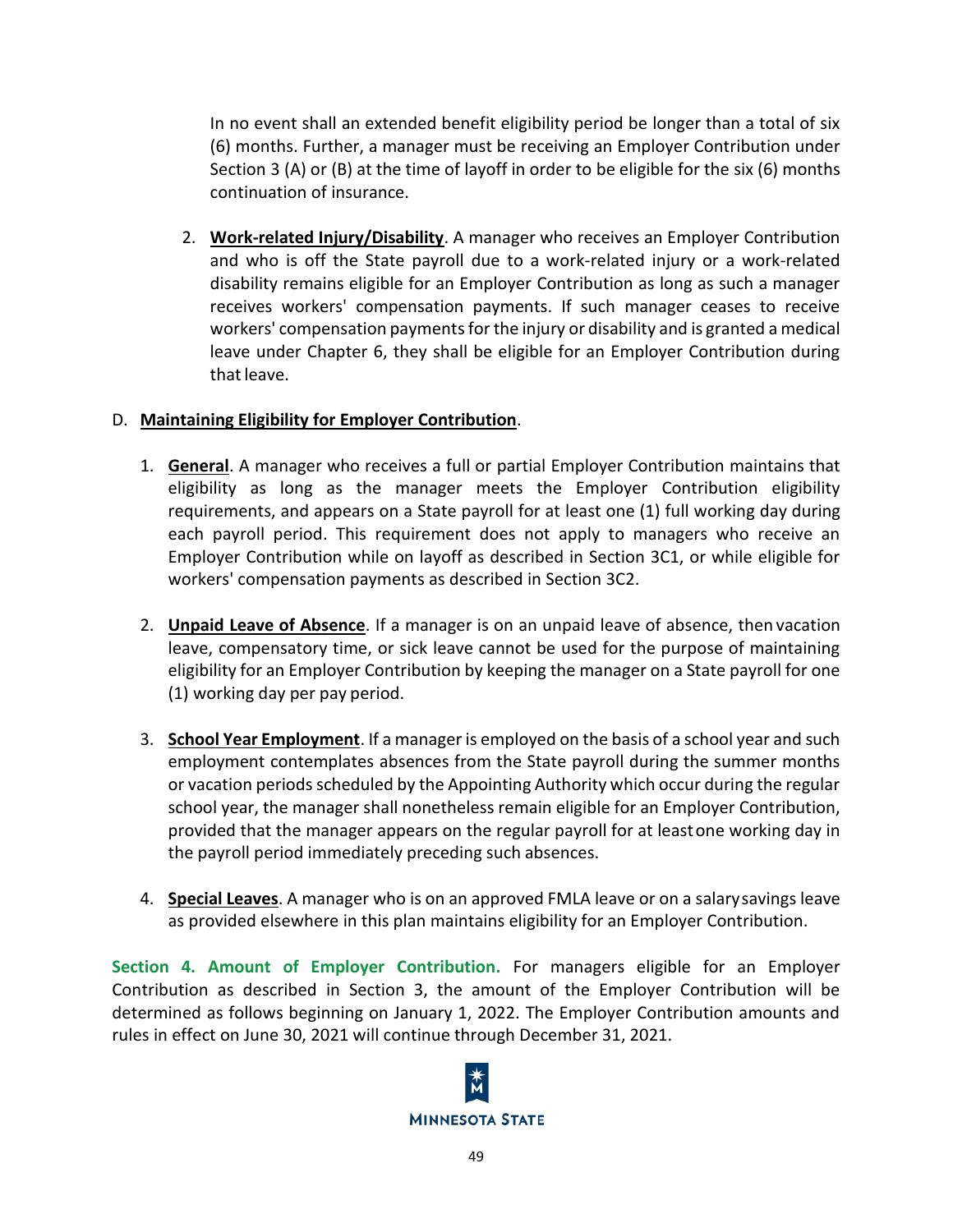## A. **Contribution Formula - Health Coverage**.

- 1. **Manager Coverage.** For manager health coverage, the employer contributes an amount equal to ninety-five percent (95%) of the manager-only premium of the Minnesota Advantage Health Plan (Advantage).
- 2. **Dependent Coverage.** For dependent health coverage for the 2022 and 2023 plan years, the employer contributes an amount equal to the lesser of eighty five percent (85%) of the dependent premium of Advantage.

## B. **Contribution Formula - Dental Coverage**.

- 1. **Manager Coverage**. For manager dental coverage, the employer contributes an amount equal to the lesser of ninety percent (90%) of the manager premium of the State Dental Plan, or the actual manager premium of the dental plan chosen by the manager. However, beginning January 1, 2019, the minimum manager contribution shall be thirteen dollars and fifty cents (\$13.50) per month.
- 2. **Dependent Coverage**. For dependent dental coverage, the employer contributes an amount equal to the lesser of fifty percent (50%) of the dependent premium of the State Dental Plan, or the actual dependent premium of the dental plan chosen by the manager.
- C. **Contribution Formula - Basic Life Coverage**. For manager basic life coverage and accidental death and dismemberment coverage, the employer contributes one hundred percent (100%) of the cost.

## **Section 5. Coverage Changes and Effective Dates.**

## A. **When Coverage May Be Chosen**.

1. **Newly Hired Managers**. A manager hired into an insurance eligible position must make their benefit elections by their initial effective date of coverage as defined in this Chapter, Section 5C. Insurance eligible managers will automatically be enrolled in basic life coverage. If managers eligible for a full Employer Contribution do not choose a health plan administrator and a primary care clinic by their initial effective date, and do not waive medical coverage, they will be enrolled in a Benefit Level Two clinic (or Level One, if available) that meets established access standards in the health plan with the largest number of Benefit Level One and Two clinics in the county of the manager's residence at the beginning of the insurance year. If a manager does not choose a healthplan

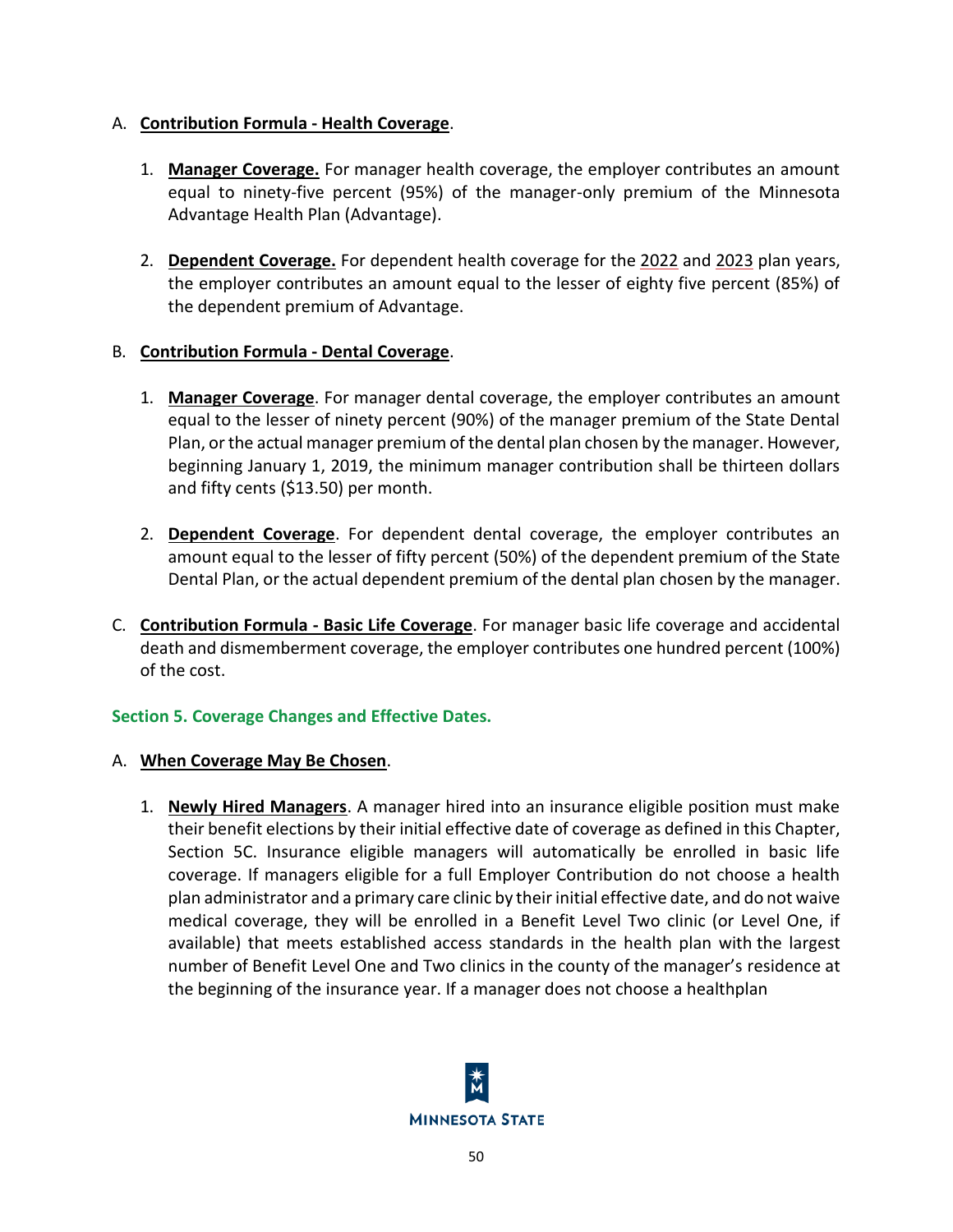administrator and primary care clinic by their initial effective date, but was previously covered as a dependent immediately prior to their initial effective date, they will be defaulted to the plan administrator and primary care clinic in which they were previously enrolled.

Newly hired managers may waive medical coverage prior to their initial effective date if they can provide documentation to SEGIP stating that enrolling in SEGIP coverage would cause them to lose eligibility for other medical coverage currently in effect.

2. **Eligibility Changes**. Managers who become eligible for a full Employer Contribution must make their benefit elections within thirty (30) calendar days of becoming eligible. If managers do not choose a health plan administrator and a primary care clinic within this thirty (30) day timeframe, and do not waive medical coverage, they will be enrolled in a Benefit Level Two clinic (or Level One, if available) that meets established access standards in the health plan with the largest number of Benefit Level One and Two clinics in the county of the manager's residence at the beginning of the insurance year.

If managers who become eligible for a partial Employer Contribution choose to enroll in insurance, they must do so within thirty (30) days of becoming eligible or during open enrollment.

A manager may change their health or dental plan if the manager changes to a new permanent work or residence location, and the manager's current plan is no longer available. If the manager has family coverage and if the new residence location is outside of the current plan's service area, the manager shall be permitted to switch to a new plan administrator and new Benefit Level within thirty (30) days of the residence location change. The election change must be due to and correspond with the change in status.

A manager who receives notification of a work location change between the end of an open enrollment period and the beginning of the next insurance year may change their health or dental plan within thirty (30) calendar days of the date of the relocation under the same provisions accorded during the last open enrollment period. A manager or retired manager may also change health or dental plans in any other situation in which the employer is required by the applicable federal or state law to allow a plan change.

3. **Waiving Medical Coverage**. Effective July 1, 2017 employees may choose to waive medical coverage. If employees are eligible for the full Employer Contribution and choose to waive medical coverage an employee must submit a Waiver of Medical Coverage form and provide proof of other coverage by the end of the employee's enrollment period. If

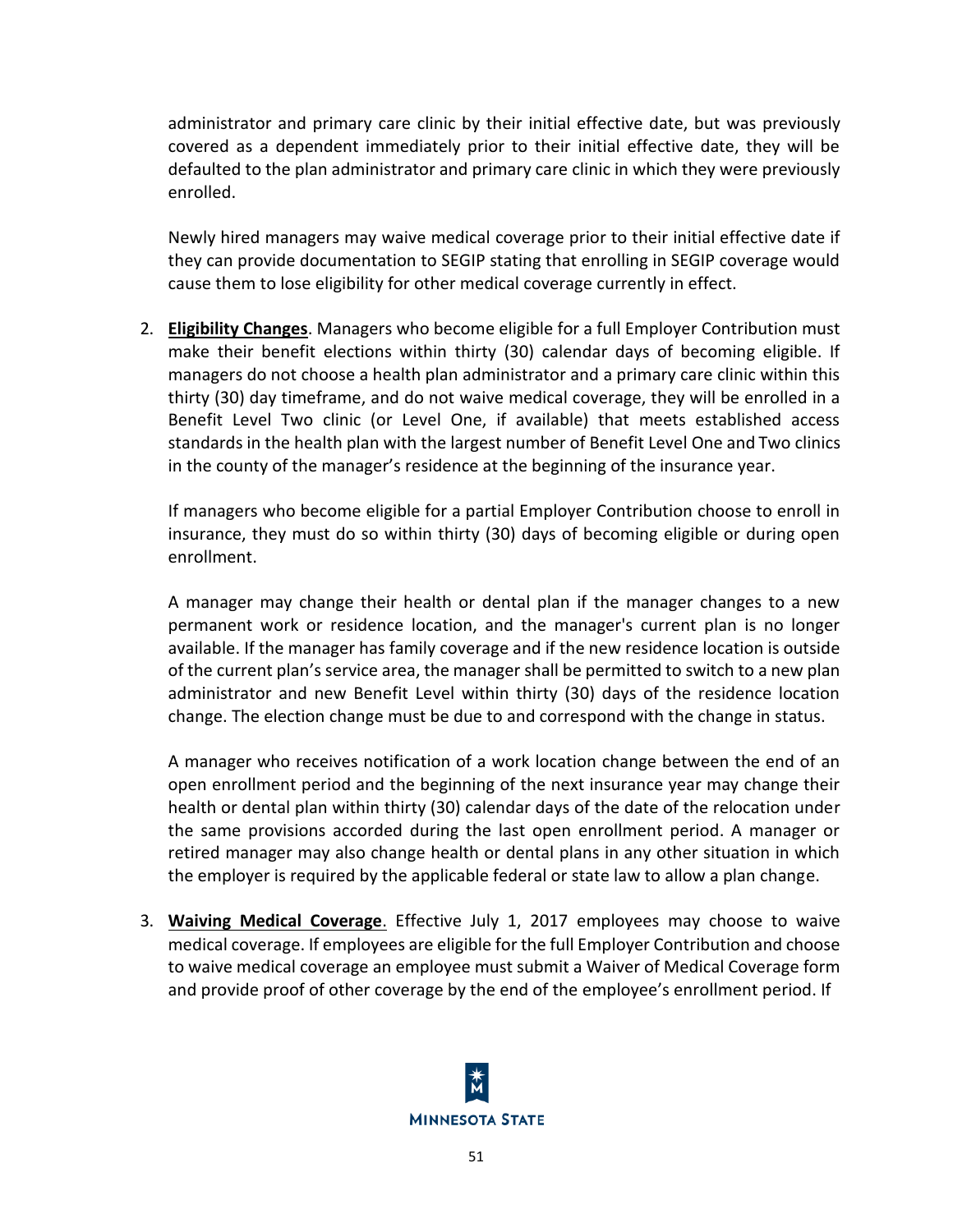an employee does not submit the form and proof by the end of the employee's enrollment period the employee will be enrolled in medical coverage. If an employee waives medical coverage the employee can elect it again during Open Enrollment or midyear upon a permitted Qualified Life Event.

## B. **When Coverage May be Changed or Cancelled**.

1. **Changes Due to a Life Event**. After the initial enrollment period and outside of any open enrollment period, a manager may elect to change health or dental coverage (including adding or canceling coverage) and any applicable manager contributions in the following situations (as long as allowed under the applicable provisions, regulations, and rules of the federal and state law in effect at the beginning of the plan year).

The request to change coverage must be consistent with a change in status that qualifies as a life event, and does not include changing health or dental plans, which may only be done under the terms of Section 5A above. Any election to add coverage must be made within thirty (30) days following the event, and any election to cancel coverage must be made within sixty (60) days following the event. (A manager and a retired manager may add dependent health or dental coverage following the birth of a child or dependent grandchild, or following the adoption of a child, without regard to the thirty (30) day limit.) These life events (for both managers and retired managers) are:

- a. A change in legal marital status, including marriage, death of a spouse, divorce, legal separation and annulment.
- b. A change in number of dependents, including birth, death, adoption, and placement for adoption.
- c. A change in employment status of the manager, or the manager's or retired manager's spouse or dependent, including termination or commencement of employment, a strike or lockout, a commencement of or return from an unpaid leave of absence, a change in worksite, and a change in working conditions (including changing between part-time and full-time or hourly and salaried) of the manager, the manager's or retired manager's spouse or dependent which results in a change in the benefits they receive under a cafeteria plan or a health or dental plan.
- d. A dependent ceasing to satisfy eligibility requirements for coverage due to attainment of age or otherwise no longer meets the eligibility requirements under Section 2C.
- e. A change in the place of residence of the manager, retired manager or theirspouse or dependent that is not in the health plan administrator's service area.

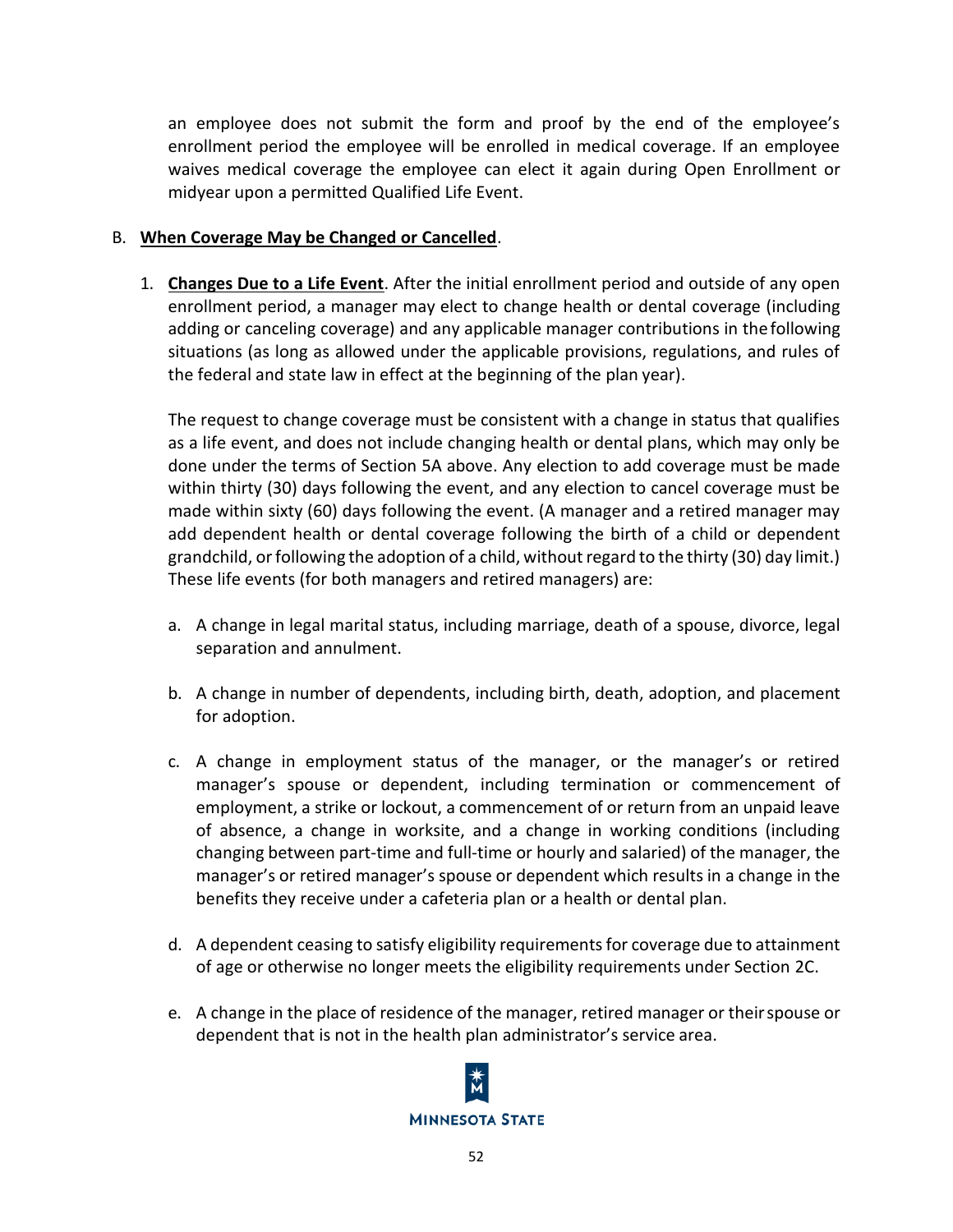- f. Significant cost or coverage changes (including coverage curtailment and the addition of a benefit package).
- g. Family Medical Leave Act (FMLA) leave.
- h. Judgments, decrees or orders.
- i. A change in coverage of a spouse or dependent under another plan.
- j. Open enrollment under another plan.
- k. Health Insurance and Portability and Accountability Act (HIPAA) special enrollment rights for new dependents and in the case of loss of other insurance coverage.
- l. A COBRA-qualifying event.
- m. Loss of coverage under the group health plan of a governmental or educational institution (a State's children's health insurance program, medical care program of an Indian tribal government, State health benefits risk pool, or foreigngovernment group health plan).
- n. Entitlement to Medicare or Medicaid.
- o. Any other situations in which the group health or dental plan is required by the applicable federal or state law to allow a change in coverage.
- 2. **Canceling Dependent Coverage During Open Enrollment**. In addition to the above situations, dependent health or dependent dental coverage may also be cancelled for any reason during the open enrollment period that applies to each type of plan (aslong as allowed under the applicable provisions, regulations and rules of the federal and state law in effect at the beginning of the plan year).
- 3. **Canceling Manager Coverage**. A part-time manager may also cancel manager coverage within sixty (60) days of when one of the life events set forth above occurs.
- 4. **Effective Date of Benefit Termination**. Medical, dental and life coverage termination will take effect on the first of the month following the loss of eligible manager or dependent status. Disability benefit coverage terminations will take effect on the day following loss of eligible manager status.

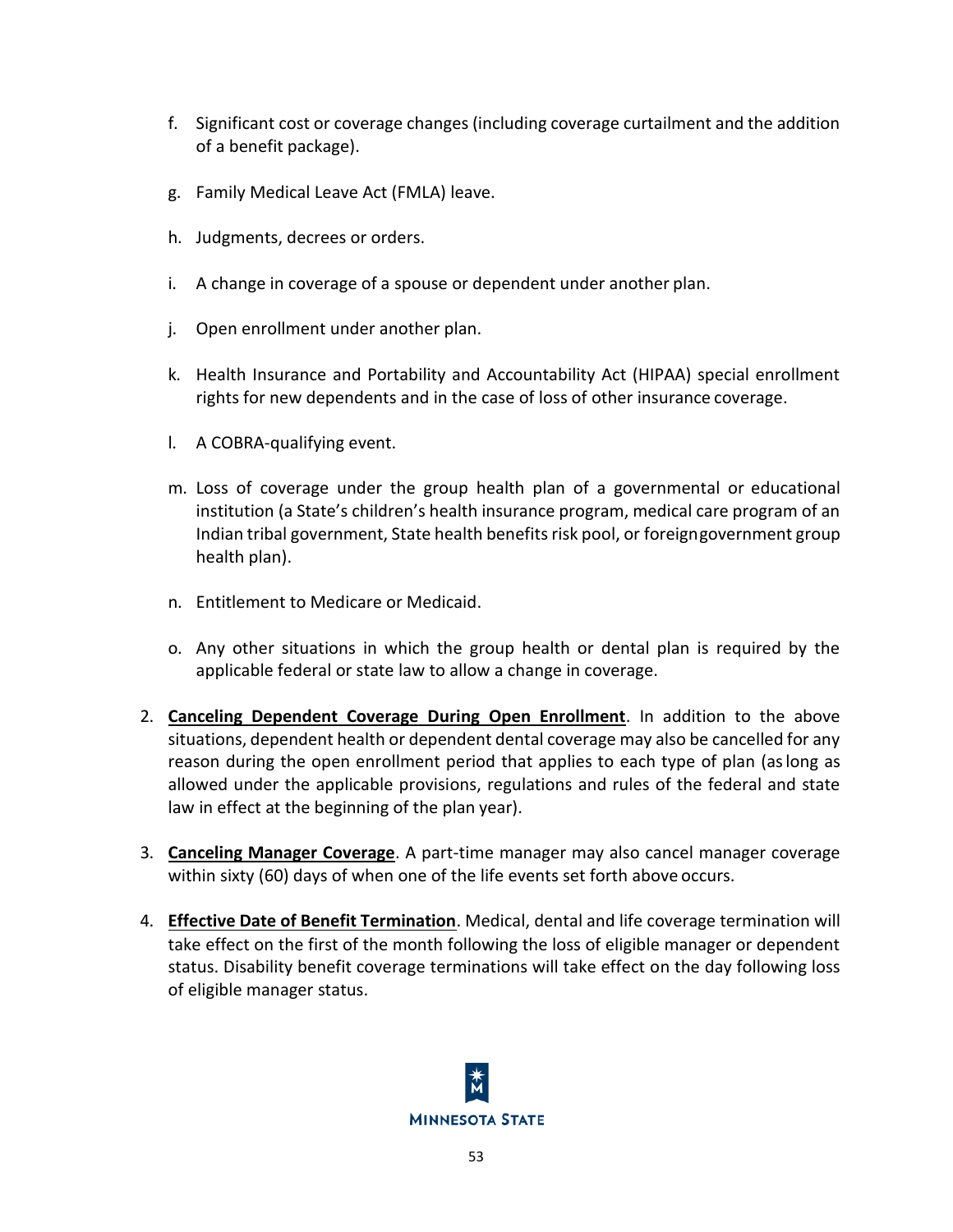## C. **Effective Date of Coverage**.

1. **Initial Effective Date**. The initial effective date of coverage under the Group Insurance Program is the thirtieth (30th) day following the manager's first day of employment, rehire, or reinstatement with the State. The initial effective date of coverage for a manager whose eligibility has changed is the date of the change. A manager must be actively at work on the initial effective date of coverage, except thata manager who is on paid leave on the date State-paid life insurance benefits increase is also entitled to the increased life insurance coverage. In no event shall a manager's dependent's coverage become effective before the manager's coverage.

If a manager is not actively at work due to manager or dependent health status or medical disability, medical and dental coverage will still take effect. (Life and disability coverage will be delayed until the manager returns to work.)

## 2. **Delay in Coverage Effective Date**.

- a. **Basic Life**. If a manager is not actively at work on the initial effective date of coverage, coverage will be effective on the first day of the manager's return to work. The effective date of a change in coverage is not delayed in the event that, on the date the coverage change would be effective, a manager is on an unpaid leave of absence or layoff.
- b. **Medical and Dental**. If a manager is not actively at work on the initial effective date of coverage due to a reason other than hospitalization or medical disability of the manager or dependent, medical and dental coverage will be effective on the first day of the manager's return to work. The effective date of a change in coverage is not delayed in the event that, on the date the coverage change would be effective, a manager is on an unpaid leave of absence or layoff.
- c. **Optional Life and Disability Coverages**. In order for coverage to become effective, the manager must be in active payroll status and not using sick leave on the first day following approval by the insurance company. If it is an open enrollment period, coverage may be applied for but will not become effective until the first day of the manager's return to work.

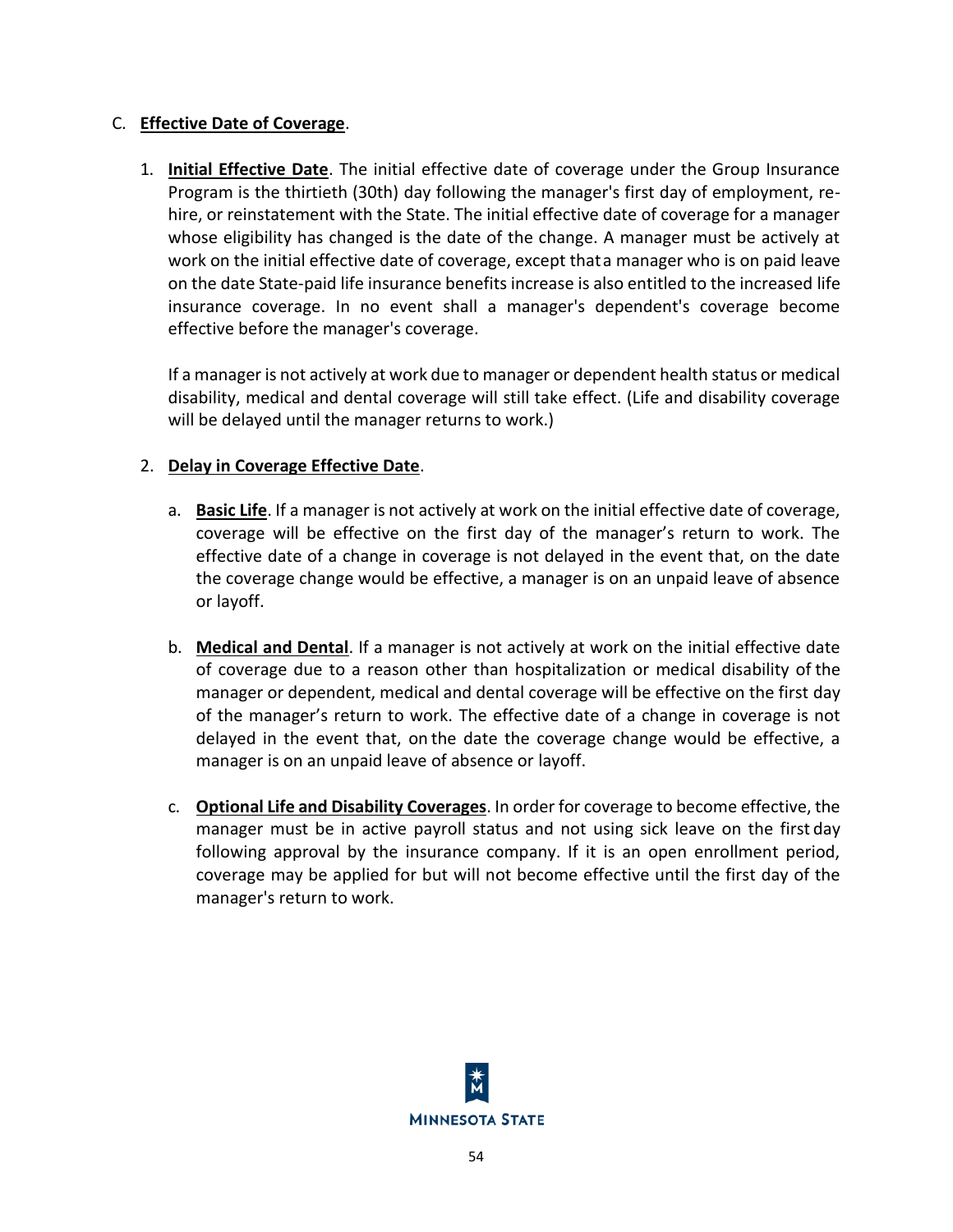## D. **Open Enrollment**.

1. **Frequency and Duration**. There shall be an open enrollment period for health coverage in each year of this Plan, and for dental coverage in the first year of this Plan. Dental coverage will be offered during the 2023 plan year Open Enrollment. Each year of the Plan, all managers shall have the option to complete a Health Assessment. Open enrollment periods shall last a minimum of fourteen (14) calendar days in each year of this Plan. Open enrollment changes become effective on January 1 of each year of this Plan. Subject to a timely plan settlement, Minnesota Management and Budget shall make open enrollment materials available to managers at least fourteen (14) days prior to the start of the open enrollment period.

Open enrollment may be suspended at the discretion of the Commissioner if, by October 15 of any insurance year, this Chapter or a negotiated insurance article has not been approved in accordance with M.S. 3.855.

- 2. **Eligibility to Participate.** A manager eligible to participate in the State Employee Group Insurance Program, as described in Section 2A and 2B, may participate in open enrollment. In addition, a person in the following categories may, as allowed in Section 5E1 above, make certain changes: (1) a former manager or dependent on continuation coverage, as described in Section 2D, may change plans or add coverage for health and/or dental plans on the same basis as active managers; and (2) an early retiree, prior to becoming eligible for Medicare, may change health and/or dental plans as agreed to for active managers, but may not add dependent coverage.
- 3. **Materials for Manager Choice**. Each year prior to open enrollment, the Appointing Authority will give eligible managers the information necessary to make open enrollment selections. Managers will be provided a statement of their current coverage each year of the plan.
- E. **Coverage Selection Prior to Retirement**. A manager who retires and is eligible to continue insurance coverage as a retired manager may change their health or dental plan during the sixty (60) calendar day period immediately preceding the date of retirement. The manager may not add dependent coverage during this period. The change takes effect on the first day of the month following the date of retirement.

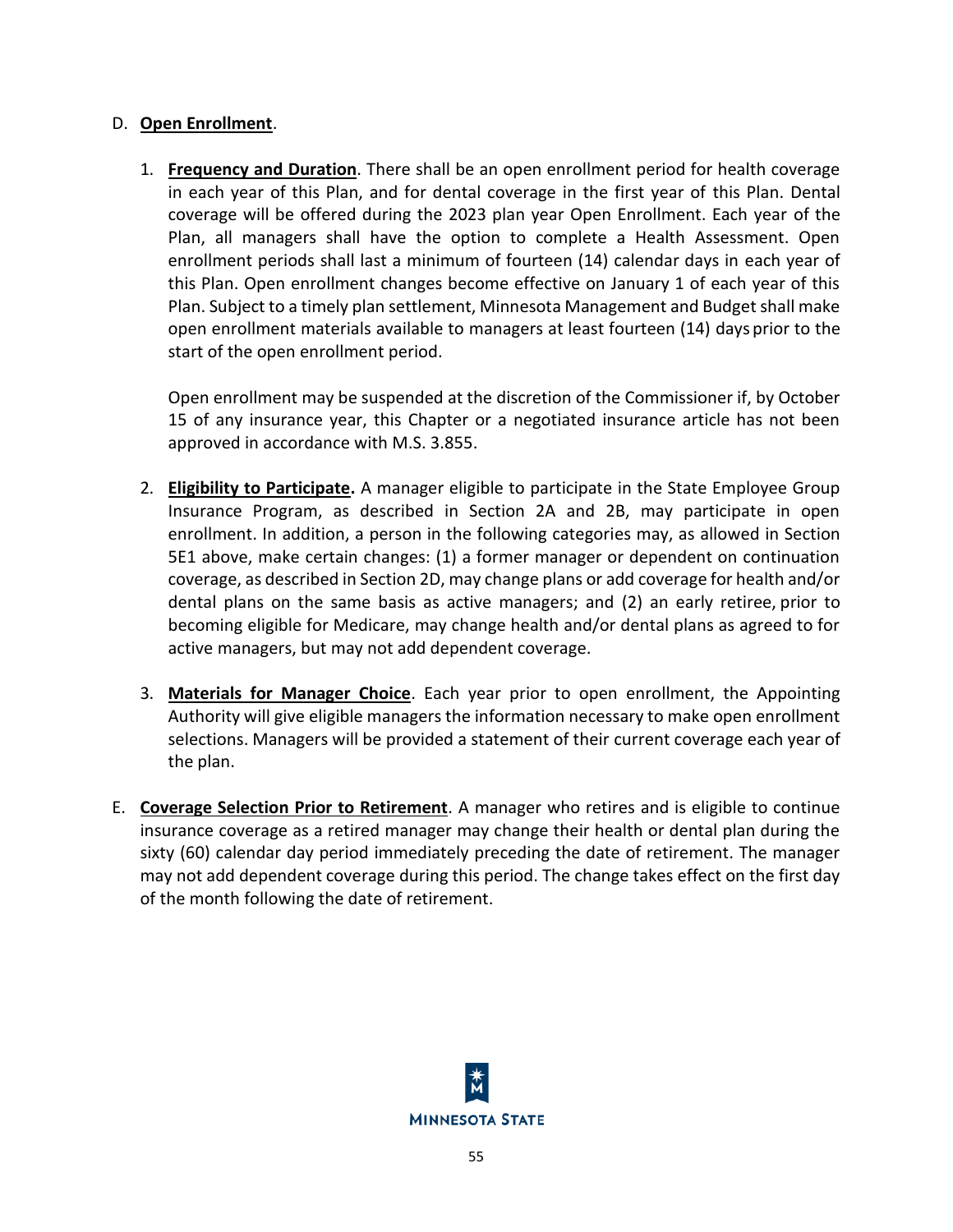#### **Section 6. Basic Coverages.**

#### A. **Manager and Dependent Health Coverage**.

- 1. **Minnesota Advantage Health Plan (Advantage)**. The health coverage portion of the State Employee Group Insurance Program is provided through the Minnesota Advantage Health Plan (Advantage), a self-insured health plan offering four (4) Benefit Level options. Provider networks and claim administration are provided by multiple plan administrators. Coverage offered through Advantage is determined by Section 6A2.
- 2. **Coverage Under the Minnesota Advantage Health Plan**. From July 1,2021 through December 31, 2021, health coverage under the SEGIP will continue at the level in effect on June 30, 2021. Effective January 1, 2022, Advantage will cover eligible services subject to the copayments, deductibles and coinsurance coverage limits stated. Services provided through Advantage are subject to the managed care procedures and principles, including standards of medical necessity and appropriate practice, of the plan administrators. Coverage details are provided in the Advantage Summary of Benefits.
	- a. **Benefit Options**. Managers must elect a plan administrator and primary care clinic. Those elections will determine the Benefit Level through Advantage. Enrolled dependents must elect a primary care clinic that is available through the plan administrator chosen by the manager.
		- 1. **Plan Administrator**. Managers must elect a plan administrator during theirinitial enrollment in Advantage and may change their plan administrator election only during the annual open enrollment and when permitted under Section 5. Dependents must be enrolled through the same plan administrator as the manager.
		- 2. **Benefit Level**. The primary care clinics available through each plan administrator are assigned a Benefit Level. The Benefit Levels are outlined in the benefit chart below. Primary care clinics may be in different Benefit Levels for different plan administrators. Family members may be enrolled in clinics that are in different Benefits Levels. Managers and their dependents may change to clinics in different Benefit Levels during the annual open enrollment. Managers and their dependents may also elect to move to a clinic in a different Benefit Level within the same plan administrator up to two (2) additional times during the plan year. Unless the individual has a referral from their primary care clinic, there are no benefits for services received from providers in Benefit Levels that are different from that of the primary care clinic in which the individual has enrolled.

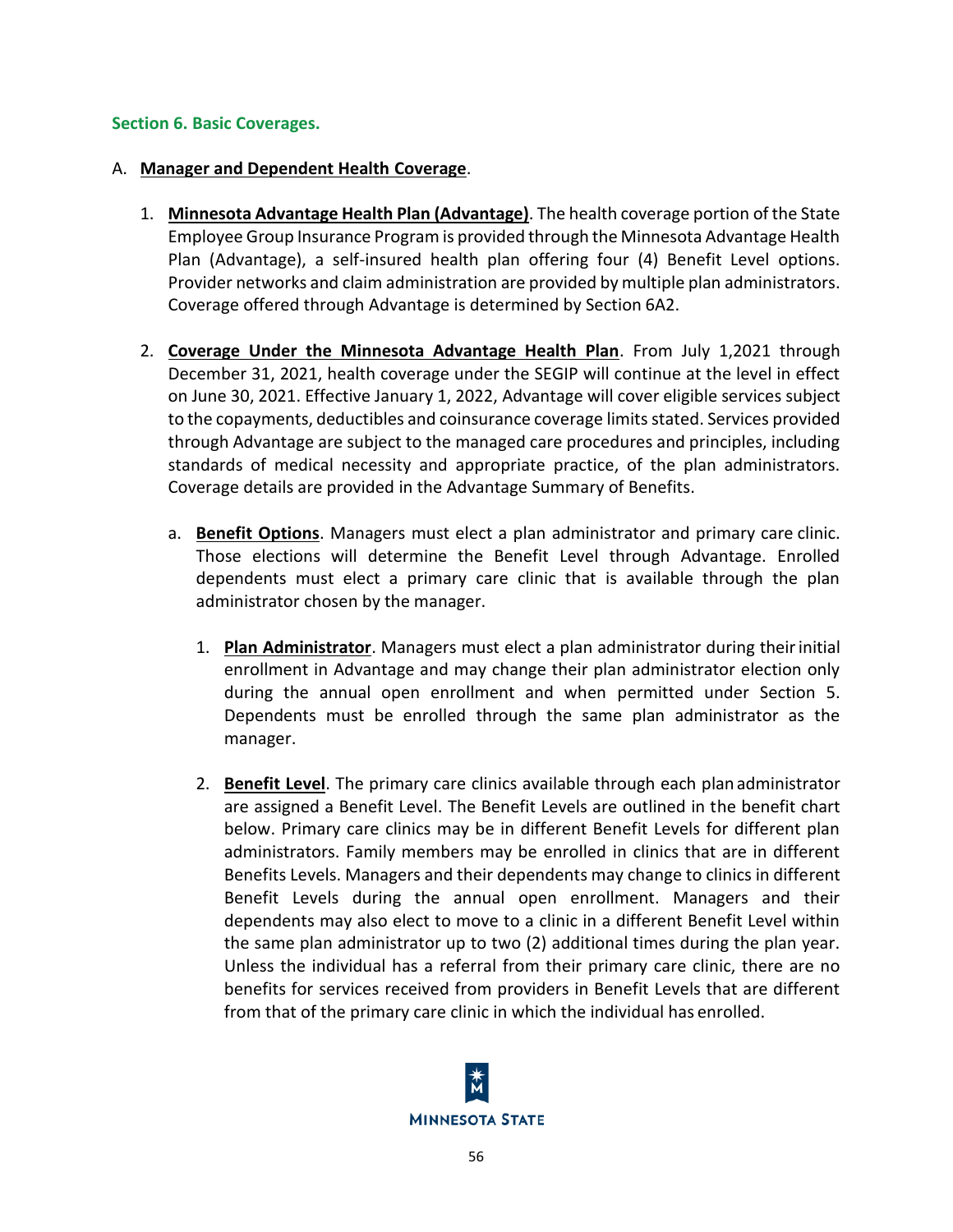3. **Primary Care Clinic**. Managers and each of their covered dependents must individually elect a primary care clinic within the network of providers offeredby the plan administrator chosen by the manager. Managers and their dependents may elect to change clinics within their clinic's Benefit Level as often as the plan administrator permits and as outlined above.

## 4. **Advantage Benefit Chart for Services Incurred During Plan Years 2022 and 2023**.

| 2022 and 2023<br><b>Benefit Provision</b>                                       | Benefit Level 1<br>The member<br>pays:     | Benefit Level 2<br>The member<br>pays:    | Benefit Level 3<br>The member<br>pays:     | Benefit Level 4<br>The member<br>pays:    |
|---------------------------------------------------------------------------------|--------------------------------------------|-------------------------------------------|--------------------------------------------|-------------------------------------------|
| Deductible for all<br>services except drugs<br>and preventive care<br>(S/F)     | \$250/<br>\$500                            | \$400/<br>\$800                           | \$750/<br>\$1,500                          | \$1,500/<br>\$3,000                       |
| Office visit copay/<br>urgent care (copay<br>waived for preventive<br>services) | \$35                                       | \$40                                      | \$70                                       | \$90                                      |
| In-Network<br>Convenience Clinics and<br>Online Care<br>(deductible waived)     | \$0                                        | \$0                                       | \$0                                        | \$0                                       |
| Emergency room copay                                                            | $$100$ not<br>subject to the<br>Deductible | \$125 not<br>subject to the<br>Deductible | $$150$ not<br>subject to the<br>Deductible | \$350 not<br>subject to the<br>Deductible |

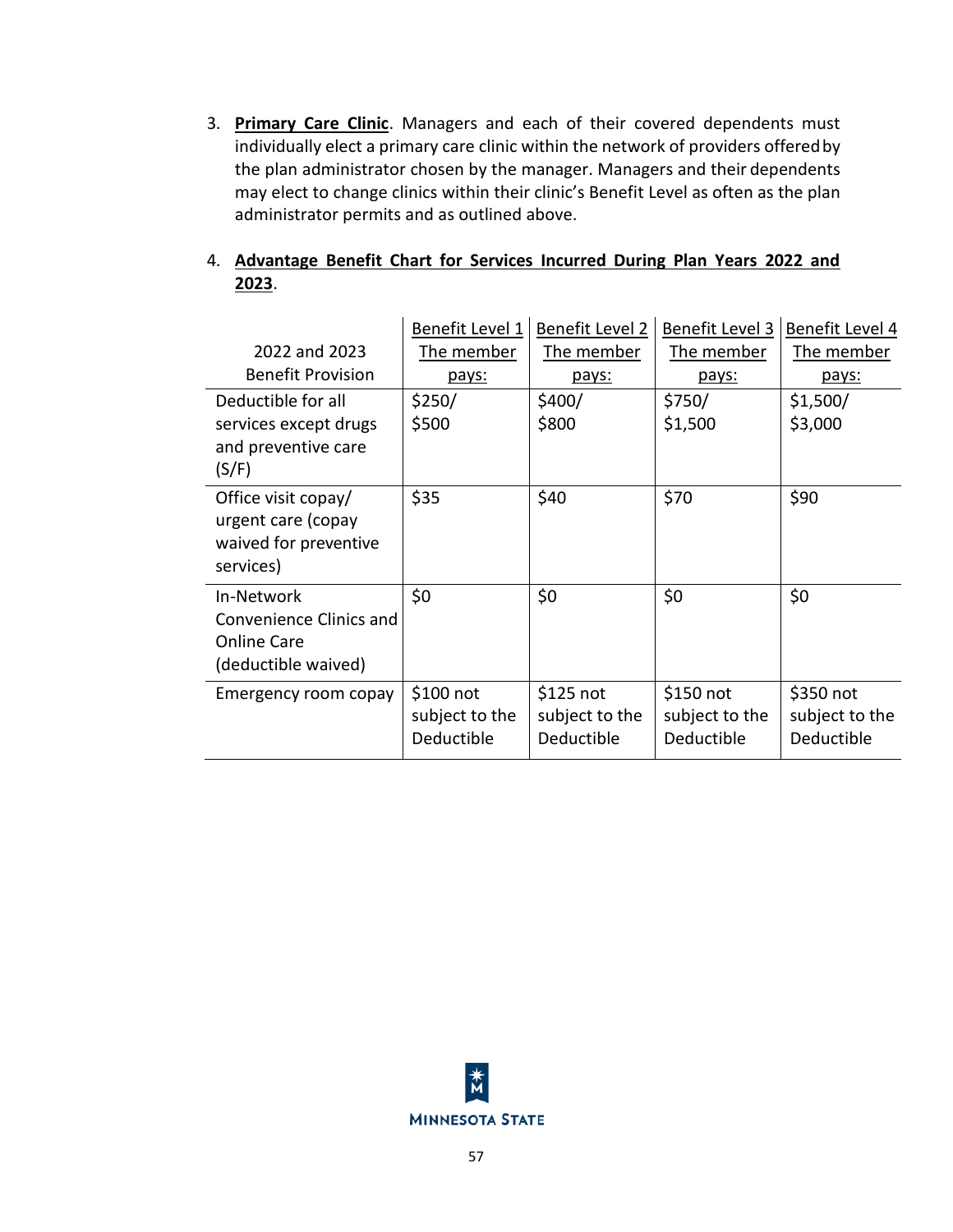|                                                       | Benefit Level 1 | Benefit Level 2                 | Benefit Level 3 | Benefit Level                    |
|-------------------------------------------------------|-----------------|---------------------------------|-----------------|----------------------------------|
| 2022 and 2023                                         | The member      | The member                      | The member      | 4                                |
| <b>Benefit Provision</b>                              | pays:           | pays:                           | pays:           | The member                       |
|                                                       |                 |                                 |                 | pays:                            |
| Facility copays                                       |                 |                                 |                 | $N/A$ – subject                  |
| Per inpatient                                         | \$100           | \$200                           | \$500           | to Deductible                    |
| admission (waived for                                 |                 |                                 |                 | and 25%                          |
| admission to Center                                   |                 |                                 |                 | Coinsurance                      |
| of Excellence)                                        |                 |                                 |                 | to OOP                           |
|                                                       |                 |                                 |                 | maximum                          |
| Per outpatient surgery                                | \$60            | \$120                           | \$250           | $N/A$ – subject                  |
|                                                       |                 |                                 |                 | to Deductible                    |
|                                                       |                 |                                 |                 | and 25%<br>Coinsurance           |
|                                                       |                 |                                 |                 | to OOP                           |
|                                                       |                 |                                 |                 | Maximum                          |
|                                                       |                 |                                 |                 |                                  |
| Coinsurance for MRI/CT<br>scan services               | 10%             | 15%                             | 25%             | $N/A$ – subject<br>to Deductible |
|                                                       |                 |                                 |                 | and 30%                          |
|                                                       |                 |                                 |                 | Coinsurance                      |
|                                                       |                 |                                 |                 | to OOP                           |
|                                                       |                 |                                 |                 | maximum                          |
| Coinsurance for services                              | 5% (95%         | 5% (95%                         | 20% (80%        | 25% for all                      |
| NOT subject to copays                                 | coverage after  | coverage after                  | coverage after  | services to                      |
|                                                       | payment of      | payment of                      | payment of      | <b>OOP</b>                       |
|                                                       | deductible)     | deductible)                     | deductible)     | maximum                          |
|                                                       |                 |                                 |                 | after                            |
|                                                       |                 |                                 |                 | deductible                       |
| Coinsurance for lab,                                  | 10% (90%        | 10% (90%                        | 20% (80%        | 25% for all                      |
| pathology and X-ray                                   |                 | coverage after   coverage after | coverage after  | services to                      |
| (not included as part of                              | payment of      | payment of                      | payment of      | <b>OOP</b>                       |
| preventive care and not<br>subject to office visit or | deductible)     | deductible)                     | deductible)     | maximum<br>after                 |
| facility copayments)                                  |                 |                                 |                 | deductible                       |
| Coinsurance for durable                               | 20% (80%        | 20% (80%                        | 20% (80%        | 25% for all                      |
| medical equipment                                     | coverage after  | coverage after                  | coverage after  | services to                      |
|                                                       | payment of      | payment of                      | payment of      | <b>OOP</b>                       |
|                                                       | 20%             | 20%                             | 20%             | maximum                          |
|                                                       | coinsurance)    | coinsurance)                    | coinsurance)    | after                            |
|                                                       |                 |                                 |                 | deductible                       |

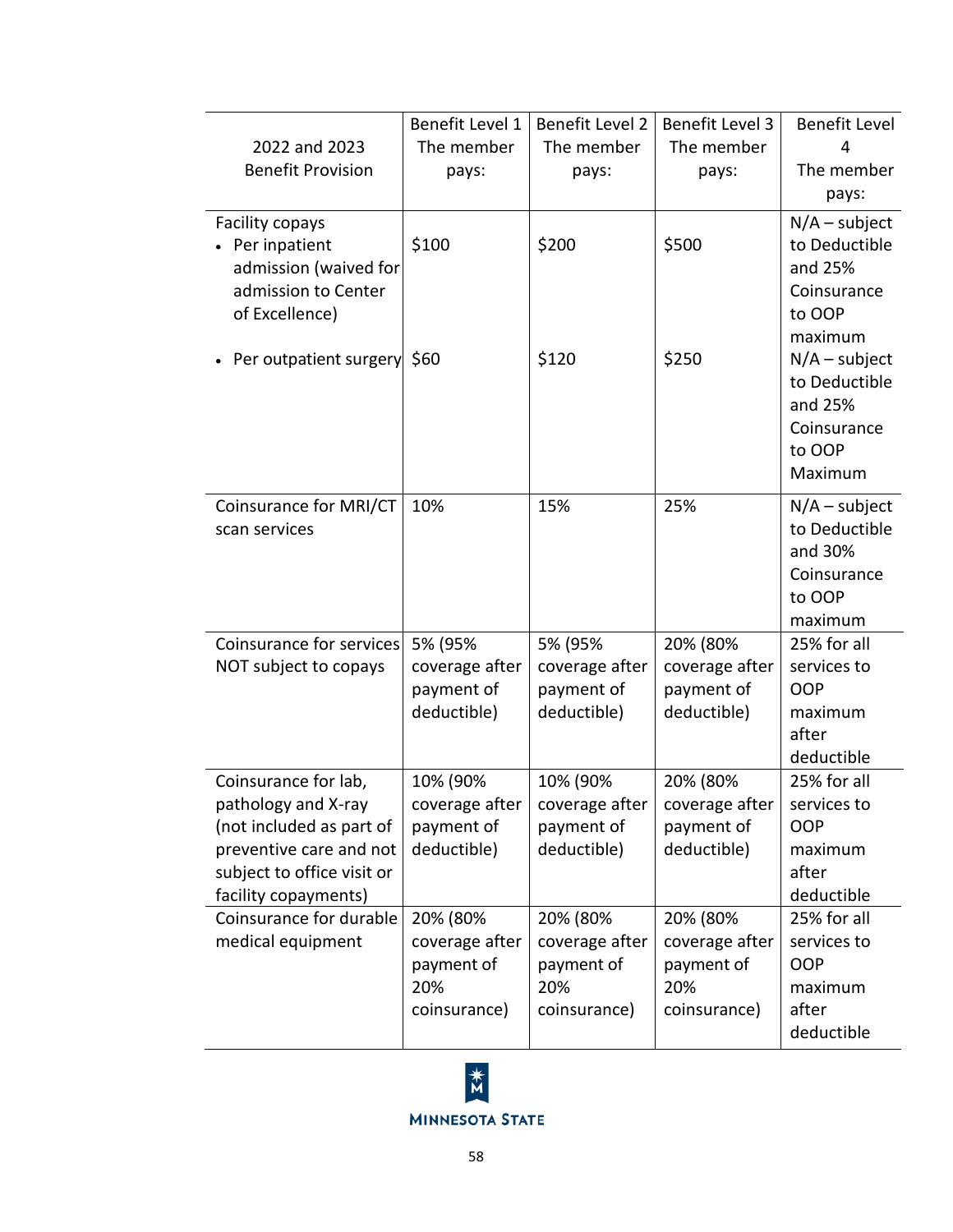|                           | Benefit Level 1 | Benefit Level 2 | Benefit Level 3 | Benefit Level |
|---------------------------|-----------------|-----------------|-----------------|---------------|
| 2022 and 2023             | The member      | The member      | The member      | 4             |
| <b>Benefit Provision</b>  | pays:           | pays:           | pays:           | The member    |
|                           |                 |                 |                 | pays:         |
| Copay for three-tier      | Tier 1: \$18    | Tier 1: \$18    | Tier 1: \$18    | Tier 1: \$18  |
| prescription drug plan    | Tier 2: \$30    | Tier 2: \$30    | Tier 2: \$30    | Tier 2: \$30  |
|                           | Tier 3: \$55    | Tier 3: \$55    | Tier 3: \$55    | Tier 3: \$55  |
| Maximum drug out-of-      | \$1,050/        | \$1,050/        | \$1,050/        | \$1,050/      |
| pocket limit (S/F)        | \$2,100         | \$2,100         | \$2,100         | \$2,100       |
| Maximum non-drug          | \$1,700/        | \$1,700/        | \$2,400/        | \$3,600/      |
| out-of-pocket limit (S/F) | \$3,400         | \$3,400         | \$4,800         | \$7,200       |
|                           |                 |                 |                 |               |

- b. Employees will receive \$70 first-dollar credit to their individual deductible (for employees enrolled in either single or family coverage), conditional upon completion of qualifying activities in the well-being program by the deadline.
- c. **Services received from, or authorized by, a primary care physician within the primary care clinic**. Under Advantage, the health care services outlined in the benefits charts above shall be received from, or authorized by a primary care physician within the primary care clinic. Preventive care, as outlined in the Summary of Benefits, is covered at one hundred percent (100%) for services received from or authorized by the primary care clinic. The primary care clinic shall be selected from approved clinics in accordance with the Advantage administrative procedures. Unless otherwise specified in 6A2, services not received from, or authorized by, a primary care physician within the primary care clinic may not be covered. Unlessthe individual has a referral from their primary care clinic, there are no benefits for services received from providers in Benefit Levels that are different from that of the primary care clinic in which the individual has enrolled.

## d. **Services not requiring authorization by a primary care physician within the primary care clinic**.

1. **Eye Exams**. Limited to one (1) routine examination per year for which no copay applies. Eye injury or illness at an in-network provider will becovered as an office visit based on the benefit level in which the individual is enrolled.

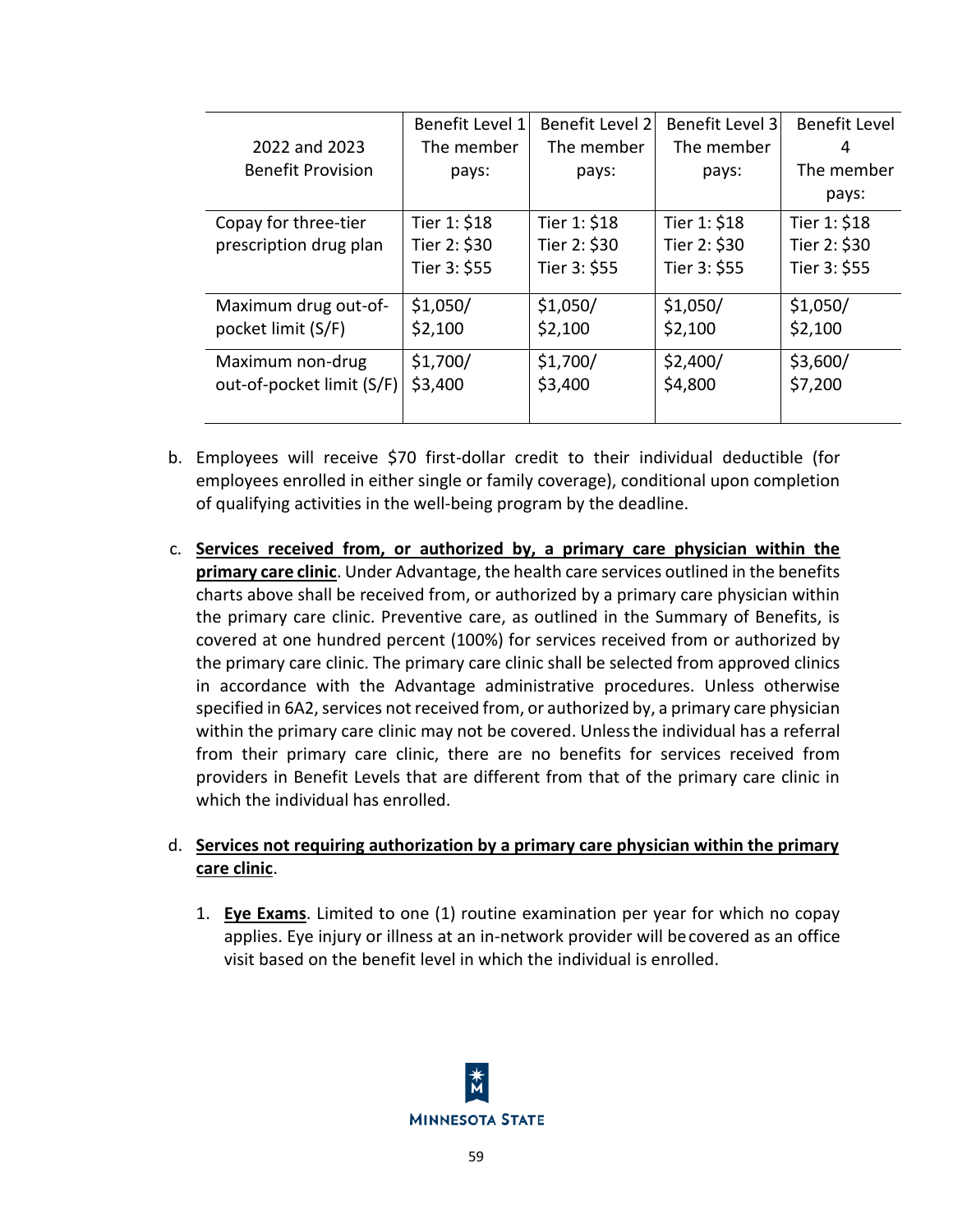- 2. **Outpatient emergency and urgicenter services within the service area**. The emergency room copay applies to all outpatient emergency visits that do not result in hospital admission within twenty-four (24) hours. The urgicenter copay is the same as the primary care clinic office visit copay.
- 3. **Ambulance**. The deductible and coinsurance for services not subject to copays applies.

## e. **Prescription Drugs**.

1. **Copayments and annual out-of-pocket maximums**.

For the first and second year of the contract:

Tier 1 copayment: Eighteen-dollar (\$18) copayment per prescription or refill for a Tier 1 drug dispensed in a thirty (30) day supply.

Tier 2 copayment: Thirty-dollar (\$30) copayment per prescription or refill for a Tier 2 drug dispensed in a thirty (30) day supply.

Tier 3 copayment: Fifty-five-dollar (\$55) copayment per prescription or refill for a Tier 3 drug dispensed in a thirty (30) day supply.

Out of pocket maximum: There is an annual maximum eligible out-of-pocket expense limit for prescription drugs of one-thousand and fifty dollars (\$1,050) per person or two thousand one hundred dollars (\$2,100) per family.

- 2. **Insulin**. Insulin will be treated as a prescription drug subject to a separate copay for each type prescribed.
- 3. **Brand Name Drugs**. If the subscriber chooses a brand name drug when a bioequivalent generic drug is available, the subscriber is required to pay the standard copayment plus the difference between the cost of the brandname drug and the generic. Amounts above the copay that an individual elects to pay for a brand name instead of a generic drug will not be credited toward the out-ofpocket maximum.
- f. **Special Service Networks**. The following services must be received from special service network providers in order to be covered. All terms and conditionsoutlined in the Summary of Benefits apply.

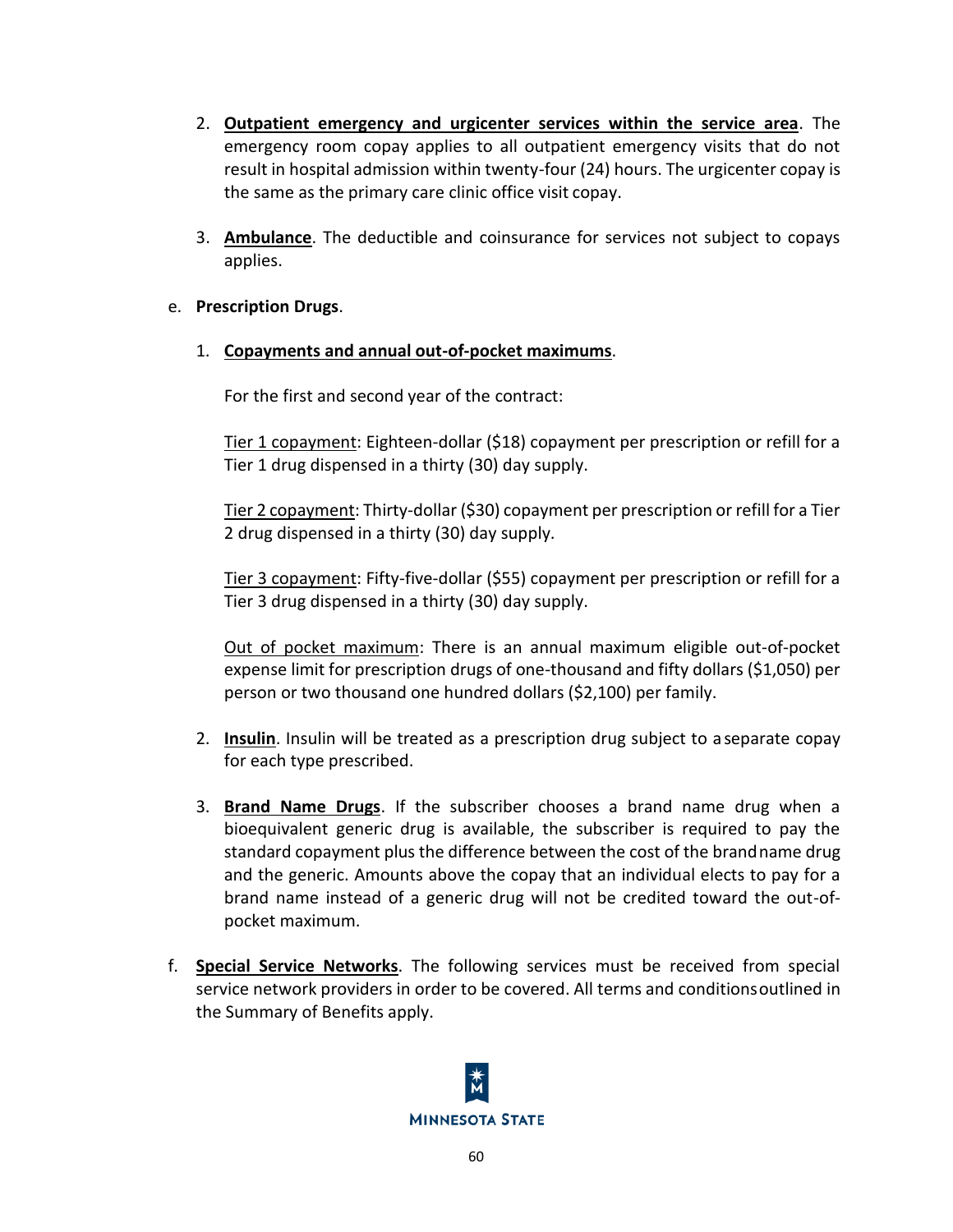- 1. Mental health services inpatient or outpatient
- 2. Chemical dependency services inpatient and outpatient
- 3. Chiropractic services
- 4. Transplant coverage
- 5. Cardiac services
- 6. Home infusion therapy
- 7. Hospice
- g. **Individuals whose permanent residence and principal work location are outside the State of Minnesota and outside of the service areas of the health plans participating in Advantage**. If these individuals use the plan administrator's national preferred provider organization in their area, services will be covered at Benefit Level Two. If a national preferred provider is not available in their area, services will be covered at Benefit Level Two through any other provider available in their area. If the national preferred provider organization is available but not used, benefits will be paid at the POS level described in paragraph "i" below. All terms and conditions outlined in the Summary of Benefits will apply.
- h. **Children living with an ex-spouse outside the service area of the manager's plan administrator**. Covered children living with former spouses outside the servicearea of the manager's plan administrator, and enrolled under this provision as of December 31, 2003, will be covered at Benefit Level Two benefits. If available, services must be provided by providers in the plan administrator's national preferred provider organization. If the national preferred provider organization is available but not used, benefits will be paid at the POS level described in paragraph "i" below.
- i. **Individuals whose permanent residence is outside the State of Minnesota and outside the service areas of the health plans participating in Advantage**. (This category includes managers temporarily residing outside Minnesota on temporary assignment or paid leave (including sabbatical leaves) and all dependent children (including college students) and spouses living out of area.) The point of service (POS) benefit described below is available to these individuals. All terms and conditions outlined in the Summary of Benefits apply. This benefit is not available for services received within the service areas of the health plans participating in Advantage.

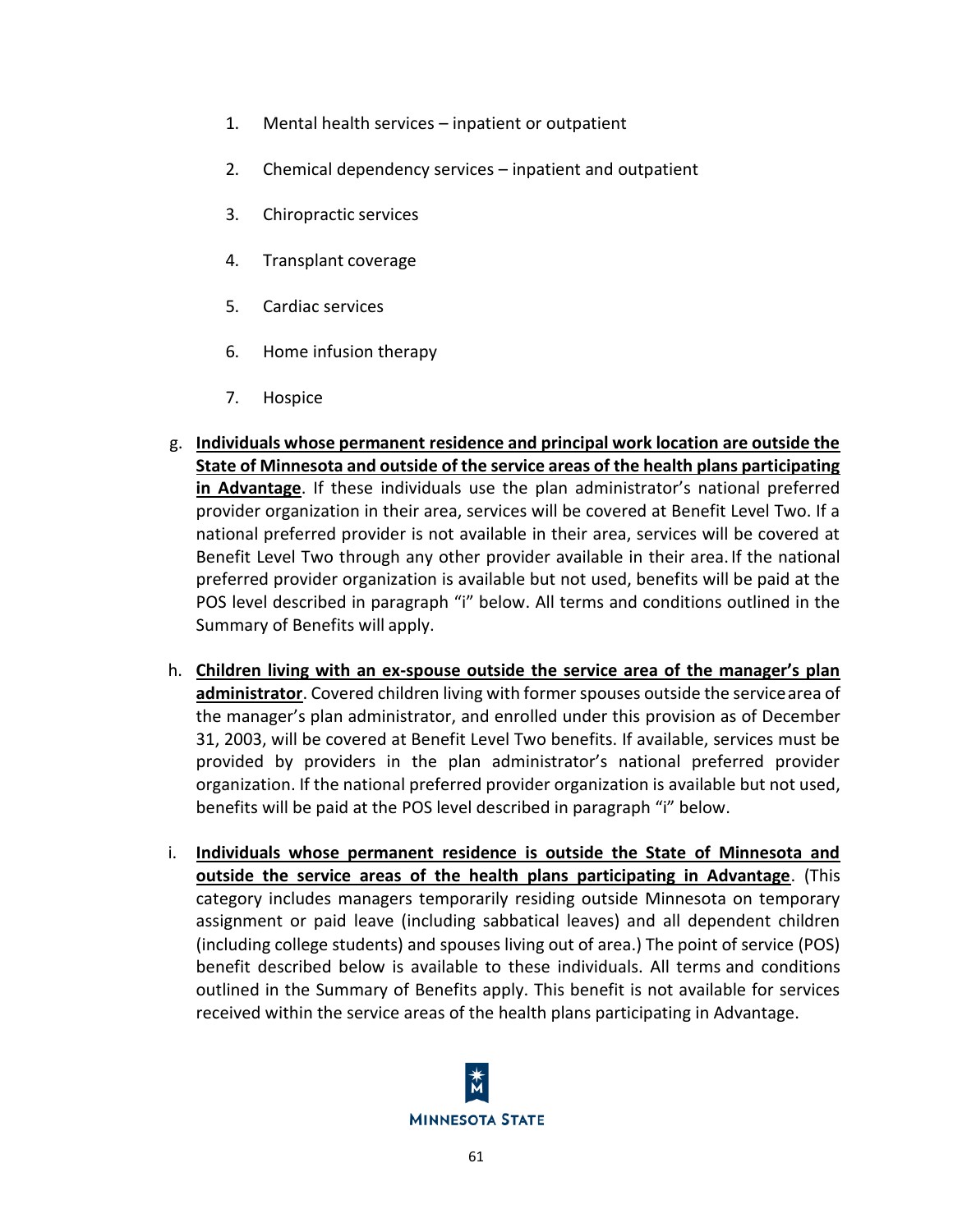- 1. **Deductible.** There is a three hundred fifty dollar (\$350) annual deductible per person, with a maximum deductible per family per year of seven hundred dollars (\$700).
- 2. **Coinsurance.** After the deductible is satisfied, seventy percent (70%) coverage up to the plan out-of-pocket maximum designated below.
- j. **Lifetime maximums and non-prescription out-of-pocket maximums**. Coverage under Advantage is not subject to a per person lifetime maximum. In the first and second years of the contract, coverage under Advantage is subject to a plan year, nonprescription drug, out-of-pocket maximum of one thousand seven hundred dollars (\$1,700) per person or three thousand four hundred dollars (\$3,400) per family for members whose primary care clinic is in Cost Level 1 or Cost Level 2; two thousand four hundred dollars (\$2,400) per person or four thousand eight hundred dollars (\$4,800) per family for members whose primary care clinic is in Cost Level 3; and three thousand six hundred dollars (\$3,600) per person or seven thousand two hundred dollars (\$7,200) per family for members whose primary care clinic is in Cost Level 4.
- k. **In-Network Convenience Clinics and Online Care.** Services received at in-network convenience clinics and online care are not subject to a copayment. First dollar deductibles are waived for convenience clinic and online care visits. (Note that prescriptions received as a result of a visit are subject to the drug copayment and outof-pocket maximums described above at 6A2(4)e).
- 3. During the 2022 plan year, Minnesota Management and Budget shall offer a high deductible health plan as a voluntary alternative to the Minnesota Advantage Health Plan.
- 4. **Benefit Level Two Health Care Network Determination**. Issues regarding the health care networks for the 2022 insurance year shall be negotiated in accordancewith the following procedures:
	- a. At least twelve (12) weeks prior to the open enrollment period for the 2022 insurance year Minnesota Management and Budget shall meet and confer with the Joint Labor/Management Committee on Health Plans in an attempt to reach agreement on the Benefit Level Two health care networks.

If no agreement is reached within five (5) working days, Minnesota Management and Budget and the Joint Labor/Management Committee on behalf of all of the exclusive representatives shall submit a list of providers/provider groups in dispute to a mutually agreed upon neutral expert in health care delivery systems for final and binding resolution. The only providers/provider groups that may be submitted for

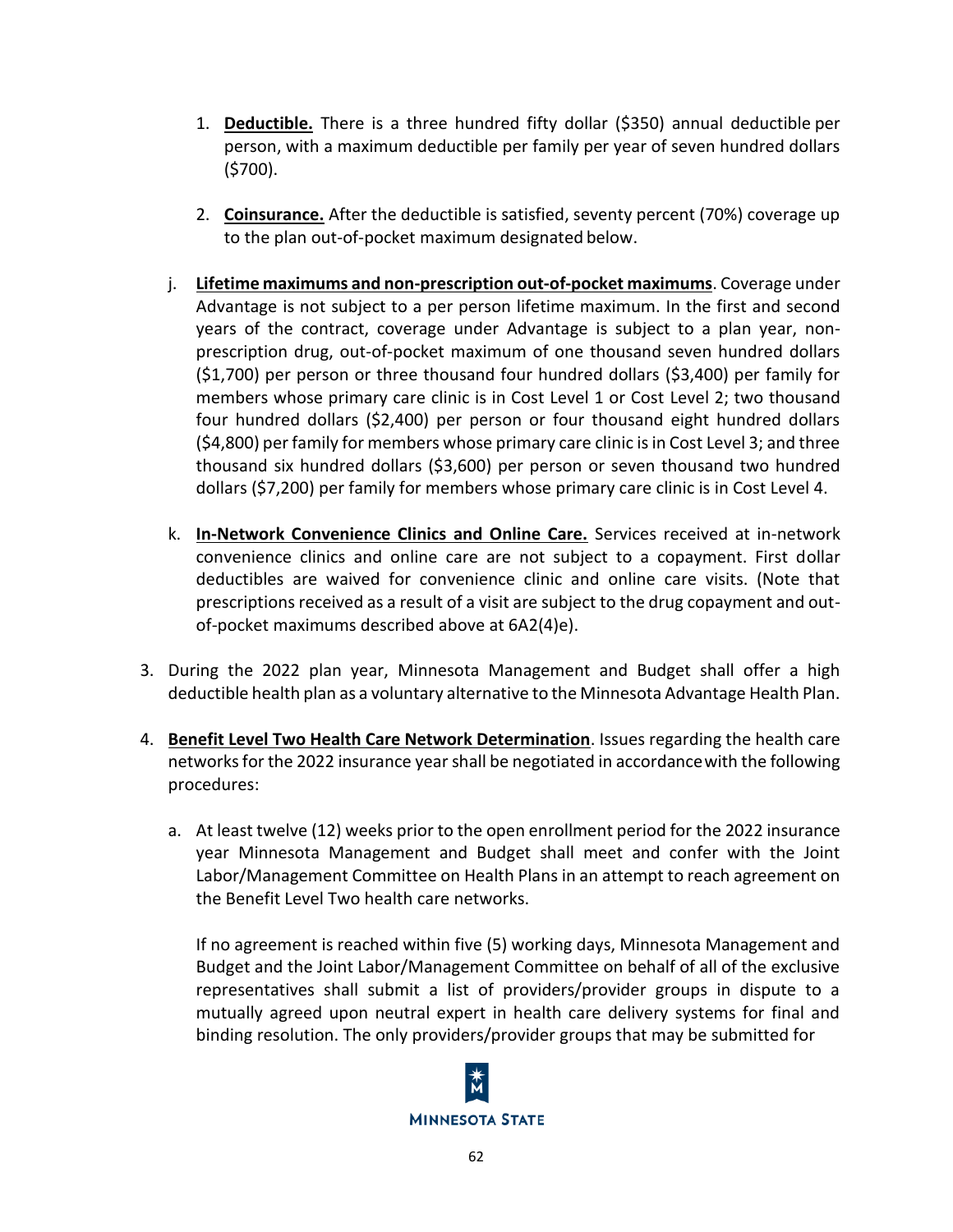resolution by this process are those for which, since the list for the 2021 insurance year was established, Benefit Level Two access has changed, or those that are intended to address specific problems caused by a reduction in Benefit Level Two access.

- b. Absent agreement on a neutral expert, the parties shall select an arbitrator from a list of five (5) arbitrators supplied by the Bureau of Mediation Services. The parties shall flip a coin to determine who strikes first. One-half (1/2) of the fees and expenses of the neutral shall be paid by Minnesota Management and Budget and one-half (1/2) by the Exclusive Representatives. The parties shall select a neutral within five (5) working days after no agreement is reached, and a hearing shall be held within fourteen (14) working days of the selection of the neutral.
- c. The decision of the neutral shall be issued within two (2) working days after the hearing.
- 5. **Coordination with Workers' Compensation**. When a manager has incurred an on-the- job injury or an on-the-job disability and has filed a claim for workers' compensation, medical costs connected with the injury or disability shall be paid by the manager's health plan, pursuant to M.S. 176.191, Subdivision 3.
- 6. **Health Promotion and Health Education**. Minnesota Management and Budget recognizes the value and importance of health promotion and health education programs. Such programs can assist managers and their dependents to maintain and enhance their health, and to make appropriate use of the health care system. Towork toward these goals:

## a. **Develop Programs**.

1. **Policy**. Minnesota Management and Budget will develop and implement health promotion, health education programs, and other programs mutually agreed upon with the Joint Labor Management Committee on Health Plans, subject to the availability of resources. Each Appointing Authority will develop a health promotion and health education program consistent with the Minnesota Management and Budget policy. Upon request of any exclusive representative in an agency, the Appointing Authority shall jointly meet and confer with the exclusive representative(s) and may include other interested exclusive representatives. Agenda items shall include but are not limited to smoking cessation, weight loss, stress management, health education/self-care, and education on related benefits provided through the health plan administrators serving state managers.

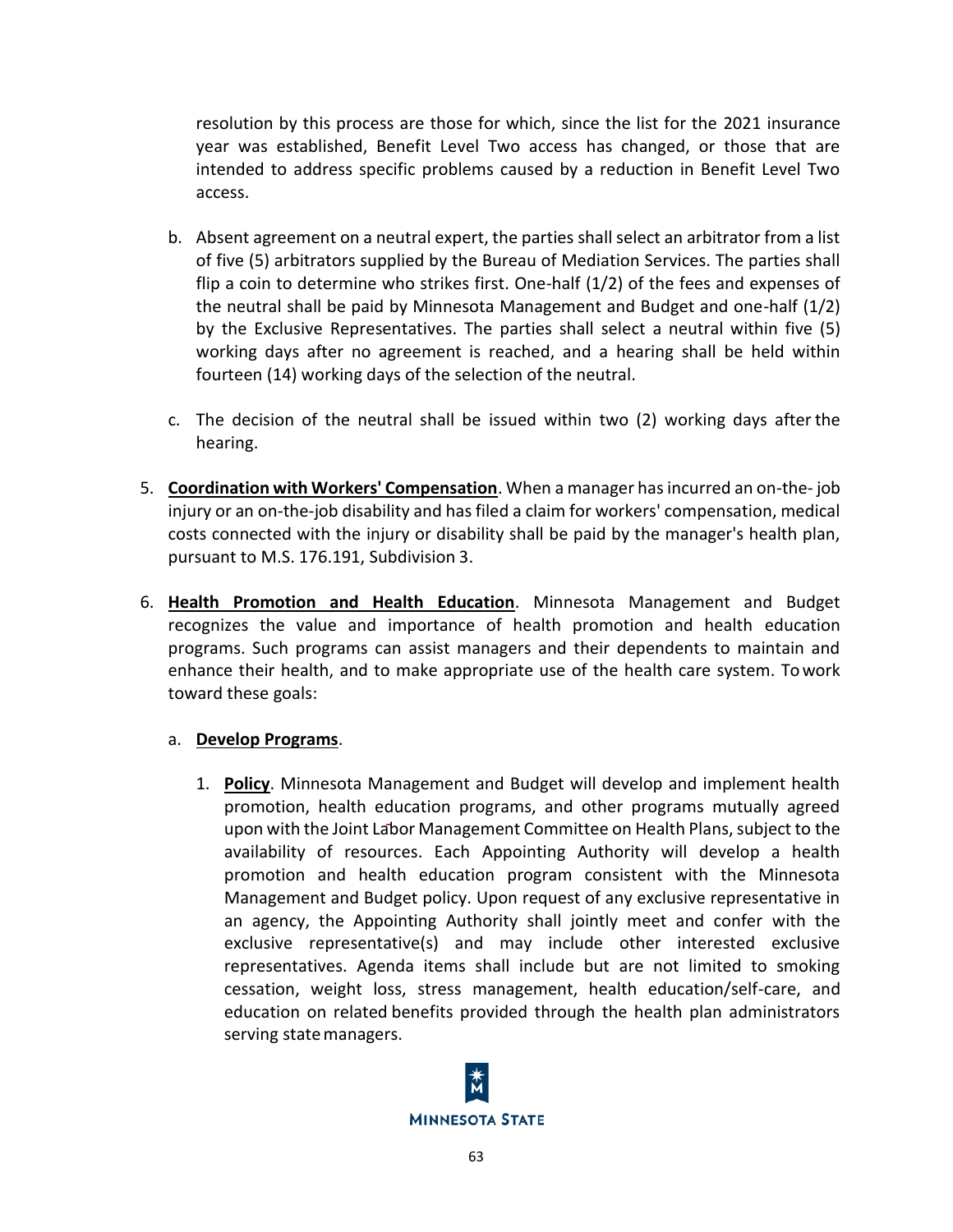- 2. **Pilot Programs**. Minnesota Management and Budget may develop voluntary pilot programs to test the acceptability of various risk management programs, programs that seek to control costs, programs that streamline the delivery of services, or that enhance service to members. Incentives for participation in such programs may include improvements to the benefits outlined in this Chapter.
- b. **Health plan specification**. Minnesota Management and Budget will require health plans participating in the Group Insurance Program to develop and implement health promotion and health education programs for Statemanagers and their dependents.
- c. **Manager participation**. Minnesota Management and Budget will assist managers' participation in health promotion and health education programs. Health promotion and health education programs that have been endorsed by Minnesota Management and Budget will be considered to be non-assigned job-related training pursuant to Administrative Procedure 21. Approval for this training is at the discretion of the Appointing Authority and is contingent upon meeting staffing needs in the manager's absence and the availability of funds. Managers are eligible for release time, tuition reimbursement, or a pro rata combination of both. Managers may be reimbursed for up to one hundred percent (100%) of tuition or registration costs upon successful completion of the program. Managers may be granted release time, including the travel time, in lieu of reimbursement.
- d. **Health Promotion Incentives**. The Joint Labor-Management Committee on Health Plans shall develop a program which provides incentives for managers who participate in a health promotion program. The health promotionprogram shall emphasize the adoption and maintenance of more healthy lifestyle behaviors and shall encourage wiser usage of the health care system.
- 7. **Post Retirement Health Care Benefit**. Managers who separate (other than termination or discharge) from State service and who, at the time of separation are insurance eligible and entitled to immediately receive an annuity under a State retirement program shall be entitled to a contribution of two hundred fifty dollars (\$250) to the Minnesota State Retirement System's (MSRS) Health Care Savings Plan. Employees who have a HCSP waiver on file shall receive a two hundred fifty dollars (\$250) cash payment. If the manager separates due to death, the two hundred fifty dollars (\$250) is paid in cash, not to the HCSP. A manager who becomes totally and permanently disabled, who receives a State disability benefit, and is eligible for a deferred annuity under a State retirement program is also eligible for the two hundred fifty dollars (\$250) contribution to the MSRS Health Care Savings Plan. Managers are eligible for this benefit only once.

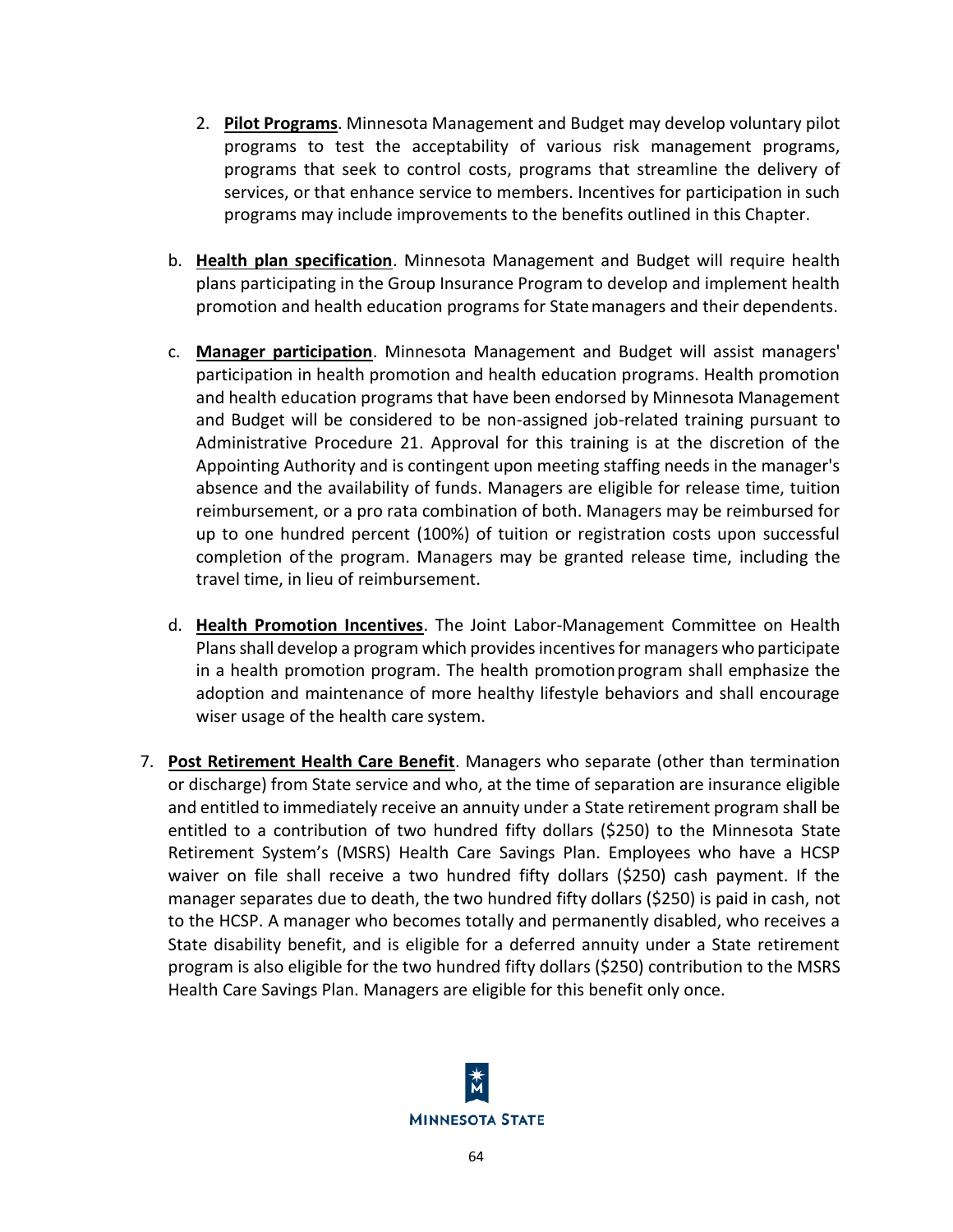## 8. **Temporary Plan Changes Due to a State or National Emergency**.

SEGIP and the unions recognize that certain natural disasters and other major emergencies may disrupt or seriously threaten to disrupt the State of Minnesota at a time when employees are especially needed to provide services. If the State or a federal government agency declares a state of emergency or otherwise invokes emergency authority by declaration, rules, regulations or similar official statements, the terms of the programs administered by SEGIP may be changed for the period of the declared emergency and for up to a 30 day run-out period.

These changes may include changes to programs administered by SEGIP including but not limited to, benefit design, enrollment and eligibility, billing, and administration as well as waiver of out-of-network restrictions, changes to out of pocket costs, extension of time frames for enrollment and billing, and other protocols reasonably required to provide Members with access to benefits.

These changes must be agreed to by both SEGIP and the Joint Labor Management Committee. Nothing in this provision prohibits SEGIP from making changes authorized or required under another authority including but not limited to a state or federal law, regulation, order, or rule without union agreement.

## B. **Manager and Family Dental Coverage**.

- 1. **Coverage Options**. Eligible managers may select coverage under any one of the dental plans offered by Minnesota Management and Budget, including health maintenance organization plans, the State Dental Plan, or other dental plans.
- 2. **Coverage Under the State Dental Plan**. The State Dental Plan will provide the following coverage:
	- a. **Copayments**. Effective January 1, 2022, the State Dental Plan will cover allowable charges for the following services subject to the copayments and coverage limits stated. Higher out-of-pocket costs apply to services obtained from dental care providers not in the State Dental Plan network. Services provided through the State Dental Plan are subject to the State Dental Plan's managed care procedures and principles, including standards of dental necessity and appropriate practice. The plan shall cover general cleaning two (2) times per plan year and special cleanings (root or deep cleaning) as prescribed by the dentist.

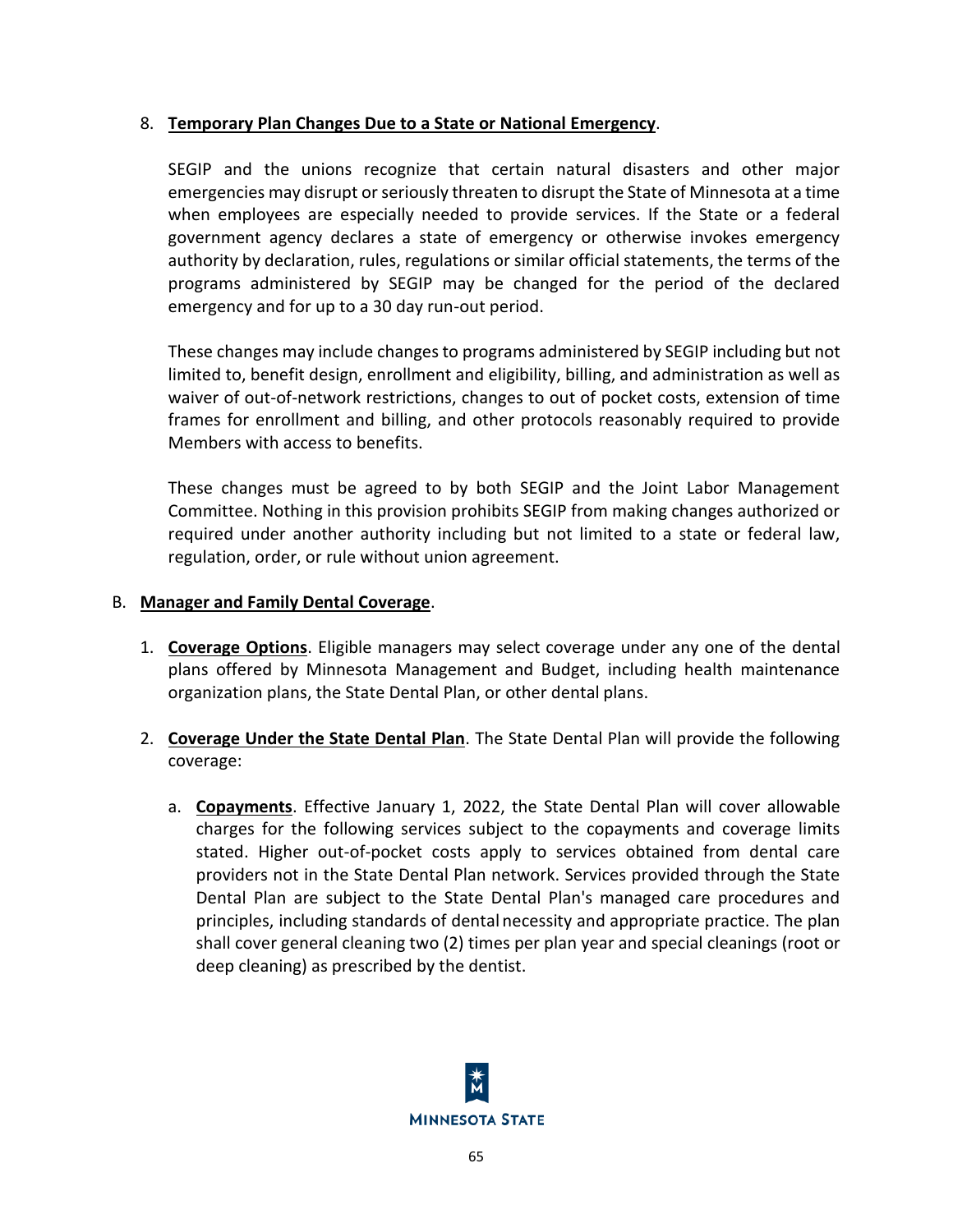| <b>Service</b>            | <b>In-Network</b>    | <b>Out-of-Network</b> |
|---------------------------|----------------------|-----------------------|
| Diagnostic/Preventive     | 100%                 | 50% after deductible  |
| <b>Fillings</b>           | 80% after deductible | 50% after deductible  |
| Endodontics               | 80% after deductible | 50% after deductible  |
| Periodontics              | 80% after deductible | 50% after deductible  |
| Oral Surgery              | 80% after deductible | 50% after deductible  |
| Crowns                    | 80% after deductible | 50% after deductible  |
| Implants                  | 80% after deductible | 50% after deductible  |
| <b>Prosthetics</b>        | 80% after deductible | 50% after deductible  |
| <b>Prosthetic Repairs</b> | 80% after deductible | 50% after deductible  |
| Orthodontics*             | 80% after deductible | 50% after deductible  |

- b. **Deductible**. An annual deductible of fifty dollars (\$50) per person and one hundred fifty dollars (\$150) per family applies to State Dental Plan non- preventative services received from in-network providers. An annual deductible of one hundred twenty-five dollars (\$125) per person applies to State Dental Plan basic and special services received from out of network providers. The deductible must be satisfied before coverage begins.
- c. **Annual Maximums**. State Dental Plan coverage is subject to a two thousand dollar (\$2,000) annual maximum benefit payable (excluding orthodontia and preventative services) per person. "Annual" means per insurance year.
- d. **Orthodontia Lifetime Maximum**. Orthodontia benefits are subject to a three thousand dollars (\$3,000) lifetime maximum benefit.
- C. **Income Protection Plan**.
	- 1. **Basic Managerial Life, Accidental Death and Dismemberment (AD and D) Coverage, and Disability Insurance**. All managers eligible for a full or partial Employer Contribution, as described in Section 3 will be provided the following coverage in either Plan A or Plan B. Any premium paid by the State in excess of fifty thousand dollars (\$50,000) coverage is subject to a tax liability in accord with Internal Revenue Service regulations. A manager may decline coverage in excess of fifty thousand dollars (\$50,000) by filing a waiver in accord with Minnesota Management and Budget procedures. The basic life insurance policy will include an accelerated benefits agreement providing for payment of benefits prior to death if the insured has a terminal condition.

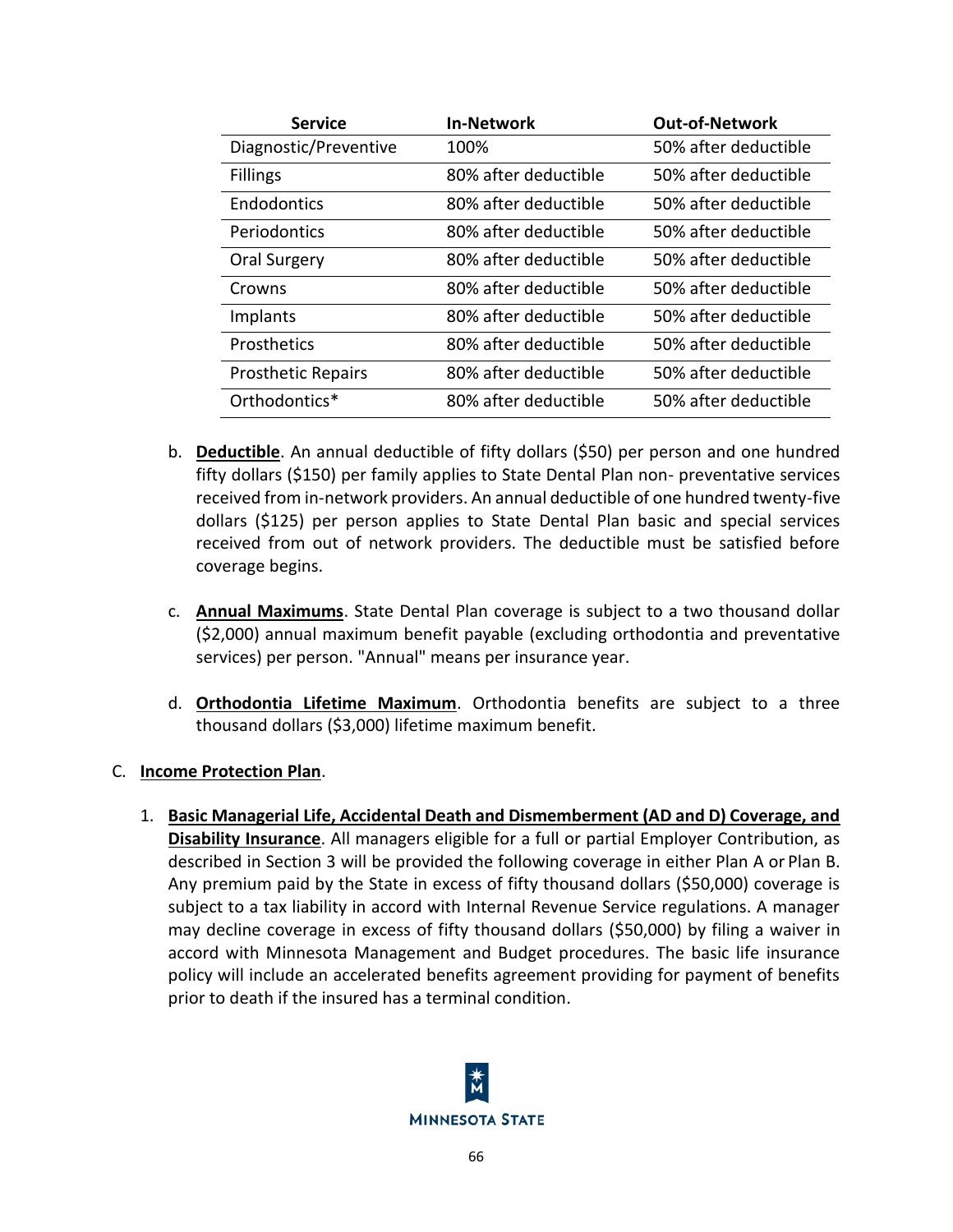Managers select coverage under either Plan A or Plan B below. Both plans provide employer paid life and AD and D coverage. Plan A also includes employer paid disability coverage.

**Plan A**: Employer paid life and AD and D coverage equal to one and one-half (1 1/2) times annual salary and disability insurance with a one hundred and fifty (150) calendar day elimination period.

> Managers may elect to purchase shorter elimination periods for disability insurance of thirty (30), sixty (60), ninety (90) or one hundred and twenty (120) days.

> The disability benefit, after the elimination period, is sixty percent (60%) of a manager's salary to a maximum of seven thousand dollars (\$7,000)/month.

**Plan B**: Employer paid life and AD and D coverage equal to two (2) times annualsalary.

Managers may elect to purchase disability insurance at the manager's own expense. Managers may elect to purchase shorter elimination periods of thirty (30), sixty (60), ninety (90), one hundred and twenty (120) or one hundred and fifty (150) days.

The disability benefit, after the elimination period, is sixty percent (60%) of a manager's salary to a maximum of seven thousand dollars (\$7,000)/month.

- 2. **Disability insurance elimination periods**. Elimination periods can be changed once a year. The Group Benefits Plan brochure for the Managers Income Protection Plan contains information on when changes require evidence of insurability.
- 3. **Extended Benefits**. A manager who becomes totally disabled before age seventy (70) shall be eligible for the extended benefit provisions of the life insurance policy until age seventy (70). Employees who were disabled prior to July 1, 1983 and who have continuously received benefits shall continue to receive such benefits under the terms of the policy in effect prior to July 1, 1983.

## **Section 7. Optional Coverages.**

## A. **Life Coverage**.

1. **Manager**. A manager may purchase up to five hundred thousand dollars (\$500,000) additional life insurance, in increments established by Minnesota Management and Budget, subject to satisfactory evidence of insurability. Upon initial appointment to state

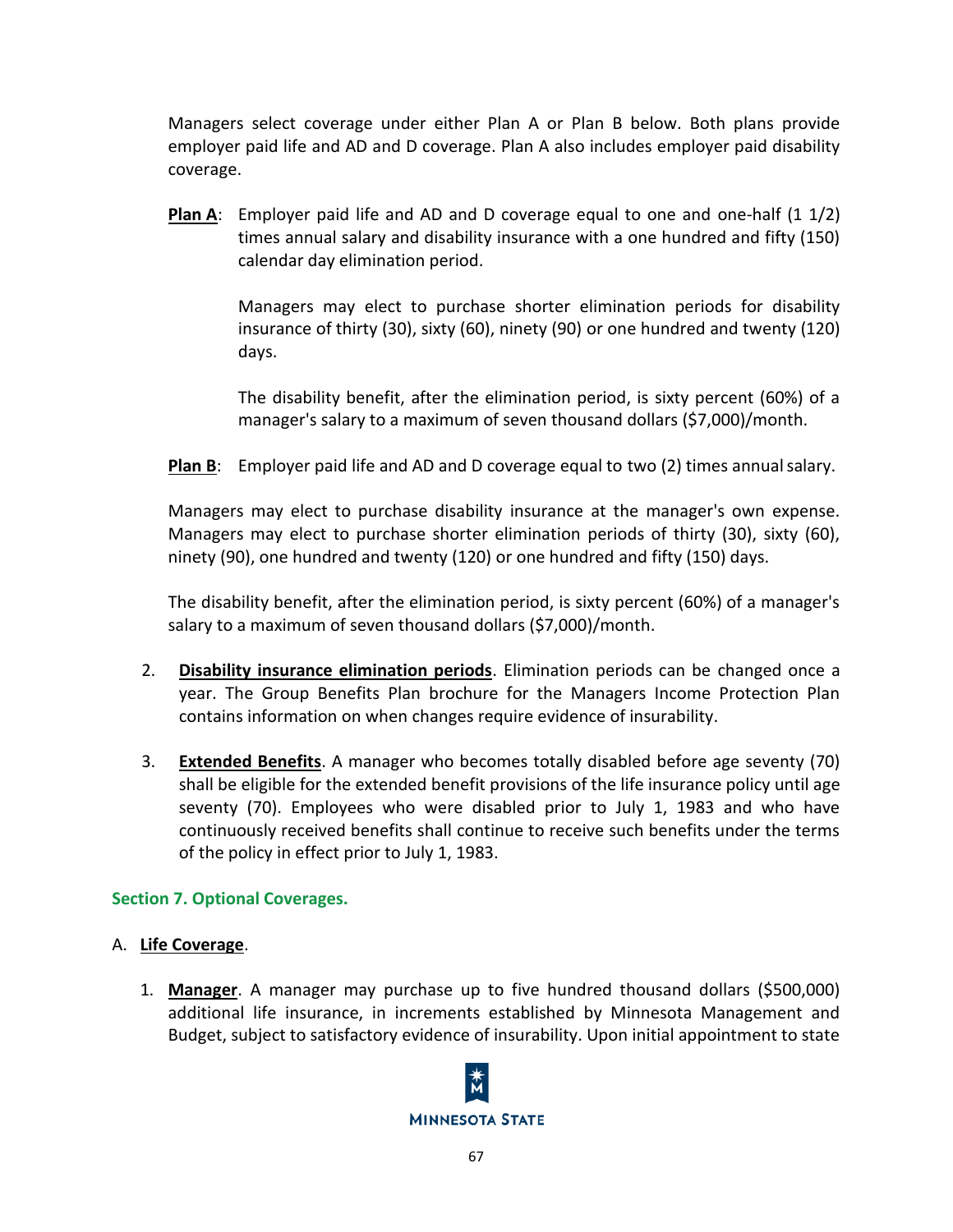service, a new manager may purchase up to two (2) times annual salary in optional employee life coverage by their initial effective date of coverage as defined in this Chapter, Section 5C without evidence of insurability. An individual may only be covered on one state sponsored life coverage policy. A retired employee who returns to state service with optional employee life coverage in place or who has already received a paidup benefit is not eligible for optional employee life coverage. A manager who becomes eligible for insurance may purchase up to two (2) times annual salary in optional employee life coverage without evidence of insurability within thirty (30) days of the initial effective date as defined in this Chapter.

- 2. **Spouse**. A manager may purchase up to five hundred thousand dollars (\$500,000) life insurance coverage for their spouse, in increments established by Minnesota Management and Budget, subject to satisfactory evidence of insurability. An individual may only be covered on one state sponsored life coverage policy. A retired employee who returns to state service with optional employee life coverage in place or who has already received a paid-up benefit is not eligible for optional employee life coverage. Upon initial appointment to state service, a new manager may purchase either five thousand dollars (\$5,000) or ten thousand dollars (\$10,000) in optional spouse life coverage by their initial effective date of coverage as defined in this Chapter, Section 5C without evidence of insurability. A manager who becomes eligible for insurance may purchase either five thousand dollars (\$5,000) or ten thousand dollars (\$10,000) in optional spouse coverage without evidence of insurability within thirty (30) days of the initial effective date as defined in this Chapter.
	- 3. **Children/Grandchildren**. A manager may purchase life insurance in the amount of ten thousand dollars (\$10,000) as a package for all eligible children/grandchildren (as defined in Section 2C2 and 2C3 of this Chapter). An individual may only be covered on one policy, by one employee participating in the State Employee Group Insurance Program. For a new manager, child/grandchild coverage requires evidence of insurability if application is made after the initial effective date of coverage as defined in this Chapter, Section 5C. A manager who becomes eligible for insurance may purchase child/grandchild coverage without evidence of insurability if application is made within thirty (30) days of the initial effective date as defined in this Chapter. Child/grandchild coverage commences immediately from the moment of live birth up to age twenty-six (26).
	- 4. **Accelerated Life**. The additional manager, spouse and child life insurance policieswill include an accelerated benefits agreement providing for payment of benefits prior to death if the insured has a terminal condition.

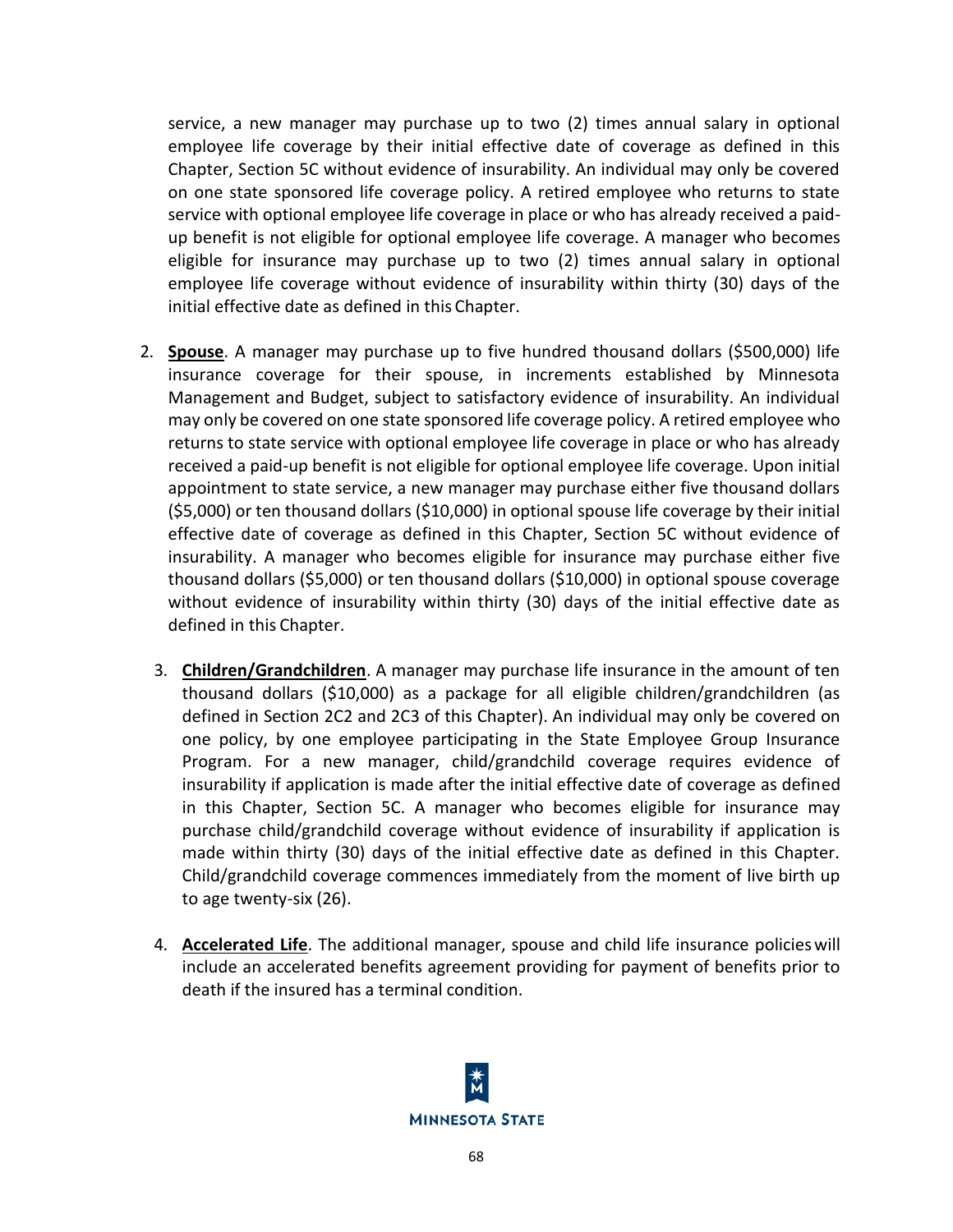- 5. **Waiver of Premium**. In the event a manager becomes totally disabled before age seventy (70), there shall be a waiver of premium for all life insurance coveragethat the manager had at the time of disability.
- 6. **Paid Up Life Policy**. At age sixty-five (65) or the date of retirement, a manager who has carried optional life insurance for the five (5) consecutive years immediately preceding the date of the manager's retirement or age sixty-five (65), whichever is later, shall receive a post-retirement paid-up life insurance policy in an amount equal to fifteen percent (15%) of the smallest amount of optional manager life insurance in force during that five (5) year period. The manager's post-retirement death benefit shall be effective as of the date of the manager's retirement or the manager age sixty-five (65), whichever is later. Managers who retire prior to age sixty-five (65) must be immediately eligible to receive a state retirement annuity and must continue their optional manager life insurance to age sixty-five (65) in order to remain eligible for the manager postretirement death benefit.

A manager who has carried optional spouse life insurance for the five (5) consecutive years immediately preceding the date of the manager's retirement or spouse age sixtyfive (65), whichever is later, shall receive a post-retirement paid-up life insurance policy in an amount equal to fifteen percent (15%) of the smallest amount of optional spouse life insurance in force during that five (5) year period. The spouse post-retirement death benefit shall be effective as of the date of the manager's retirement or spouse age sixtyfive (65), whichever is later. The manager must continue the full amount of optional spouse life insurance to the date of the manager's retirement or spouse age sixty-five (65), whichever is later, in order to remain eligible for the spouse post-retirement death benefit.

Each policy remains separate and distinct, and amounts may not be combined for the purpose of increasing the amount of a single policy.

## B. **Disability Coverage**.

- 1. **Short-term Disability Coverage**. An employee who carries short-term disability and is promoted to a managerial position may continue the coverage in force at that time. The manager may decrease or cancel the coverage, but may not increase the coverage.
- 2. **Long-term Disability Coverage**. An employee who is promoted to amanagerial position is eligible for long-term disability coverage only through the Income Protection Plan.
- C. **Accidental Death and Dismemberment Coverage**. A manager may purchase accidental death and dismemberment coverage that provides principal sum benefits in amounts ranging from five thousand dollars (\$5,000) to two hundred thousand dollars (\$200,000).<br>  $\uparrow$

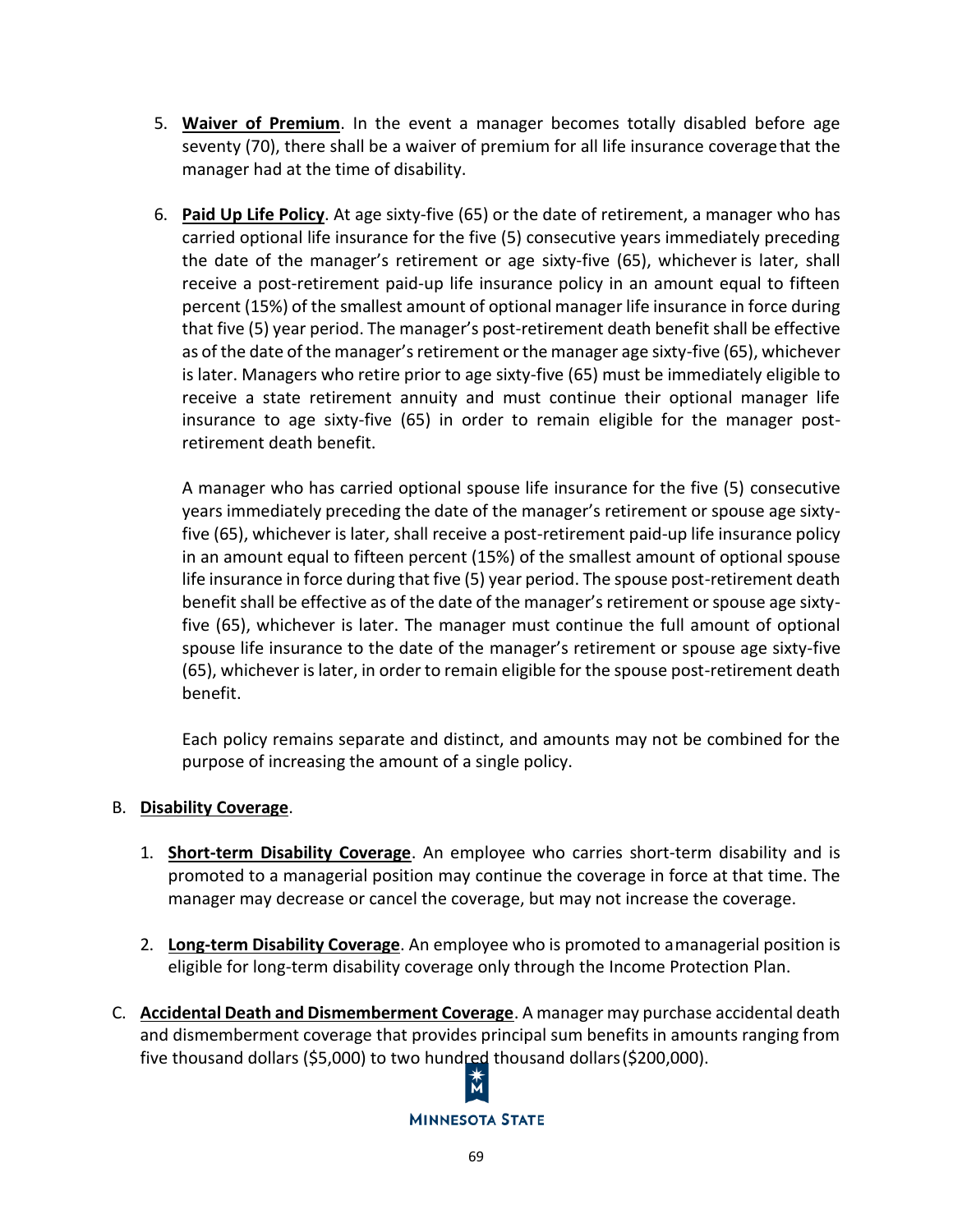Payment is made only for accidental bodily injury or death and may vary, depending upon the extent of dismemberment. A manager may also purchase from five thousand dollars (\$5,000) to twenty-five thousand dollars (\$25,000) in coverage for their spouse, but not in excess of the amount carried by the manager.

- D. **Vision Coverage**. A fully employee-paid vision benefit will be available beginning January 1, 2021 subject to agreement by the subcommittee of the Joint Labor ManagementInsurance Committee to the benefit set determined through the state's Request for Proposal (RFP) process.
- E. **Continuation of Optional Coverages During Unpaid Leave or Layoff**. A manager who takes an unpaid leave of absence or who is laid off may discontinue premium payments on shortterm disability and optional employee, spouse and child life policies during the period of leave or layoff. If the manager returns within one (1) year, the manager shall be permitted to pick up all optional coverages held prior to the leave or layoff. For purposes of reinstating such optional coverages, the following limitations shall be applicable.

For the first twenty-four (24) months of long-term disability coverage after such a period of leave or layoff during which long-term disability coverage was discontinued, any such disability coverage shall exclude coverage for certain pre-existing conditions. For disability purposes, a pre-existing condition is defined as any disability which is caused by, or results from, any injury, sickness or pregnancy which occurred, was diagnosed, or for which medical care was received during the period of leave or layoff. In addition, any pre-existing condition limitations that would have been in effect under the policy but for the discontinuance of coverage shall continue to apply as provided in the policy.

The limitations set forth above do not apply to Family and Medical Leave Act (FMLA) leaves.

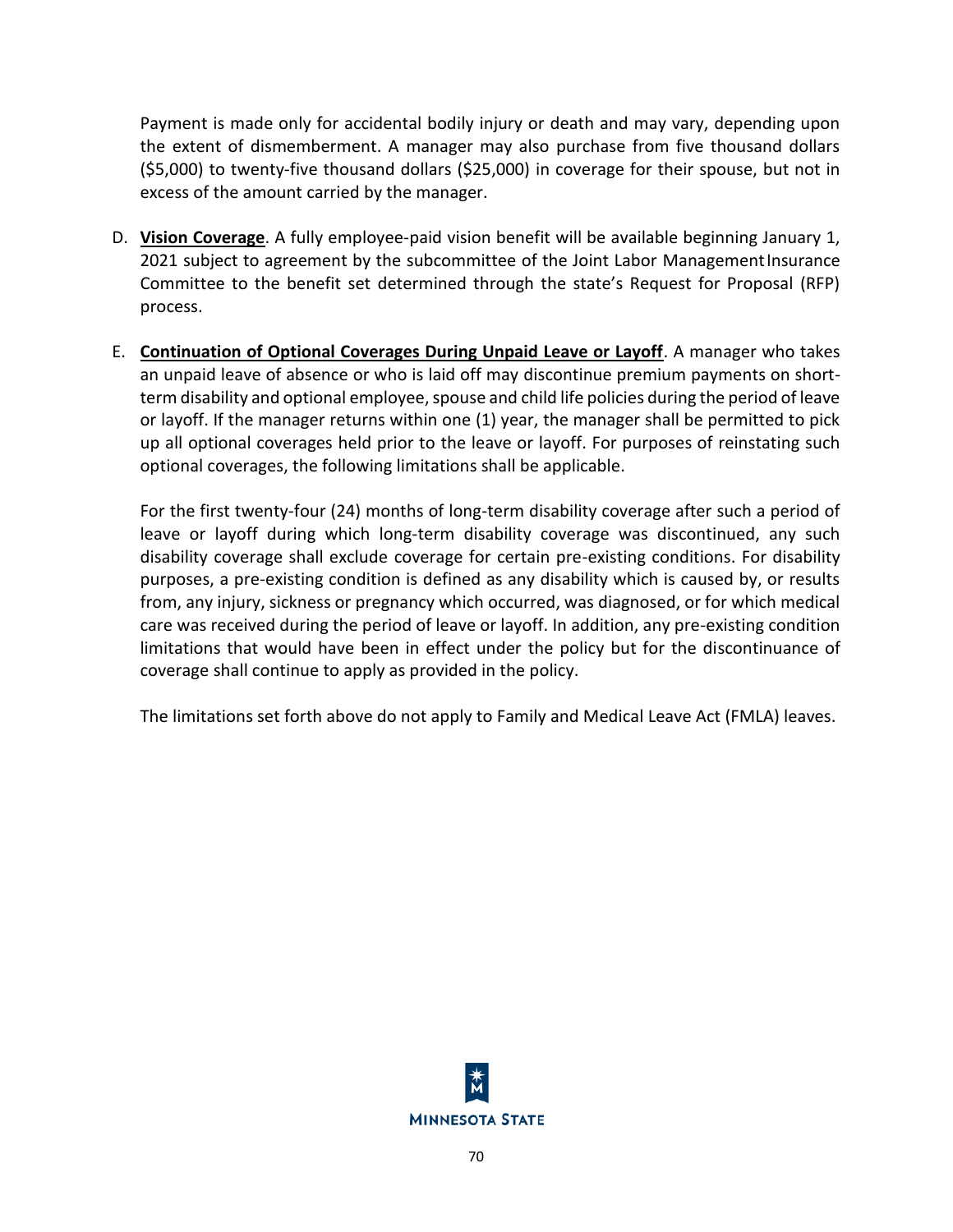## **APPENDIX C – EXPENSE REIMBURSEMENT (INCORPORATED FROM STATE MANAGERIAL PLAN)**

**General**. The Appointing Authority may authorize payment of travel and other expenses and reimbursement of special expenses for managers in accord with the provisions of this Chapter, Chapter 8, and Administrative Procedure 4.4 for the effective conduct of the State's business. Such authorization must be granted prior to incurring the actual expenses. Administrative Procedure 4.4 Section E provides an exception which allows an agency to submit a request for approval after special expenses have occurred.

**Privately-Owned Vehicles and Aircraft**. A manager shall be reimbursed for the use of privatelyowned vehicles and aircraft under the situations and at the rates specified below. In all cases, mileage must be on the most direct route according to Department of Transportation records.

| <b>Situation</b>                                                                                                                                                                                                                                 | <b>Rate Per Mile</b>                                  |
|--------------------------------------------------------------------------------------------------------------------------------------------------------------------------------------------------------------------------------------------------|-------------------------------------------------------|
| Use of personal automobile when a State-owned<br>vehicle is not available.                                                                                                                                                                       | Federal IRS mileage<br>reimbursement rate             |
| Use of personal automobile when a State-owned<br>vehicle is available and declined by the manager.                                                                                                                                               | Federal IRS mileage<br>reimbursement rate less \$0.07 |
| Use of personal van or van-type vehicle specially<br>equipped with a ramp, lift, or other level-changing<br>device designed to provide wheelchair access.                                                                                        | Federal IRS mileage<br>reimbursement rate plus \$0.09 |
| Use of personal aircraft provided that the manager can<br>demonstrate adequate liability coverage under the<br>requirements of M.S. 360.59, subdivision 10, and the<br>Appointing Authority has granted approval for the use<br>of the aircraft. | Federal IRS mileage<br>reimbursement rate             |

In addition to mileage, actual parking fees and toll charges shall be reimbursed. At the sole discretion of the Appointing Authority, managers who normally are not required to travel on state business may be reimbursed for parking at their work location on an incidental basis when they are required to use their personal or a state vehicle for state business and no free parking is provided.

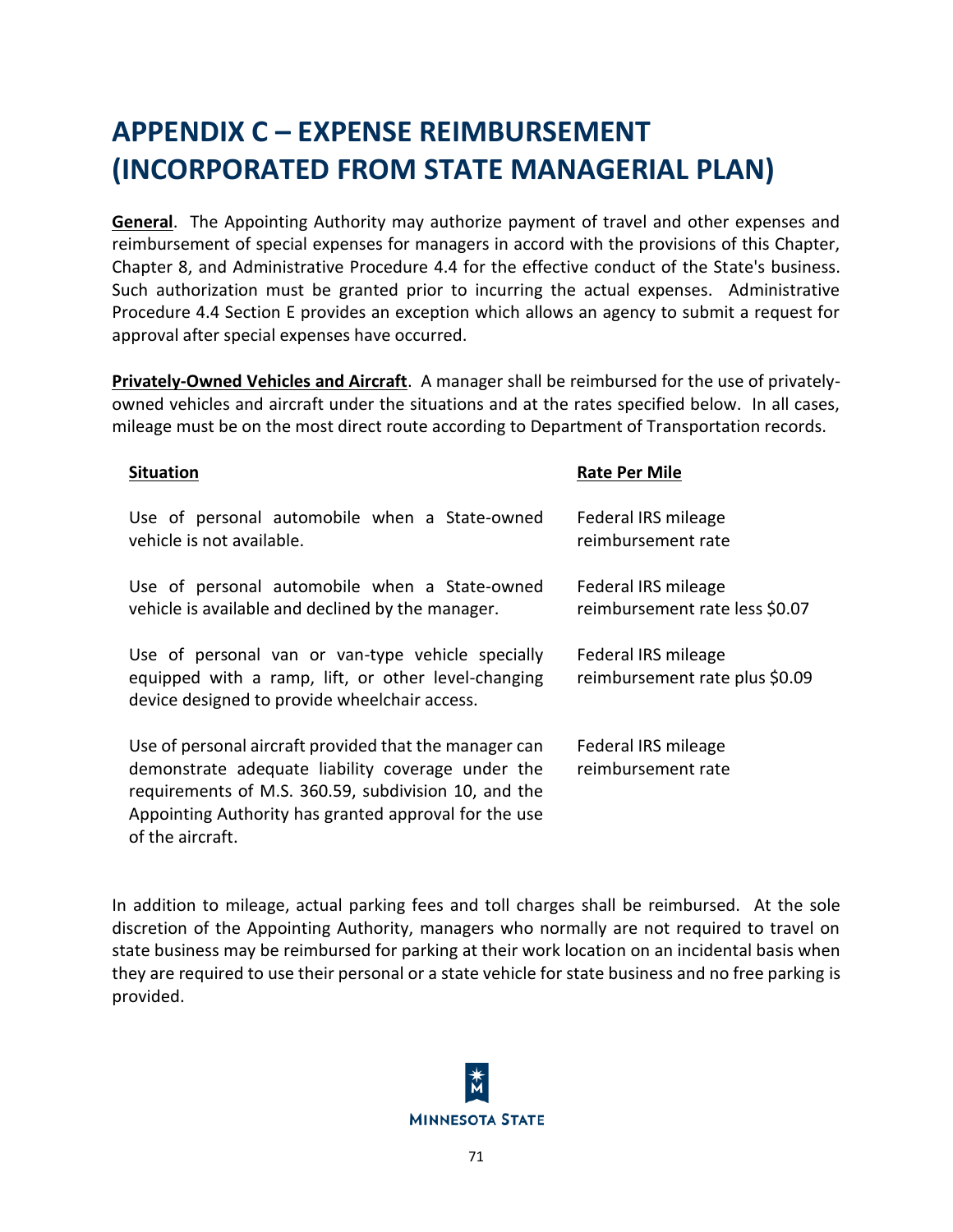Managers shall not receive mileage reimbursement for commuting between a permanent work location and their home. For each position, the Appointing Authority may designate no more than two (2) permanent work locations, which must be within thirty-five (35) miles of each other. For purposes of expense reimbursement for trips to temporary work locations, the Appointing Authority shall designate one (1) of the two (2) permanent work locations as the Managerial Plan primary location. The Appointing Authority must provide advance written notice of the two (2) locations and the primary location to anyone being appointed to such a position.

When a manager does not report to the permanent work location during the day or makes business calls before or after reporting to the permanent work location, the allowable mileage is: (1) the lesser of the mileage from the manager's residence to the first stop or from their permanent work location to the first stop, (2) all mileage between points visited on State business during the day, and (3) the lesser of the mileage from the last stop to the manager's residence or from the last stop to their permanent work location.

Managers accepting interchange assignments, as defined in Administrative Procedure 1.1, are not eligible for mileage reimbursement for the trip between their home and the interchange assignment unless agreed upon between the agencies or entities that are party to the interchange assignment.

**Other Travel Expenses**. Upon approval of the Appointing Authority, managers in travel status may be reimbursed for expenses described below in the amounts actually incurred not to exceed any maximum amounts specified below.

Where anticipated expenses total at least fifty dollars (\$50.00), the Appointing Authority shall advance the manager the amount of the anticipated expenses upon the manager's request made a reasonable period of time prior to the travel date. If the amount advanced exceeds the actual expenses, the manager shall return the excess within two (2) weeks of return from travel. The Appointing Authority may issue the manager a state-owned credit card in lieu of a travel advance.

Reimbursable expenses may include, but are not limited to, the following:

Commercial or ride-share transportation (air, taxi, rental car, etc.) provided that no air transportation shall be by first class unless authorized by an Appointing Authority; and that reimbursement for travel which includes more than one destination visited for State purposes and non-State purposes be in an amount equal to the cost of the air fare only to those destinations visited for State purposes.

Meals including tax and a reasonable gratuity. Managers shall be reimbursed for meals under the following conditions:

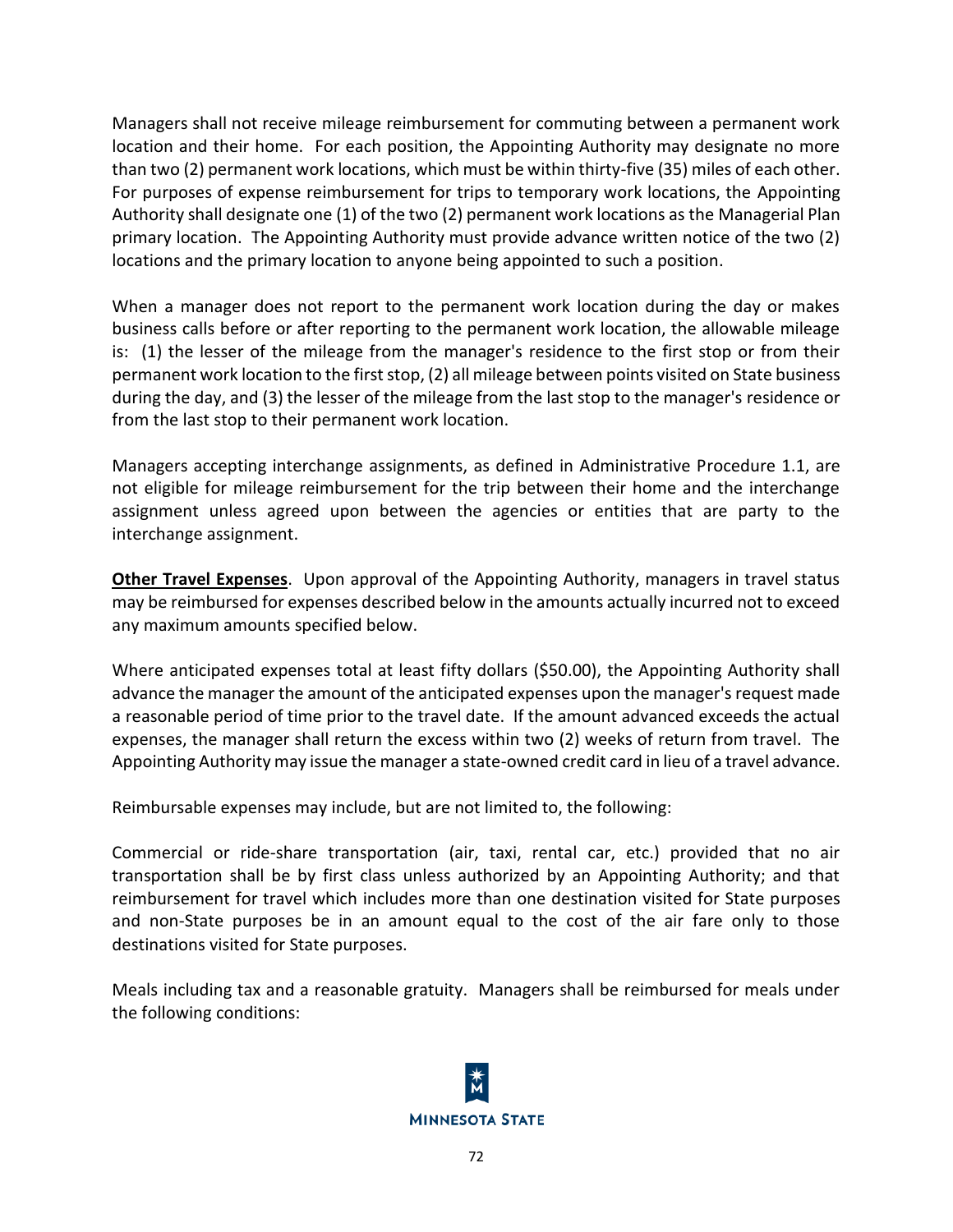**Breakfast**. Breakfast reimbursements may be claimed if the manager leaves their temporary or permanent work location before 6:00 a.m. or is away from home overnight.

**Lunch**. Eligibility for lunch meal reimbursement shall be based upon the employee being on assignment, over thirty-five (35) miles from their temporary or permanent work station, with the work assignment extending over the normal lunch period.

**Dinner**. Dinner reimbursements may be claimed if the manager is away from their temporary or permanent work location after 7:00 p.m. or is away from home overnight.

**Reimbursement Amount**. Except for high cost localities as identified by the Internal Revenue Service (IRS), the maximum reimbursement for meals including tax and gratuity shall be:

| <b>Breakfast</b> | \$10.00 |
|------------------|---------|
| Lunch            | \$13.00 |
| Dinner           | \$19.00 |

For high cost localities as identified by the Internal Revenue Service (IRS), the maximum reimbursement shall be:

| Breakfast | \$12.00 |
|-----------|---------|
| Lunch     | \$15.00 |
| Dinner    | \$23.00 |

The higher meal reimbursement rates also include any location outside the forty-eight (48) contiguous United States.

Managers who are in travel status for two (2) or more consecutive meals shall be reimbursed for the actual costs of the meals including tax and a reasonable gratuity, up to the combined maximum amount for the reimbursable meals.

Hotel and motel accommodations provided that managers exercise good judgment in incurring lodging costs and that charges are reasonable and consistent with the facilities available.

Reasonable costs of dry cleaning and laundry services, not to exceed sixteen dollars (\$16.00) each week after the first week a manager is in continued travel status.

Parking fees and toll charges.

**Receipts**. The Appointing Authority may require receipts for any reimbursement requested by a manager under the provisions of this or any other chapter in this Plan.